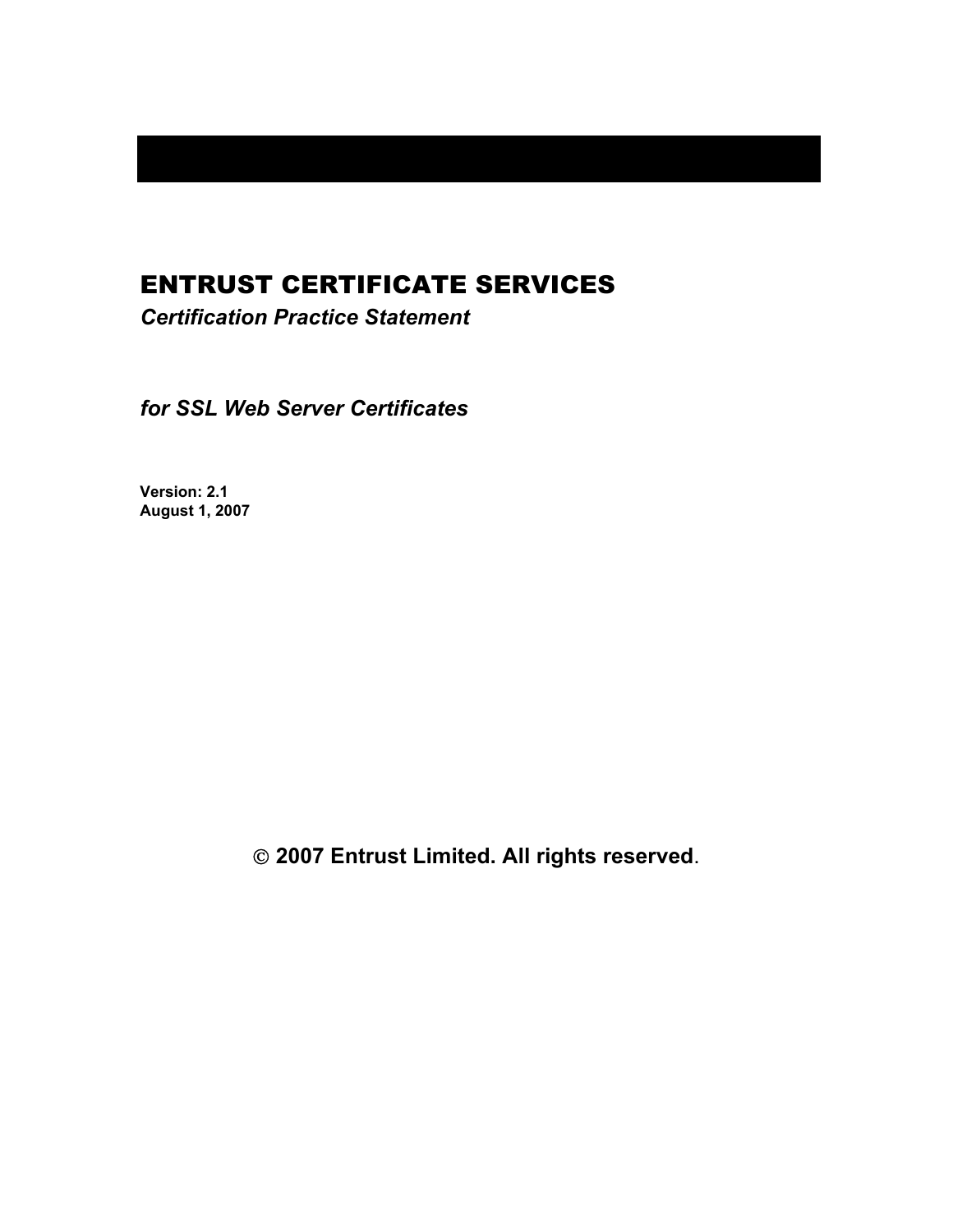# **Revision History**

| Issue | Date                   | Changes in this Revision                                                                                                                                                                                                          |
|-------|------------------------|-----------------------------------------------------------------------------------------------------------------------------------------------------------------------------------------------------------------------------------|
| 1.0   | May 26, 1999           | Initial version.                                                                                                                                                                                                                  |
| 2.0   | July 1, 2000           | Addition of provisions dealing with subordinate<br>entities (such as third party registration<br>authorities) in the Entrust.net SSL Web Server<br>public key infrastructure. Revision of numerous<br>other terms and conditions. |
| 2.01  | May 30, 2001           | Minor revisions having no substantive impact.                                                                                                                                                                                     |
| 2.02  | January 1, 2002        | Minor revisions related to replacement Cross<br>Certificate.                                                                                                                                                                      |
| 2.03  | January 1, 2003        | Entrust legal name change.                                                                                                                                                                                                        |
| 2.04  | <b>August 20, 2003</b> | Minor revisions related to use of certificates on<br>more than one server; permitting use of asterisk<br>in Subject name                                                                                                          |
| 2.05  | November 28, 2003      | Minor revisions to language to handle licensing<br>issues.                                                                                                                                                                        |
| 2.06  | May 14, 2004           | Minor revisions to language for export<br>requirements.                                                                                                                                                                           |
| 2.1   | August 1, 2007         | Minor revisions to ensure consistency with the<br>CPS for EV SSL Certificates and to add OCSP<br>references.                                                                                                                      |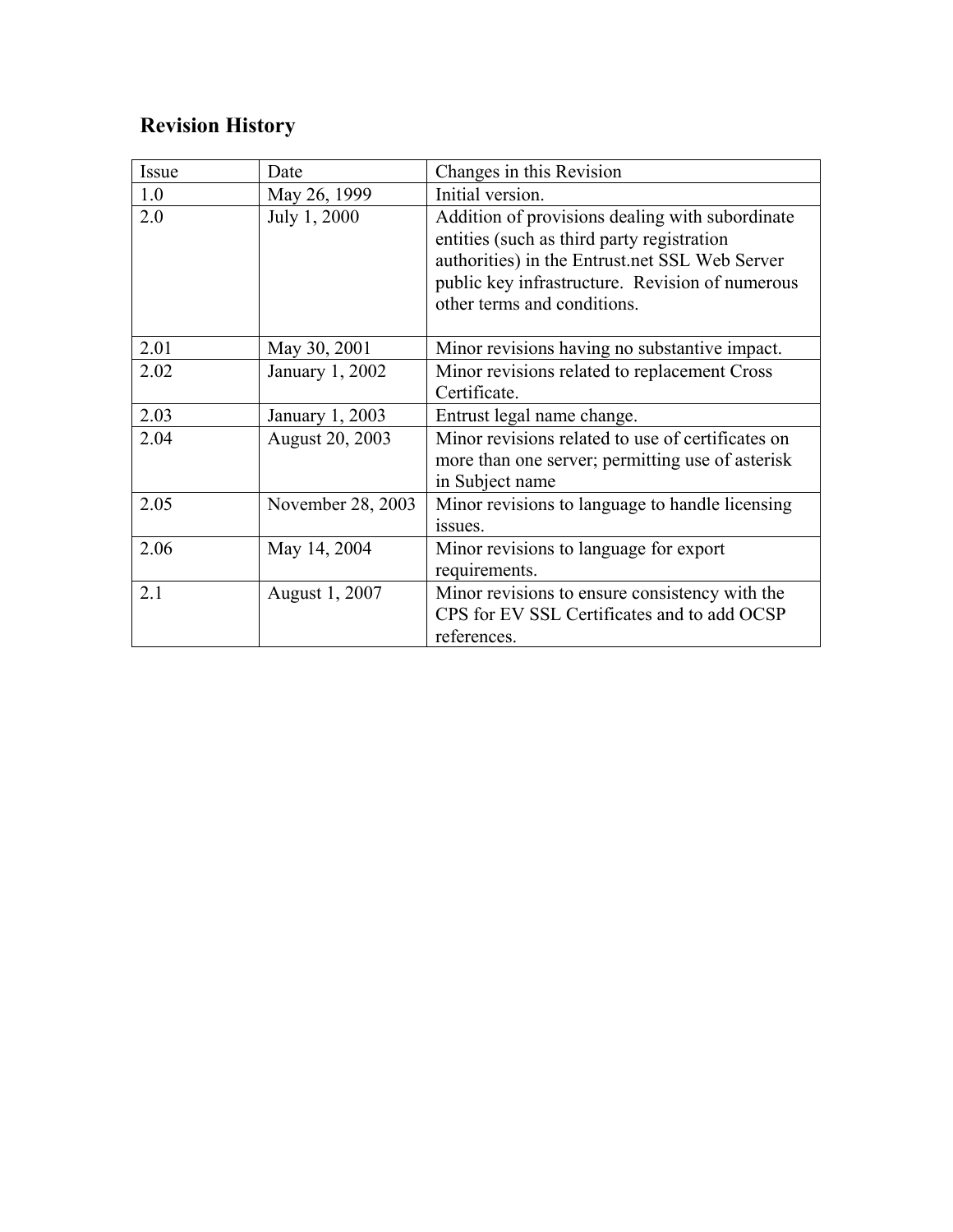# **TABLE OF CONTENTS**

|                  | $\mathbf{1}$ .                                   |  |  |
|------------------|--------------------------------------------------|--|--|
|                  | 1.1                                              |  |  |
|                  | 1.2                                              |  |  |
|                  | 1.3<br>1.3.1<br>1.3.2<br>1.3.3<br>1.3.4          |  |  |
|                  | 1.4<br>1.4.1<br>1.4.2                            |  |  |
| $\overline{2}$ . |                                                  |  |  |
|                  | 2.1<br>2.1.1<br>2.1.2<br>2.1.3<br>2.1.4<br>2.1.5 |  |  |
|                  | 2.2                                              |  |  |
|                  | 2.2.1                                            |  |  |
|                  | 2.2.2                                            |  |  |
|                  | 2.3<br>2.3.1<br>2.3.2<br>2.3.3                   |  |  |
|                  | 2.4                                              |  |  |
|                  | 2.4.1<br>242<br>2.4.3                            |  |  |
|                  | $2.5^{\circ}$                                    |  |  |
|                  | 2.5.1<br>2.5.2                                   |  |  |
|                  | 2.5.3                                            |  |  |
|                  | 2.5.4<br>2.5.5                                   |  |  |
|                  | 2.6                                              |  |  |
|                  | 2.6.1<br>2.6.2                                   |  |  |
|                  | 2.6.3                                            |  |  |
|                  | 2.6.4                                            |  |  |
|                  | 2.7                                              |  |  |
|                  | 2.7.1                                            |  |  |
|                  | 2.7.2<br>2.7.3                                   |  |  |
|                  | 2.7.4                                            |  |  |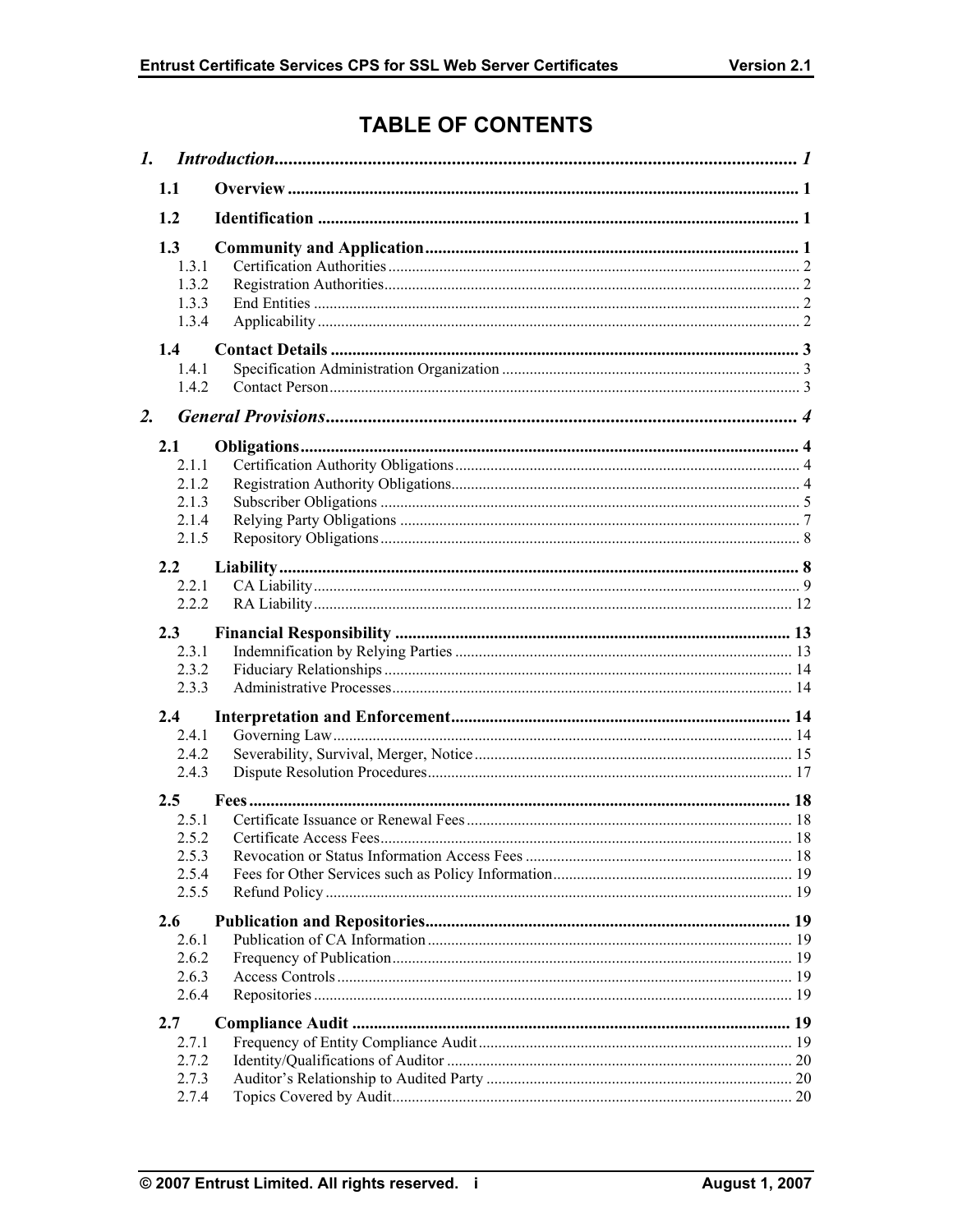|                      | 2.7.5<br>2.7.6   |  |
|----------------------|------------------|--|
|                      | 2.8              |  |
|                      | 2.8.1            |  |
|                      | 2.8.2            |  |
|                      | 2.8.3            |  |
|                      | 2.8.4            |  |
|                      | 2.8.5            |  |
|                      | 2.8.6            |  |
|                      | 2.8.7            |  |
|                      | 2.9              |  |
| $\boldsymbol{\beta}$ |                  |  |
|                      | 3.1              |  |
|                      | 3.1.1            |  |
|                      | 3.1.2            |  |
|                      | 3.1.3            |  |
|                      | 3.1.4            |  |
|                      | 3.1.5            |  |
|                      | 3.1.6            |  |
|                      | 3.1.7            |  |
|                      | 3.1.8            |  |
|                      | 3.1.9            |  |
|                      | 3.2              |  |
|                      | 3.3              |  |
|                      | 3.4              |  |
| 4                    |                  |  |
|                      |                  |  |
|                      | 4.1              |  |
|                      | 4.2              |  |
|                      | 4.3              |  |
|                      | 4.4              |  |
|                      | 4.4.1            |  |
|                      | 4.4.2            |  |
|                      | 4.4.3            |  |
|                      | 4.4.4            |  |
|                      | 4.4.5            |  |
|                      | 4.4.6            |  |
|                      | 4.4.7            |  |
|                      | 4.4.8            |  |
|                      | 4.4.9            |  |
|                      | 4.4.10<br>4.4.11 |  |
|                      | 4.4.12           |  |
|                      | 4.4.13           |  |
|                      | 4.4.14           |  |
|                      | 4.4.15           |  |
|                      | 4.5              |  |
|                      |                  |  |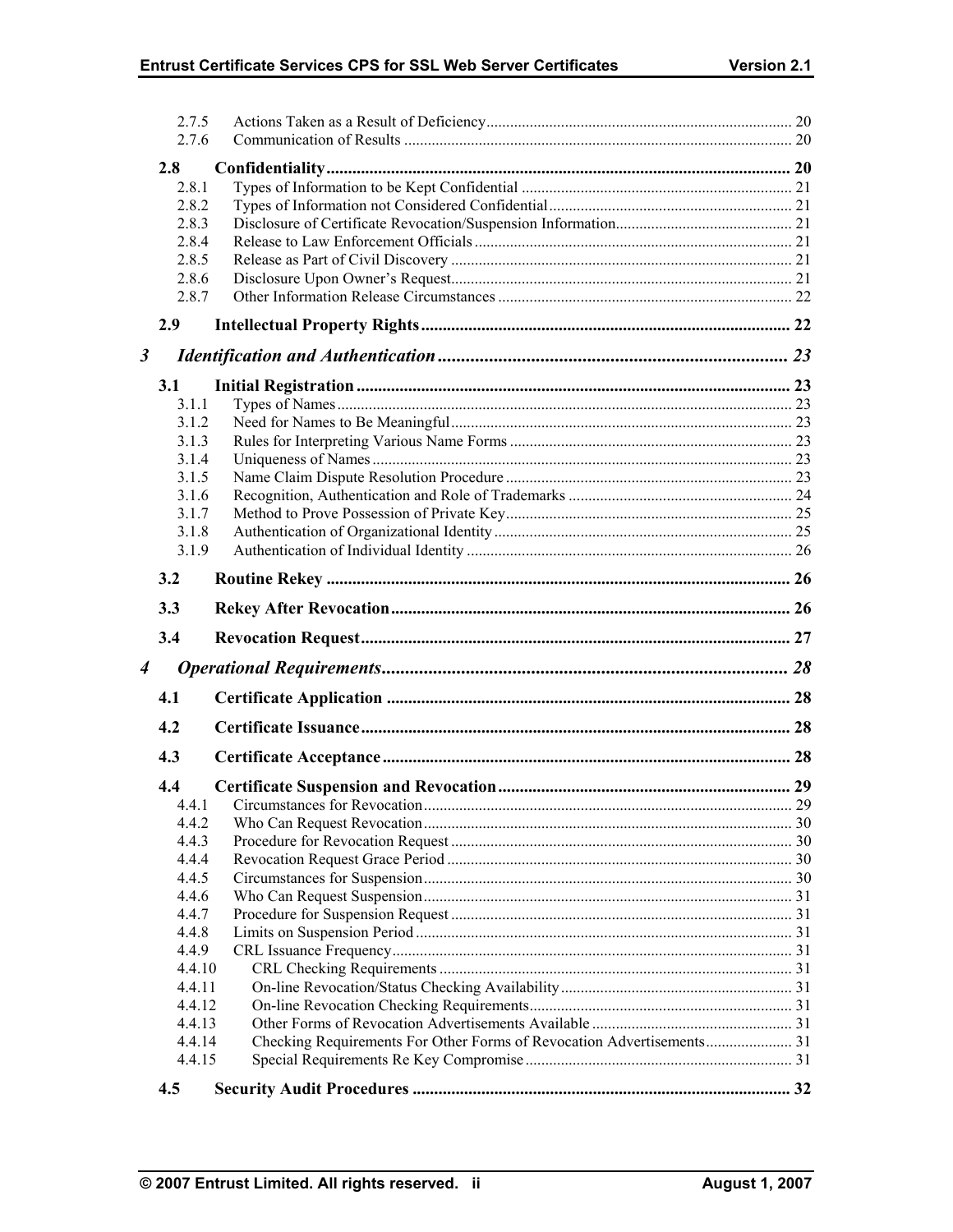| 4.7<br>4.8<br>4.9<br>$5\overline{)}$<br>5.1<br>5.2<br>5.3<br>6<br>6.1<br>6.1.1<br>6.1.2<br>6.1.3<br>6.1.4<br>6.1.5<br>6.1.6<br>6.1.7<br>6.1.8<br>6.1.9<br>6.2<br>6.3<br>6.4<br>6.5<br>6.6<br>6.7<br>6.8<br>7<br>7.1<br>7.2<br>7.3<br>8<br>8.1<br>8.2<br>8.3<br>9<br>10 | 4.6 |  |
|------------------------------------------------------------------------------------------------------------------------------------------------------------------------------------------------------------------------------------------------------------------------|-----|--|
|                                                                                                                                                                                                                                                                        |     |  |
|                                                                                                                                                                                                                                                                        |     |  |
|                                                                                                                                                                                                                                                                        |     |  |
|                                                                                                                                                                                                                                                                        |     |  |
|                                                                                                                                                                                                                                                                        |     |  |
|                                                                                                                                                                                                                                                                        |     |  |
|                                                                                                                                                                                                                                                                        |     |  |
|                                                                                                                                                                                                                                                                        |     |  |
|                                                                                                                                                                                                                                                                        |     |  |
|                                                                                                                                                                                                                                                                        |     |  |
|                                                                                                                                                                                                                                                                        |     |  |
|                                                                                                                                                                                                                                                                        |     |  |
|                                                                                                                                                                                                                                                                        |     |  |
|                                                                                                                                                                                                                                                                        |     |  |
|                                                                                                                                                                                                                                                                        |     |  |
|                                                                                                                                                                                                                                                                        |     |  |
|                                                                                                                                                                                                                                                                        |     |  |
|                                                                                                                                                                                                                                                                        |     |  |
|                                                                                                                                                                                                                                                                        |     |  |
|                                                                                                                                                                                                                                                                        |     |  |
|                                                                                                                                                                                                                                                                        |     |  |
|                                                                                                                                                                                                                                                                        |     |  |
|                                                                                                                                                                                                                                                                        |     |  |
|                                                                                                                                                                                                                                                                        |     |  |
|                                                                                                                                                                                                                                                                        |     |  |
|                                                                                                                                                                                                                                                                        |     |  |
|                                                                                                                                                                                                                                                                        |     |  |
|                                                                                                                                                                                                                                                                        |     |  |
|                                                                                                                                                                                                                                                                        |     |  |
|                                                                                                                                                                                                                                                                        |     |  |
|                                                                                                                                                                                                                                                                        |     |  |
|                                                                                                                                                                                                                                                                        |     |  |
|                                                                                                                                                                                                                                                                        |     |  |
|                                                                                                                                                                                                                                                                        |     |  |
|                                                                                                                                                                                                                                                                        |     |  |
|                                                                                                                                                                                                                                                                        |     |  |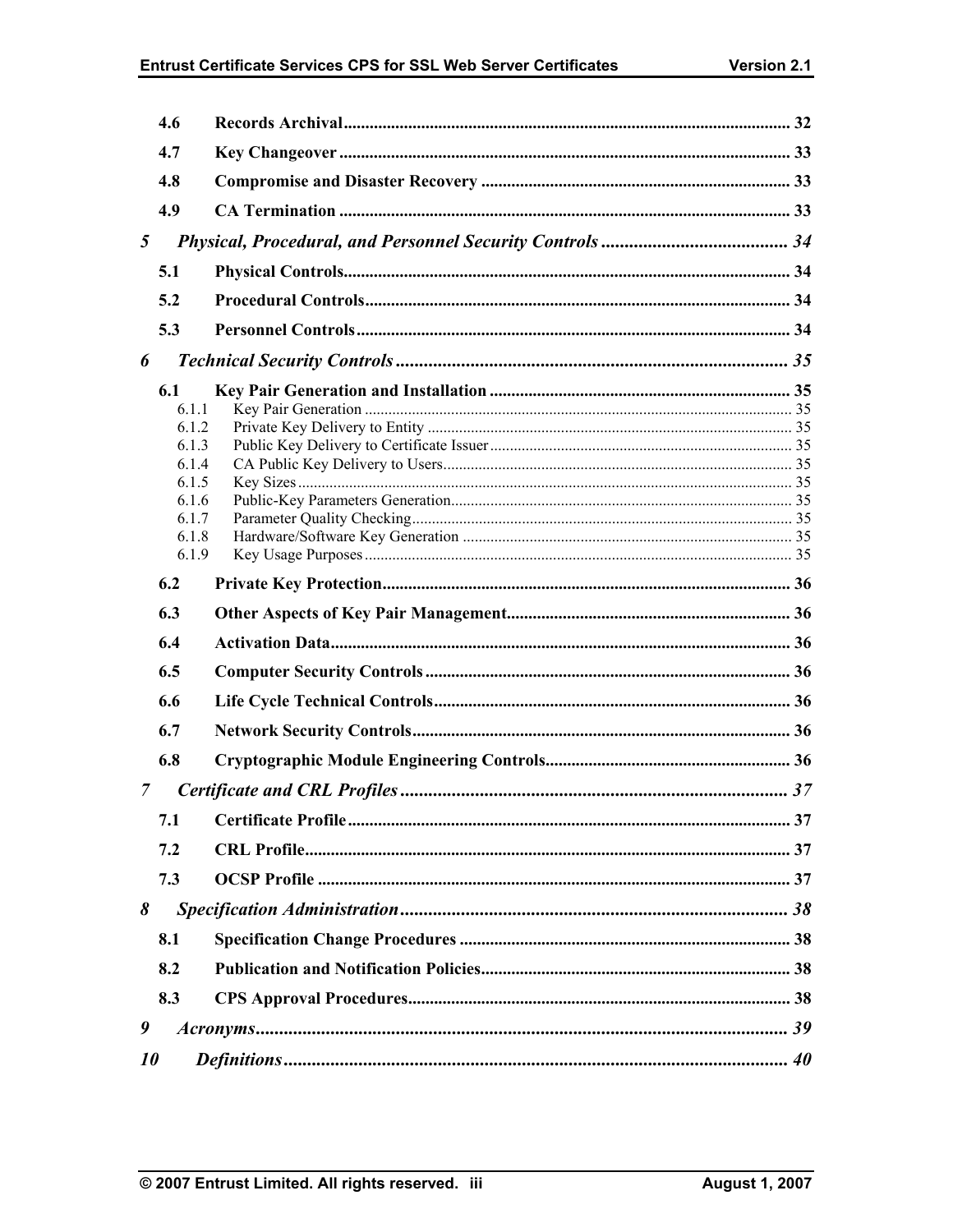# <span id="page-5-0"></span>**1. Introduction**

The Entrust Certificate Services Secure Sockets Layer (SSL) Web Server Certification Authorities issue Entrust SSL Web Server Certificates to support more secure communications between World Wide Web servers and browsers using the Secure Sockets Layer protocol. Entrust Limited ("Entrust") uses Entrust's award winning Entrust Authority™ family of software products to provide standards-compliant digital certificates that enable more secure on-line communications.

# **1.1 Overview**

This Entrust SSL Web Server Certification Practice Statement describes the practices and procedures of (i) the Entrust SSL Web Server Certification Authorities, and (ii) Registration Authorities operating under the Entrust SSL Web Server Certification Authorities. This Entrust SSL Web Server Certification Practice Statement also describes the terms and conditions under which Entrust makes Certification Authority and Registration Authority services available in respect to Entrust SSL Web Server Certificates. This Entrust SSL Web Server Certification Practice Statement is applicable to all persons, entities, and organizations, including, without limitation, all Applicants, Subscribers, Relying Parties, Resellers, Co-marketers and any other persons, entities, or organizations that have a relationship with (i) Entrust in respect to Entrust SSL Web Server Certificates and/or any services provided by Entrust in respect to Entrust SSL Web Server Certificates, or (ii) any Registration Authorities operating under an Entrust SSL Web Server Certification Authorities, or any Resellers or Co-marketers providing any services in respect to Entrust SSL Web Server Certificates. This Entrust SSL Web Server Certification Practice Statement is incorporated by reference into all Entrust SSL Web Server Certificates issued by an Entrust SSL Web Server Certification Authorities. This Entrust SSL Web Server Certification Practice Statement provides Applicants, Subscribers, Relying Parties, Resellers, Co-marketers and other persons, entities, and organizations with a statement of the practices and policies of the Entrust SSL Web Server Certification Authorities and also of the Registration Authorities operating under the Entrust SSL Web Server Certification Authorities. This Entrust SSL Web Server Certification Practice Statement also provides a statement of the rights and obligations of Entrust, any third parties that are operating Registration Authorities under the Entrust SSL Web Server Certification Authorities, Applicants, Subscribers, Relying Parties, Resellers, Co-marketers and any other persons, entities, or organizations that may use or rely on Entrust SSL Web Server Certificates or have a relationship with an Entrust SSL Web Server Certification Authority or a Registration Authority operating under an Entrust SSL Web Server Certification Authority in respect to Entrust SSL Web Server Certificates and/or any services in respect to Entrust SSL Web Server Certificates.

#### **1.2 Identification**

This document is called the Entrust Certificate Services SSL Web Server Certification Practice Statement.

Each SSL Web Server Certificate issued by the Entrust SSL Web Server CA to a Subscriber contains an Object Identifier (OID) defined by the Entrust SSL Web Server CA in the certificate's certificatePolicies extension that:

- 1. indicates which Entrust SSL Web Server CA policy statement (i.e. this CPS) relates to that certificate, and which
- 2. asserts the Entrust SSL Web Server CA's adherence to and compliance with this CPS.

The following OID has been registered by the Entrust SSL Web Server CA for inclusion in SSL Web Server Certificates:

#### **1.2.840.113533.7.75.2**

# **1.3 Community and Application**

Use of Entrust SSL Web Server Certificates is restricted to World Wide Web servers using the Secure Sockets Layer protocol. Any other use of Entrust SSL Web Server Certificates is prohibited.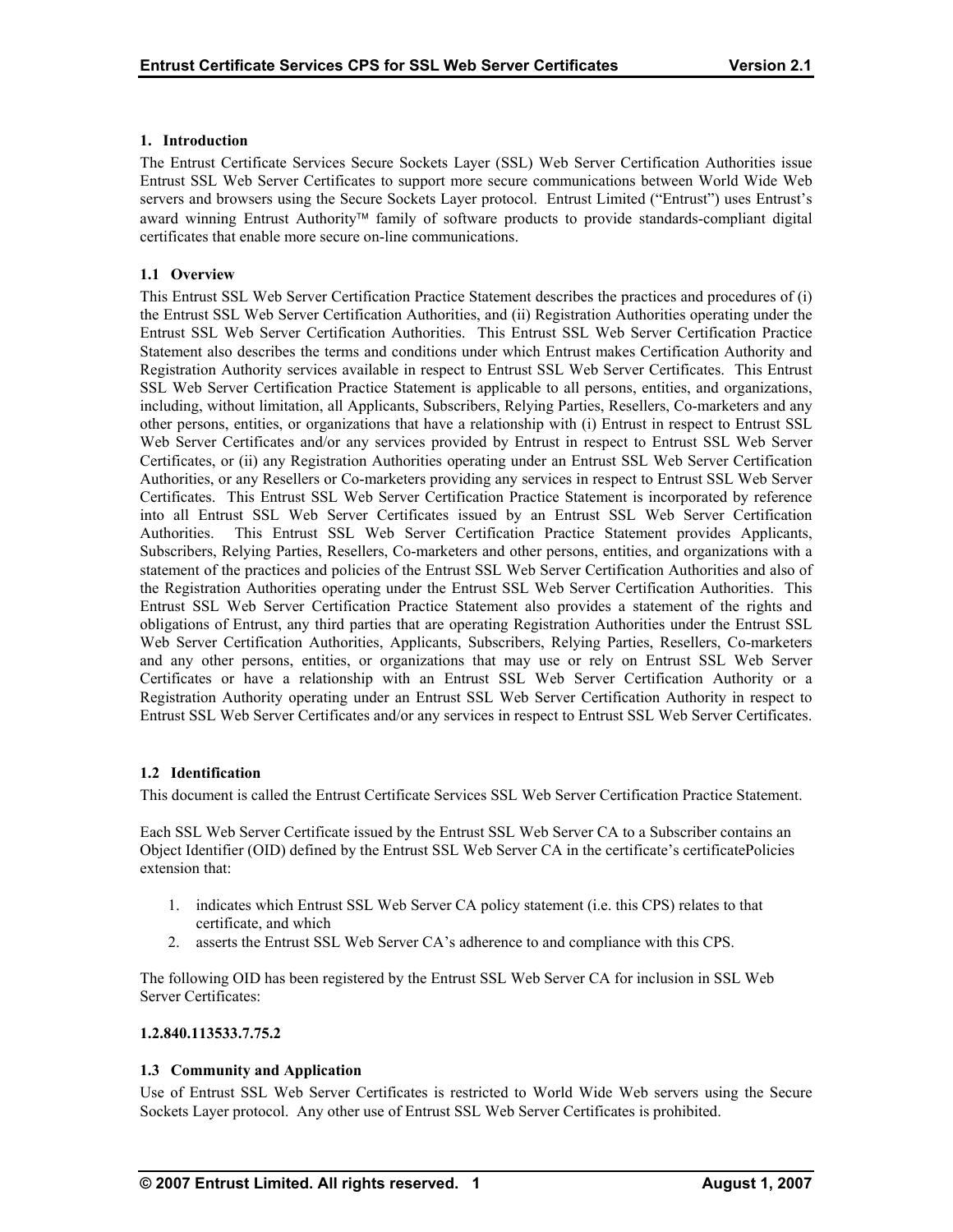# <span id="page-6-0"></span>**1.3.1 Certification Authorities**

In the Entrust SSL web server public-key infrastructure, Certification Authorities may accept Certificate Signing Requests (CSRs) and Public Keys from Applicants whose identity has been verified as provided herein by an Entrust-operated Registration Authority or by an independent third-party Registration Authority operating under an Entrust SSL Web Server Certification Authority. If an Entrust SSL Web Server Certificate Application is verified, the verifying Registration Authority will send a request to an Entrust SSL Web Server Certification Authority for the issuance of an Entrust SSL Web Server Certificate. The Entrust SSL Web Server Certification Authority will create an Entrust SSL Web Server Certificate containing the Public Key and identification information contained in the request sent by the Registration Authority to that Entrust SSL Web Server Certification Authority. The Entrust SSL Web Server Certificate created in response to the request will be digitally signed by the Entrust SSL Web Server Certification Authority.

Only Certification Authorities authorized by Entrust are permitted to issue Entrust SSL Web Server Certificates. In the event that more than one Certification Authority is authorized to issue Entrust SSL Web Server Certificates, Entrust will post a list of authorized Certification Authorities in the Entrust Repository.

# **1.3.2 Registration Authorities**

In the Entrust SSL web server public-key infrastructure, Registration Authorities under the Entrust SSL Web Server Certification Authorities may accept Entrust SSL Web Server Certificate Applications from Applicants and perform a limited verification of the information contained in such Entrust SSL Web Server Certificate Applications. The information provided is verified according to the procedures established by the Entrust Policy Authority. A Registration Authority operating under an Entrust SSL Web Server Certification Authority may send a request to such Entrust SSL Web Server Certification Authority to issue an Entrust SSL Web Server Certificate to the Applicant.

Only Registration Authorities authorized by Entrust are permitted to submit requests to an Entrust SSL Web Server Certification Authority for the issuance of Entrust SSL Web Server Certificates.

# **1.3.3 End Entities**

End entities for the Entrust SSL web server public-key infrastructure consist of:

- 1. **Applicants** An Applicant is a person, entity, or organization that has applied for, but has not yet been issued an Entrust SSL Web Server Certificate.
- 2. Subscribers A Subscriber is a person, entity, or organization that has been issued an Entrust SSL Web Server Certificate.
- 3. **Relying Parties** A Relying Party is a person, entity, or organization that relies on or uses a Entrust SSL Web Server Certificate and/or any other information provided in an Entrust Repository to verify the identity and Public Key of a Subscriber and/or use such Public Key to send or receive encrypted communications to or from a Subscriber.

Additionally, certain licensors of Entrust are third party beneficiaries of this CPS and all agreements into which it is incorporated, including Microsoft Corporation.

# **1.3.4 Applicability**

This Entrust Certificate Services SSL Web Server Certification Practice Statement is applicable to Entrust SSL Web Server Certificates issued by Entrust SSL Web Server Certification Authorities. SSL Web Server Certificates are intended for use in establishing web-based data communication conduits via TLS/SSL protocols.

Entrust SSL Web Server Certificates conform to the requirements of the ITU-T X.509 v3 standard with SSL extensions.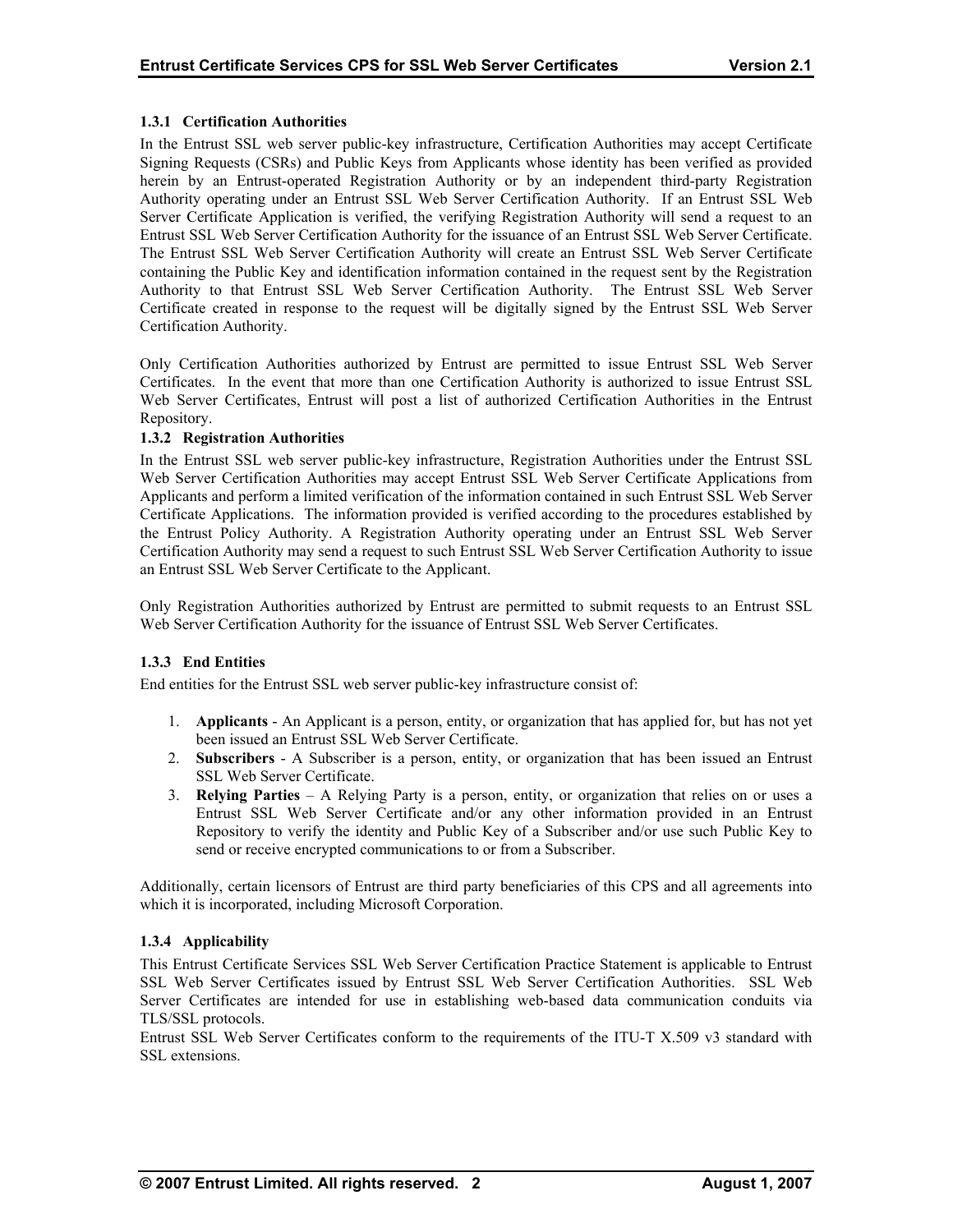<span id="page-7-0"></span>The primary purpose of an SSL Web Server Certificate is to facilitate the exchange of encryption keys in order to enable the encrypted communication of information over the Internet between the user of an Internet browser and a website.

#### **1.4 Contact Details**

#### **1.4.1 Specification Administration Organization**

The Entrust Certificate Services SSL Web Server Certification Practice Statement is administered by the Entrust Policy Authority; it is based on the policies established by Entrust Limited .

#### **1.4.2 Contact Person**

The contact information for questions about Entrust SSL Web Server Certificates is:

 Entrust Limited 1000 Innovation Drive Ottawa, Ontario Canada K2K 3E7 Attn: Entrust Certificate Services

 Tel: 1-877-368-7483 Fax: 1-877-839-3538

Email: certserv.support@Entrust.com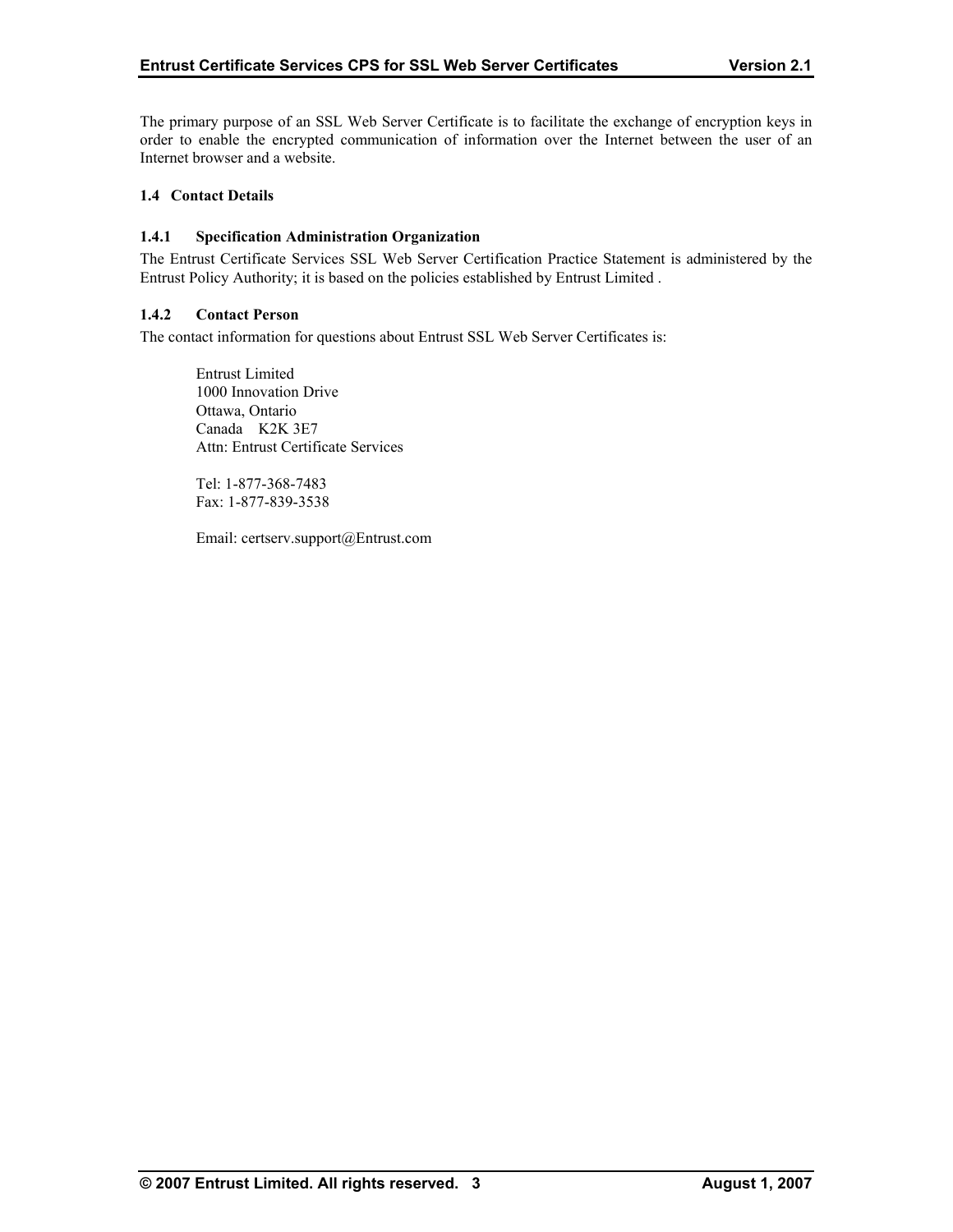# <span id="page-8-0"></span>**2. General Provisions**

#### **2.1 Obligations**

# **2.1.1 Certification Authority Obligations**

An Entrust SSL Web Server Certification Authority shall:

- (i) provide Certification Authority services in accordance with the terms and conditions of the Entrust SSL Web Server Certification Practice Statement;
- (ii) upon receipt of a request from a Registration Authority operating under such Entrust SSL Web Server Certification Authority, issue an Entrust SSL Web Server Certificate in accordance with the terms and conditions of the Entrust SSL Web Server Certification
- (iii) make the Statem and Entertiation SSL Web Server Certificate revocation information by issuing Entrust SSL Web Server Certificates and by issuing and making available Entrust SSL Web Server Certificate CRLs in an Entrust Repository in accordance with the terms and conditions of the Entrust SSL Web Server Certification Practice Statement;
- (iv) issue and publish Entrust SSL Web Server Certificate CRLs on a regular schedule in accordance with the terms and conditions of the Entrust SSL Web Server Certification Practice Statement; and
- (v) upon receipt of a revocation request from a Registration Authority operating under such Entrust SSL Web Server Certification Authority, revoke the specified Entrust SSL Web Server Certificate in accordance with the terms and conditions of the Entrust SSL Web Server Certification Practice Statement.

In operating the Entrust SSL Web Server Certification Authorities, Entrust may use one or more representatives or agents to perform its obligations under the Entrust SSL Web Server Certification Practice Statement, any Subscription Agreements, or any Relying Party Agreements, provided that Entrust shall remain responsible for its performance.

# **2.1.2 Registration Authority Obligations**

A Registration Authority operating under an Entrust SSL Web Server Certification Authority shall:

- (i) receive Entrust SSL Web Server Certificate Applications in accordance with the terms and conditions of the Entrust SSL Web Server Certification Practice Statement;
- (ii) perform limited verification of information submitted by Applicants when applying for Entrust SSL Web Server Certificates, and if such verification is successful, submit a request to an Entrust SSL Web Server Certification Authority for the issuance of an Entrust SSL Web Server Certificate, all in accordance with the terms and conditions of the Entrust SSL Web Server Certification Practice Statement;
- (iii) receive and verify requests from Subscribers for the revocation of Entrust SSL Web Server Certificates, and if the verification of a revocation request is successful, submit a request to an Entrust SSL Web Server Certification Authority for the revocation of such Entrust SSL Web Server Certificate, all in accordance with the terms and conditions of the Entrust SSL Web Server Certification Practice Statement;
- (iv) notify Subscribers, in accordance with the terms and conditions of the Entrust SSL Web Server Certification Practice Statement, that an Entrust SSL Web Server Certificate has been issued to them; and
- (v) notify Subscribers, in accordance with the terms and conditions of the Entrust SSL Web Server Certification Practice Statement, that an Entrust SSL Web Server Certificate issued to them has been revoked or will soon expire.

Entrust may use one or more representatives or agents to perform its obligations in respect of an Entrustoperated Registration Authority under the Entrust SSL Web Server Certification Practice Statement, any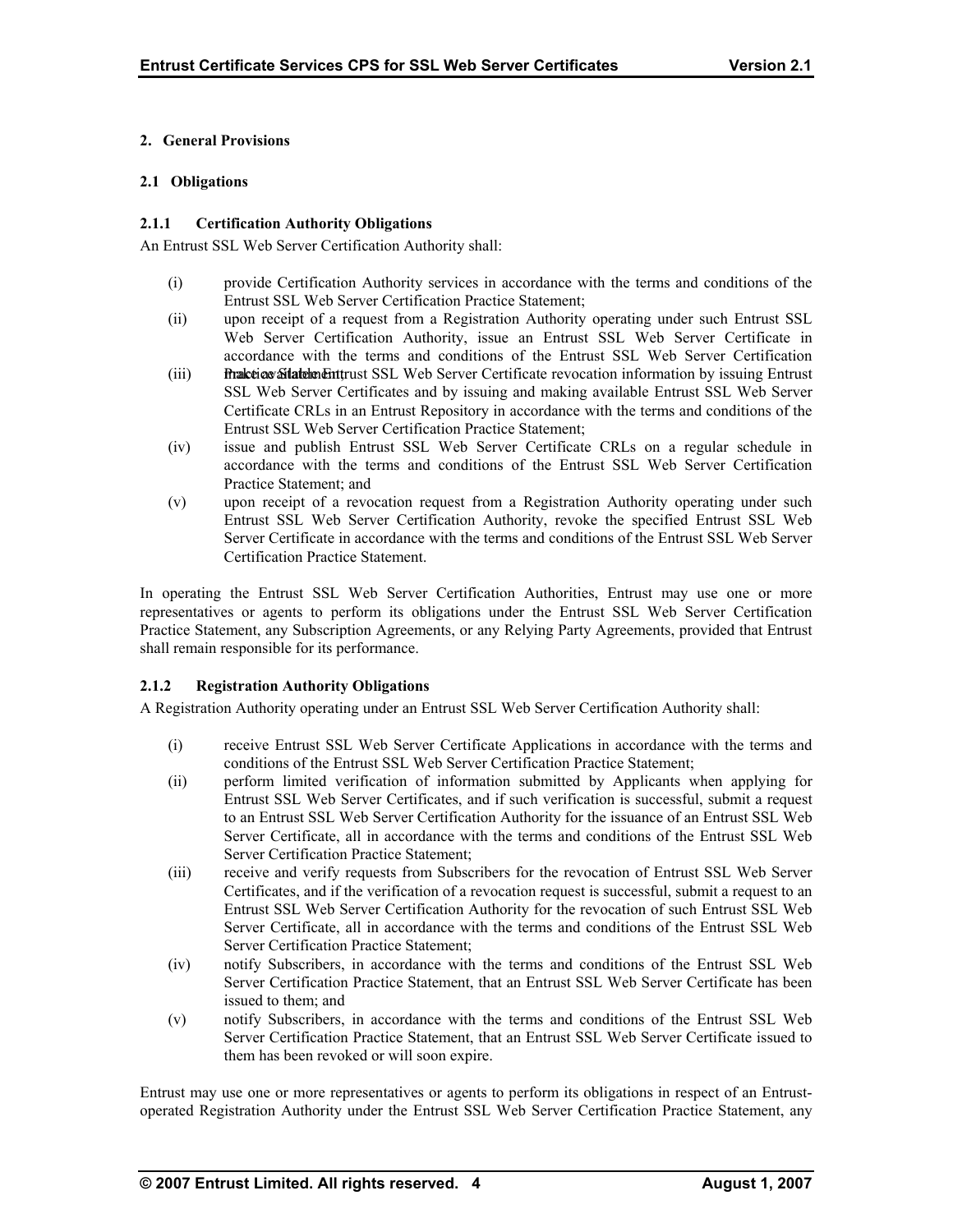<span id="page-9-0"></span>Subscription Agreements, or any Relying Party Agreements, provided that Entrust shall remain responsible for the performance of such representatives or agents under the Entrust SSL Web Server Certification Practice Statement, any Subscription Agreements, or any Relying Party Agreements. Entrust may appoint independent third parties to act as Registration Authorities under an Entrust SSL Web Server Certification Authority. Such independent third-party Registration Authorities shall be responsible for their performance under the Entrust SSL Web Server Certification Practice Statement, any Subscription Agreements, or any Relying Party Agreements. Entrust shall not be responsible for the performance of such independent third-party Registration Authorities. Independent third-party Registration Authorities may use one or more representatives or agents to perform their obligations when acting as a Registration Authority under an Entrust SSL Web Server Certification Authority. Independent third-party Registration Authorities shall remain responsible for the performance of such representatives or agents under the Entrust SSL Web Server Certification Practice Statement, any Subscription Agreements, or any Relying Party Agreements. Entrust may appoint Resellers and Co-marketers for (i) Entrust SSL Web Server Certificates, and (ii) services provided in respect to Entrust SSL Web Server Certificates. Such Resellers and Co-marketers shall be responsible for their performance under the Entrust SSL Web Server Certification Practice Statement, any Subscription Agreements, or any Relying Party Agreements. Entrust shall not be responsible for the performance of any such Resellers and Co-marketers. Resellers and Comarketers may use one or more representatives or agents to perform their obligations under the Entrust SSL Web Server Certification Practice Statement, any Subscription Agreements, or any Relying Party Agreements. Resellers and Co-marketers shall remain responsible for the performance of such representatives or agents under the Entrust SSL Web Server Certification Practice Statement, any Subscription Agreements, or any Relying Party Agreements. Independent third-party Registration Authorities, Resellers, and Co-marketers shall be entitled to receive all of the benefit of all (i) disclaimers of representations, warranties, and conditions, (ii) limitations of liability, (iii) representations and warranties from Applicants, Subscribers, and Relying Parties, and (iv) indemnities from Applicants, Subscribers, and Relying Parties, set forth in this Entrust SSL Web Server Certification Practice Statement, any Subscription Agreements, and any Relying Party Agreements.

#### **2.1.3 Subscriber Obligations**

Subscribers and Applicants shall:

- (i) understand and, if necessary, receive proper education in the use of Public-Key cryptography and Certificates including Entrust SSL Web Server Certificates;
- Authority, correct information with no errors, misrepresentations, or omissions; (ii) provide, in any communications with Entrust or an independent third-party Registration
- Subscriber's Entrust SSL Web Server Certificate or Applicant's Entrust SSL Web Server (iii) generate a new, secure, and cryptographically sound Key Pair to be used in association with the Certificate Application;
- (iv) Statement and Subscription Agreement; read and agree to all terms and conditions of the Entrust SSL Web Server Certification Practice
- (v) refrain from modifying the contents of an Entrust SSL Web Server Certificate;
- (vi) use Entrust SSL Web Server Certificates exclusively for legal and authorized purposes in accordance with the terms and conditions of the Entrust SSL Web Server Certification Practice Statement and applicable laws;
- (vii) listed as the Subject in such Entrust SSL Web Server Certificate; only use an Entrust SSL Web Server Certificate on behalf of the person, entity, or organization
- (viii) keep confidential and properly protect the Subscriber's or Applicant's Private Keys;
- (ix) notify Entrust or, if Applicant submitted its Entrust SSL Web Server Certificate Application to an independent third-party Registration Authority, such independent third-party Registration Authority, as soon as reasonably practicable of any change to any information included in the Applicant's Entrust SSL Web Server Certificate Application or any change in any circumstances that would make the information in the Applicant's Entrust SSL Web Server Certificate Application misleading or inaccurate;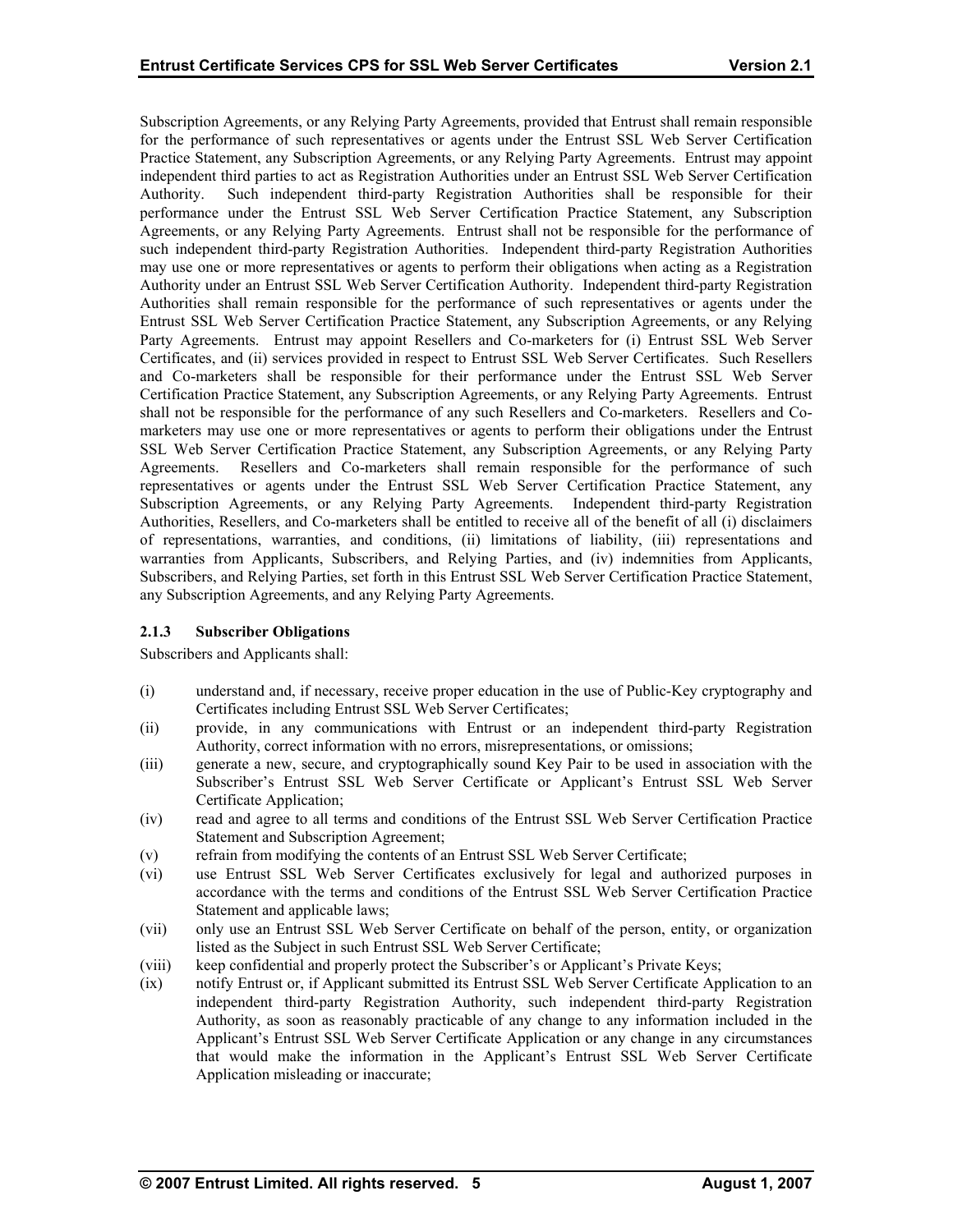- (x) notify Entrust or, if Subscriber received its Entrust SSL Web Server Certificate through an independent third-party Registration Authority, such independent third-party Registration Authority, as soon as reasonably practicable of any change to any information included in the Subscriber's Entrust SSL Web Server Certificate or any change in any circumstances that would make the information in the Subscriber's Entrust SSL Web Server Certificate misleading or inaccurate;
- (xi) immediately cease to use an Entrust SSL Web Server Certificate if any information included in the Subscriber's Entrust SSL Web Server Certificate or if any change in any circumstances would make the information in the Subscriber's Entrust SSL Web Server Certificate misleading or inaccurate;
- (xii) notify Entrust or, if Subscriber received its Entrust SSL Web Server Certificate from an independent third-party Registration Authority, such independent third-party Registration Authority, immediately of any suspected or actual Compromise of the Subscriber's or Applicant's Private Keys and request the revocation of such Entrust SSL Web Server Certificate;
- (xiii) immediately cease to use the Subscriber's Entrust SSL Web Server Certificate upon (a) expiration or revocation of such Entrust SSL Web Server Certificate, or (b) any suspected or actual Compromise of the Private Key corresponding to the Public Key in such Entrust SSL Web Server Certificate, and remove such Entrust SSL Web Server Certificate from the devices and/or software in which it has been installed;
- (xiv) only install the Subscriber's Entrust SSL Web Server Certificate on one (1) of Subscriber's World Wide Web server and only use such Entrust SSL Web Server Certificate in connection with such server unless, otherwise expressly permitted by Entrust in writing;
- (xv) refrain from using the Subscriber's Private Key corresponding to the Public Key in the Subscriber's Entrust SSL Web Server Certificate to sign other Certificates; and
- (xvi) use the Subscriber's or Applicant's own judgment about whether it is appropriate, given the level of security and trust provided by an Entrust SSL Web Server Certificate, to use an Entrust SSL Web Server Certificate in any given circumstance.

Entrust SSL Web Server Certificates and related information may be subject to export, import, and/or use restrictions. Subscribers shall comply with all laws and regulations applicable to a Subscriber's right to export, import, and/or use Entrust SSL Web Server Certificates or related information, including, without limitation, all laws and regulations in respect to nuclear, chemical or biological weapons proliferation. Subscribers shall be responsible for procuring all required licenses and permissions for any export, import, and/or use of Entrust SSL Web Server Certificates or related information. Certain cryptographic techniques, software, hardware, and firmware ("Technology") that may be used in processing or in conjunction with Entrust SSL Web Server Certificates may be subject to export, import, and/or use restrictions. Subscribers shall comply with all laws and regulations applicable to a Subscriber's right to export, import, and/or use such Technology or related information. Subscribers shall be responsible for procuring all required licenses and permissions for any export, import, and/or use of such Technology or related information.

# **2.1.3.1 Subscriber and Applicant Representations and Warranties**

Subscribers and Applicants represent and warrant to Entrust and all third parties who rely or use the Entrust SSL Certificate issued to such Subscriber, that:

- (i) all information provided to Entrust or to any independent third-party Registration Authorities, both in the SSL Web Server Certificate Request and as otherwise requested by Entrust in connection with the issuance of the SSL Web Server Certificate(s) to be supplied by Entrust, is accurate and complete and does not contain any errors, omissions, or misrepresentations;
- (ii) the Private Key corresponding to the Public Key submitted to Entrust in connection with an Entrust SSL Web Server Certificate Application was created using sound cryptographic techniques and all measures necessary have been taken to maintain sole control of, keep confidential, and properly protect the Private Key (and any associated access information or device – e.g., password or token) at all times;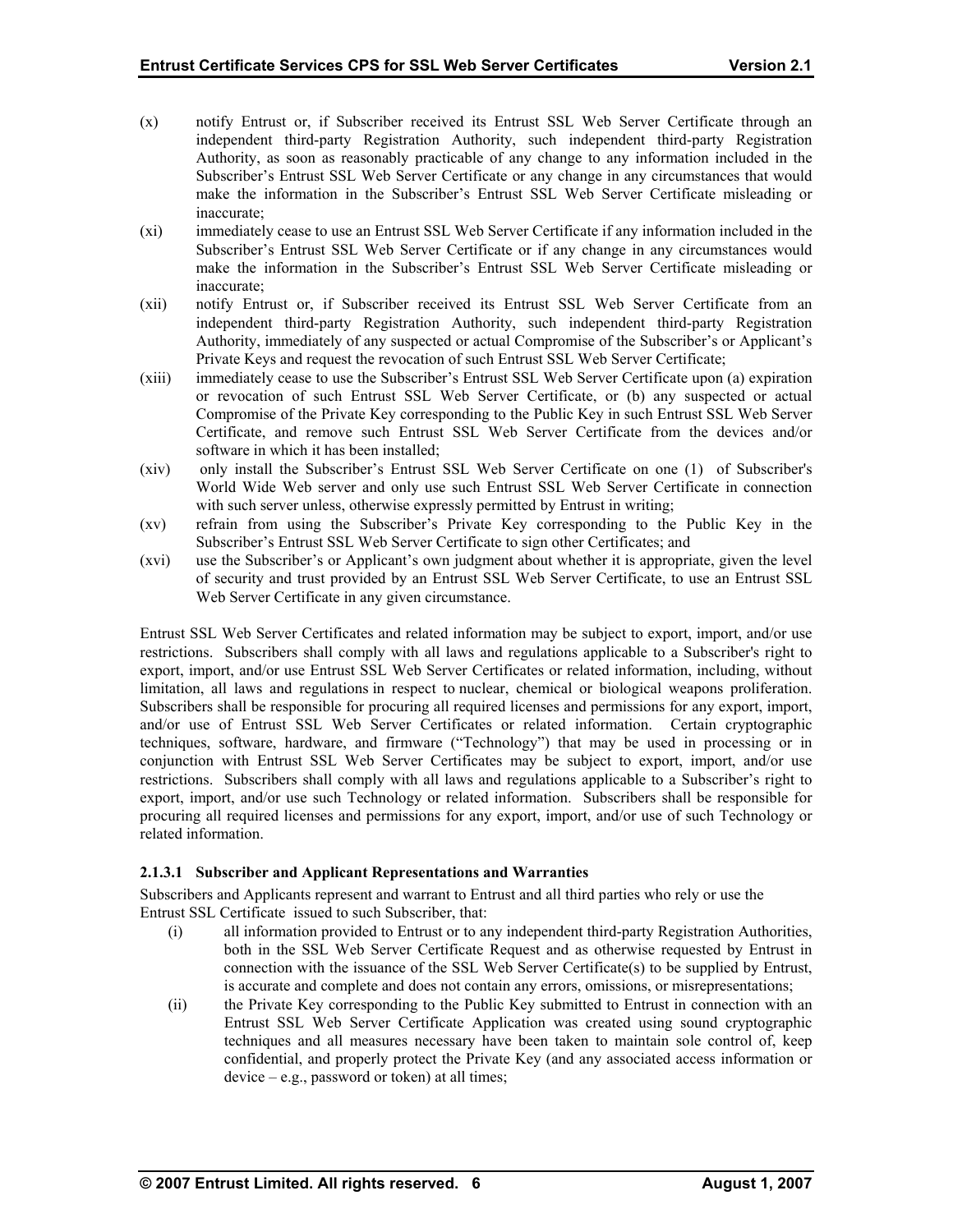- <span id="page-11-0"></span>(iii) Authorities in connection with an Entrust SSL Web Server Certificate Application does not property, or other rights of any person, entity, or organization in any jurisdiction; any information provided to Entrust or to any independent third-party Registration infringe, misappropriate, dilute, unfairly compete with, or otherwise violate the intellectual
- (iv) the SSL Web Server Certificate(s) shall not be installed or used until it has reviewed and verified the accuracy of the data in each SSL Web Server Certificate;
- (v) name listed on the SSL Web Server Certificate, and will only be used in compliance with all the SSL Web Server Certificate shall be installed only on the server accessible at the domain applicable laws, solely for authorized company business, and solely in accordance with the Subscription Agreement and the CPS;
- (vi) Entrust shall be immediately notified if any information included in the Entrust SSL Web Server Certificate Application changes or if any change in any circumstances would make the information in the Entrust SSL Web Server Certificate Application misleading or inaccurate;
- (vii) in the Subscriber's Entrust SSL Web Server Certificate misleading or inaccurate; or (2) there all use of the Entrust SSL Web Server Certificate and its associated private key shall cease immediately, and the Subscriber will promptly request the revocation of the Entrust Web Server SSL Certificate, if (1) any information included in the Subscriber's Entrust SSL Web Server Certificate changes or if any change in any circumstances would make the information is any actual or suspected misue or compromise of the Private Key associated with the Public Key in the Entrust Web Server SSL Certificate;
- (viii) all use of the Entrust SSL Web Server Certificate shall cease upon expiration or revocation of be removed from the devices and/or software in which it has been installed; and such Entrust SSL Web Server Certificate and such Entrust SSL Web Server Certificate shall
- (vii) the Entrust SSL Web Server Certificates will not be used for any hazardous or unlawful (including tortious) activities.
- (viii) the subject named in the Entrust SSL Web Server Certificate corresponds to the Subscriber, Entrust SSL Web Server Certificates; and and that it legally exists as a valid entity in the jurisdiction of incorporation specified in the
- (ix) the Subscriber has the exclusive right to use the domain name listed in the Entrust SSL Web Server Certificate;

#### **2.1.3.2 Subscriber Notice Requirements**

Subscriber shall display the following notice in a prominent location on Subscriber's World Wide Web site that may be viewed by Relying Parties (for example, in the "legal" or "disclaimers" section of Subscriber's World Wide Web site):

> "Reliance on Entrust SSL Web Server [Certificates is](http://www.entrust.net/CPS) governed by the terms and conditions of the Entrus[t SSL Web Server C](http://www.entrust.net/CPS)ertification Practice Statement (located at www.entrust.net/CPS) and by the Relying Party Agreement (located at www.entrust.net/CPS). Reliance on an Entrust SSL Web Server Certificate shall constitute acceptance of the terms and conditions of the Entrust SSL Web Server Certification Practice Statement and the Relying Party Agreement."

# **2.1. Rely 4 ing Party Obligations**

Relying Parti es shall:

- and Certificates including Entrust SSL Web Server Certificates; (i) understand and, if necessary, receive proper education in the use of Public-Key cryptography
- (ii) read and agree to all terms and conditions of the Entrust SSL Web Server Certification Practice Statement and the Relying Party Agreement;
- (iii) certification path validation procedure specified in ITU-T Rec. X.509:2005 | ISO/IEC 9594-8 (2005), taking into account any critical extensions and approved technical corrigenda as appropriate; verify Entrust SSL Web Server Certificates, including use of CRLs, in accordance with the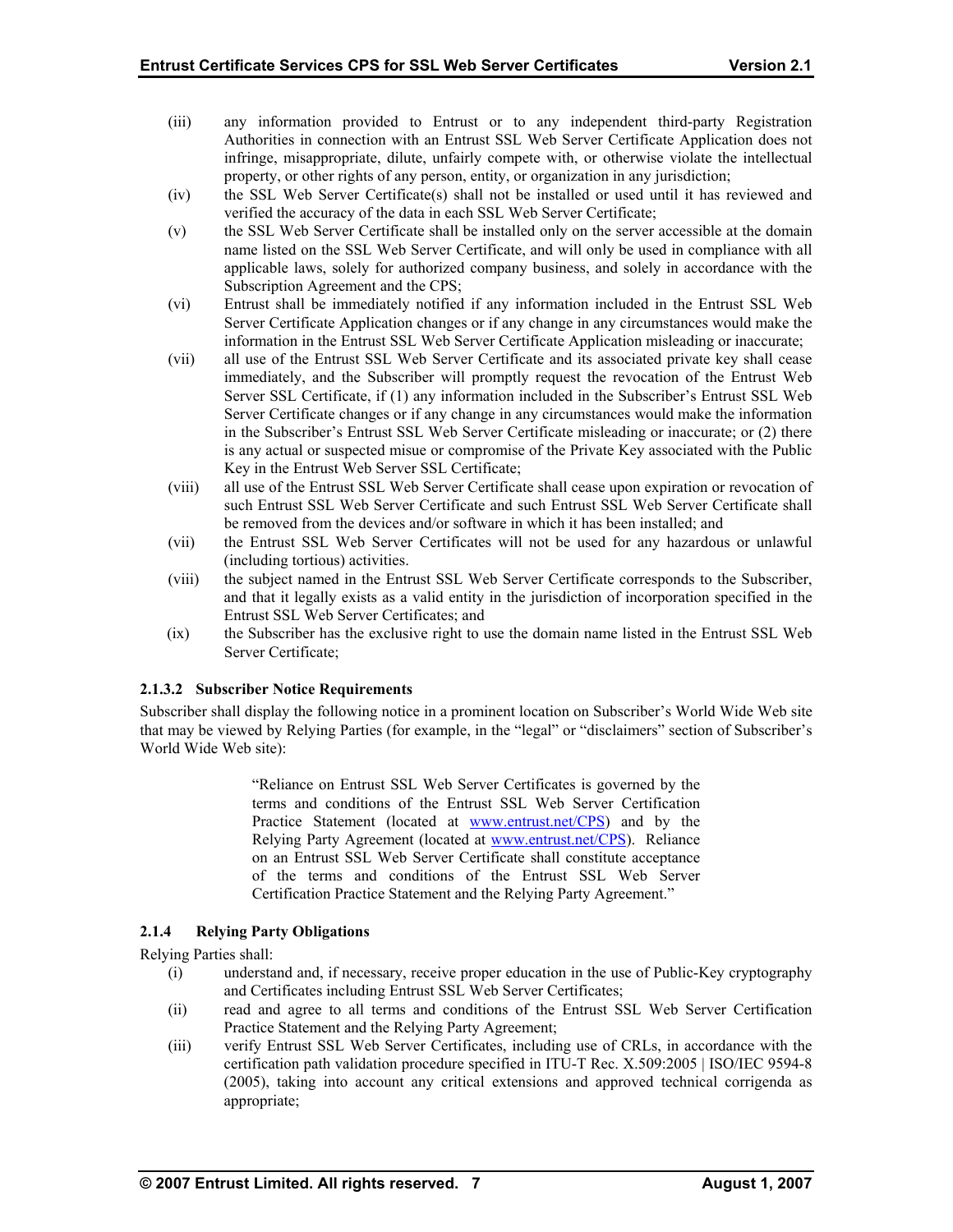- <span id="page-12-0"></span>(iv) trust and make use of an Entrust SSL Web Server Certificate only if the Entrust SSL Web Server Certificate has not expired or been revoked and if a proper chain of trust can be established to a trustworthy root; and
- (v) make their own judgment and rely on an Entrust SSL Web Server Certificate only if such reliance is reasonable in the circumstances, including determining whether such reliance is reasonable given the nature of the security and trust provided by an Entrust SSL Web Server Certificate and the value of any transaction that may involve the use of an Entrust SSL Web Server Certificate.

Entrust SSL Web Server Certificates and related information may be subject to export, import, and/or use restrictions. Relying Parties shall comply with all laws and regulations applicable to a Relying Party's right to use Entrust SSL Web Server Certificates and/or related information, including, without limitation, all laws and regulations in respect to nuclear, chemical or biological weapons proliferation. Relying Parties shall be responsible for procuring all required licenses and permissions for any export, import, and/or use of Entrust SSL Web Server Certificates and/or related information. Certain cryptographic techniques, software, hardware, and firmware ("Technology") that may be used in processing or in conjunction with Entrust SSL Web Server Certificates may be subject to export, import, and/or use restrictions. Relying Parties shall comply with all laws and regulations applicable to a Relying Party's right to export, import, and/or use such Technology or related information. Relying Parties shall be responsible for procuring all required licenses and permissions for any export, import, and/or use of such Technology or related information.

# **2.1.4.1 Relying Party Representations and Warranties**

Relying Parties represent and warrant to Entrust that:

- (i) the Relying Party shall properly validate an Entrust SSL Web Server Certificate before making a determination about whether to rely on such Entrust SSL Web Server Certificate, including confirmation that the Entrust SSL Web Server Certificate has not expired or been revoked and that a proper chain of trust can be established to a trustworthy root;
- (ii) the Relying Party shall not rely on a revoked or expired Entrust SSL Web Server Certificate;
- (iii) the Relying Party shall not rely on an Entrust SSL Web Server Certificate that cannot be validated back to a trustworthy root;
- (iv) the Relying Party shall exercise its own judgment in determining whether it is reasonable under the circumstances to rely on an Entrust SSL Web Server Certificate, including determining whether such reliance is reasonable given the nature of the security and trust provided by an Entrust SSL Web Server Certificate and the value of any transaction that may involve the use of an Entrust SSL Web Server Certificate; and
- (v) the Relying Party shall not use an Entrust SSL Web Server Certificate for any hazardous or unlawful (including tortious) activities.

# **2.1.5 Repository Obligations**

An Entrust Repository shall:

- (i) make available, in accordance with the terms and conditions of the Entrust SSL Web Server Certification Practice Statement, Entrust SSL Web Server Certificate revocation information published by an Entrust SSL Web Server Certification Authority; and
- (ii) make available a copy of the Entrust SSL Web Server Certification Practice Statement and other information related to the products and services provided by Entrust SSL Web Server Certification Authorities and any Registration Authorities operating under the Entrust SSL Web Server Certification Authorities.

#### **2.2 Liability**

**THE MAXIMUM CUMULATIVE LIABILITY OF ENTRUST, ANY INDEPENDENT THIRD-PARTY REGISTRATION AUTHORITIES OPERATING UNDER AN ENTRUST SSL WEB SERVER CERTIFICATION AUTHORITY, RESELLERS, CO-MARKETERS OR ANY SUBCONTRACTORS, DISTRIBUTORS, AGENTS, SUPPLIERS, EMPLOYEES OR**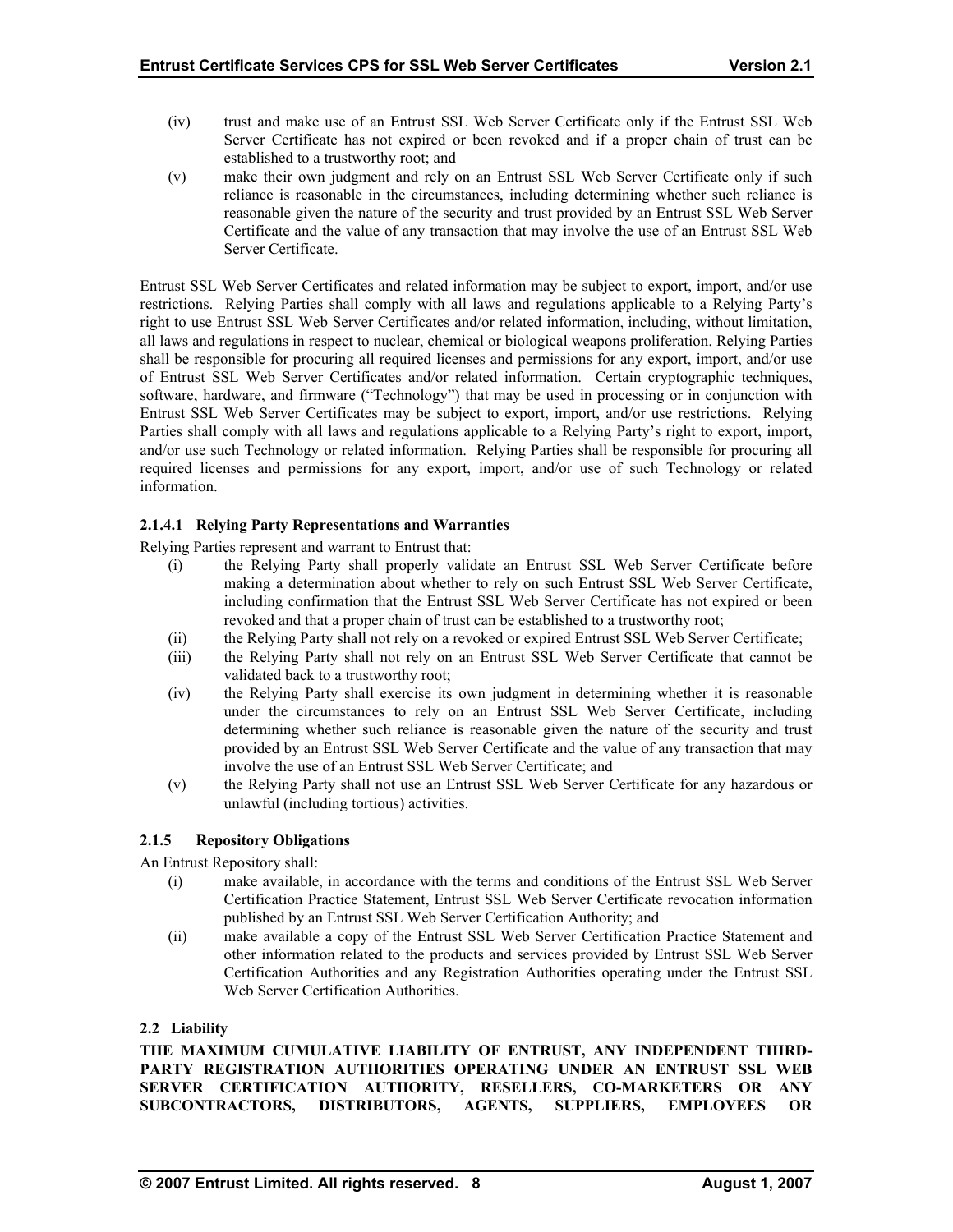<span id="page-13-0"></span>**DIRECTORS OF ANY OF THE FOREGOING TO ANY APPLICANTS, SUBSCRIBERS, RELYING PARTIES OR ANY OTHER PERSONS, ENTITIES, OR ORGANIZATIONS FOR ANY LOSSES, COSTS, EXPENSES, LIBILITIES, DAMAGES, CLAIMS, OR SETTLEMENT AMOUNTS ARISING OUT OF OR RELATING TO USE OF AN ENTRUST SSL WEB SERVER CERTIFICATE OR ANY SERVICES PROVIDED IN RESPECT TO ANY ENTRUST SSL WEB SERVER CERTIFICATES IS LIMITED BY THIS ENTRUST SSL WEB SERVER CERTIFICATION PRACTICE STATEMENT. THIS ENTRUST SSL WEB SERVER CERTIFICATION PRACTICE STATEMENT ALSO CONTAINS LIMITED WARRANTIES, LIMITATIONS ON LIABILITY, AND DISCLAIMERS OF REPRESENTATIONS, WARRANTIES AND CONDITIONS.** 

# **2.2.1 CA Liability**

# **2.2.1.1 Warranties and Limitations on Warranties**

Entrust makes the following limited warranties to Subscribers with respect to the operation of Entrust SSL Web Server Certification Authorities:

- (i) Entrust SSL Web Server Certification Authorities shall provide Repository services consistent with the practices and procedures set forth in this Entrust SSL Web Server Certification Practice Statement;
- (ii) Entrust SSL Web Server Certification Authorities shall perform Entrust SSL Web Server Certificate issuance consistent with the procedures set forth in this Entrust SSL Web Server Certification Practice Statement; and
- (iii) Entrust SSL Web Server Certification Authorities shall provide revocation services consistent with the procedures set forth in this Entrust SSL Web Server Certification Practice Statement.

Notwithstanding the foregoing, in no event does Entrust, any independent third-party Registration Authority operating under an Entrust SSL Web Server Certification Authority, or any Resellers, Comarketers, or any subcontractors, distributors, agents, suppliers, employees, or directors of any of the foregoing make any representations, or provide any warranties, or conditions to any Applicants, Subscribers, Relying Parties, or any other persons, entities, or organizations with respect to (i) the techniques used in the generation and storage of the Private Key corresponding to the Public Key in an Entrust SSL Web Server Certificate, including, whether such Private Key has been Compromised or was generated using sound cryptographic techniques, (ii) the reliability of any cryptographic techniques or methods used in conducting any act, transaction, or process involving or utilizing an Entrust SSL Web Server Certificate, (iii) any software whatsoever, or (iv) non-repudiation of any Entrust SSL Web Server Certificate or any transaction facilitated through the use of an Entrust SSL Web Server Certificate, since such determination is a matter of applicable law.

Applicants, Subscribers, and Relying Parties acknowledge and agree that operations in relation to Entrust SSL Web Server Certificates and Entrust SSL Web Server Certificate Applications are dependent on the transmission of information over communication infrastructures such as, without limitation, the Internet, telephone and telecommunications lines and networks, servers, firewalls, proxies, routers, switches, and bridges ("Telecommunication Equipment") and that this Telecommunication Equipment is not under the control of Entrust or any independent third-party Registration Authority operating under an Entrust SSL Web Server Certification Authority, or any Resellers, Co-marketers, or any subcontractors, distributors, agents, suppliers, employees, or directors of any of the foregoing. Neither Entrust nor any independent third-party Registration Authority operating under an Entrust SSL Web Server Certification Authority, or any Resellers, Co-marketers, or any subcontractors, distributors, agents, suppliers, employees, or directors of any of the foregoing shall be liable for any error, failure, delay, interruption, defect, or corruption in relation to an Entrust SSL Web Server Certificate, an Entrust SSL Web Server Certificate CRL, Entrust SSL OCSP message, or an Entrust SSL Web Server Certificate Application to the extent that such error, failure, delay, interruption, defect, or corruption is caused by such Telecommunication Equipment.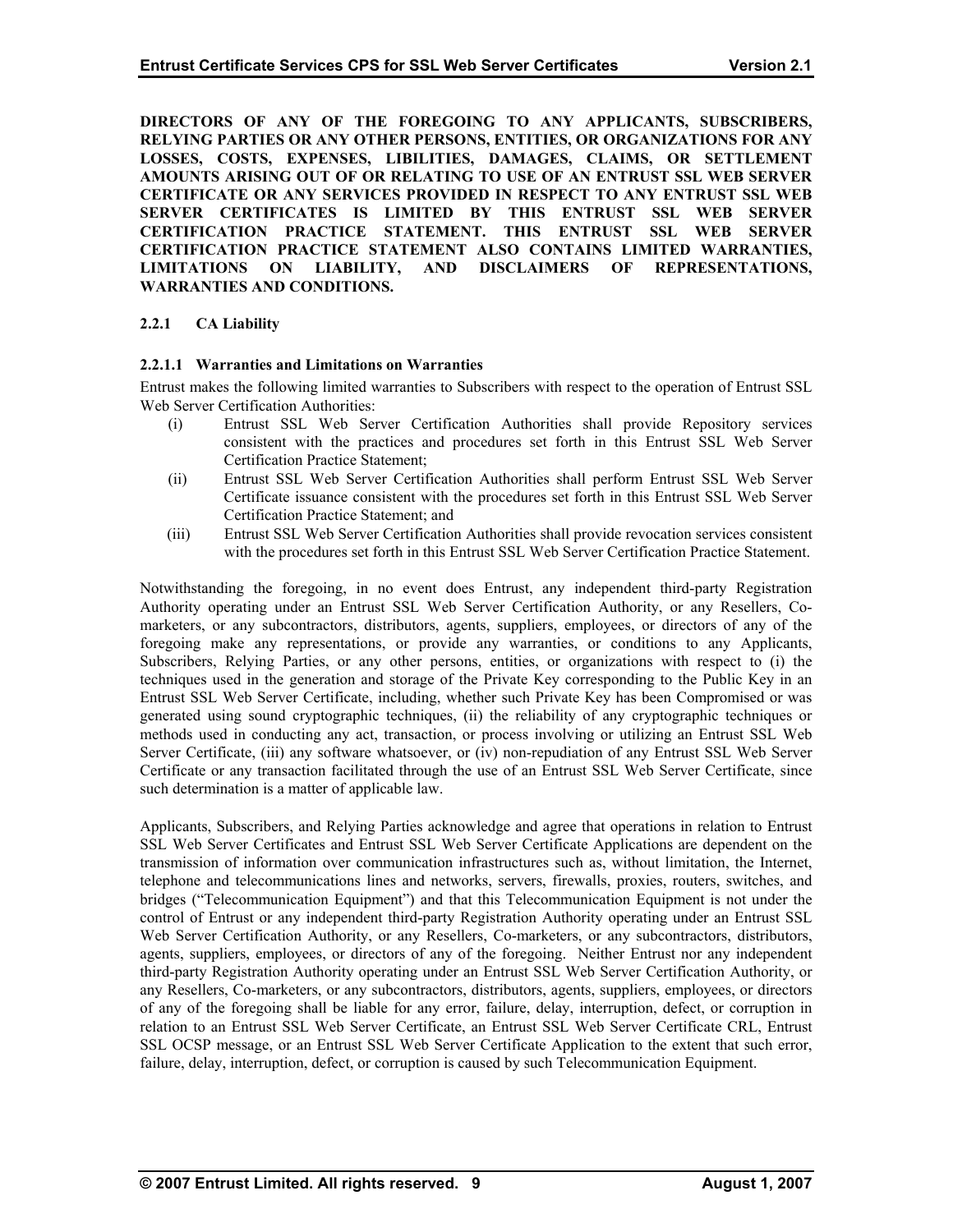# **2.2.1.2 Disclaimers**

**EXCEPT AS SPECIFICALLY PROVIDED IN SECTION 2.2.1.1, NEITHER ENTRUST NOR ANY INDEPENDENT THIRD-PARTY REGISTRATION AUTHORITY OPERATING UNDER AN ENTRUST SSL WEB SERVER CERTIFICATION AUTHORITY, NOR ANY RESELLERS, CO-MARKETERS, OR ANY SUBCONTRACTORS, DISTRIBUTORS, AGENTS, SUPPLIERS, EMPLOYEES, OR DIRECTORS OF ANY OF THE FOREGOING MAKE ANY REPRESENTATIONS OR GIVE ANY WARRANTIES OR CONDITIONS, WHETHER EXPRESS, IMPLIED, STATUTORY, BY USAGE OF TRADE, OR OTHERWISE, AND ENTRUST AND ALL INDEPENDENT THIRD-PARTY REGISTRATION AUTHORITIES OPERATING UNDER AN ENTRUST SSL WEB SERVER CERTIFICATION AUTHORITY, AND ALL RESELLERS, CO-MARKETERS, AND ALL SUBCONTRACTORS, DISTRIBUTORS, AGENTS, SUPPLIERS, EMPLOYEES, AND DIRECTORS OF ANY OF THE FOREGOING SPECIFICALLY DISCLAIM ANY AND ALL REPRESENTATIONS, WARRANTIES, AND CONDITIONS OF MERCHANTABILITY, NON-INFRINGEMENT, TITLE, SATISFACTORY QUALITY, AND/OR FITNESS FOR A PARTICULAR PURPOSE.** 

# **2.2.1.3 Loss Limitations**

**IN NO EVENT SHALL THE TOTAL CUMULATIVE LIABILITY OF ENTRUST, ANY INDEPENDENT THIRD-PARTY REGISTRATION AUTHORITY OPERATING UNDER AN ENTRUST SSL WEB SERVER CERTIFICATION AUTHORITY, ANY RESELLERS, OR CO-MARKETERS, OR ANY SUBCONTRACTORS, DISTRIBUTORS, AGENTS, SUPPLIERS, EMPLOYEES, OR DIRECTORS OF ANY OF THE FOREGOING TO ANY APPLICANT, SUBSCRIBER, RELYING PARTY OR ANY OTHER PERSON, ENTITY, OR ORGANIZATION ARISING OUT OF OR RELATING TO ANY ENTRUST SSL WEB SERVER CERTIFICATE OR ANY SERVICES PROVIDED IN RESPECT TO ENTRUST SSL WEB SERVER CERTIFICATES, INCLUDING ANY USE OR RELIANCE ON ANY ENTRUST SSL WEB SERVER CERTIFICATE, EXCEED ONE THOUSAND UNITED STATES DOLLARS (\$1000.00 U.S.) ("CUMULATIVE DAMAGE CAP"). THIS LIMITATION SHALL APPLY ON A PER ENTRUST SSL WEB SERVER CERTIFICATE BASIS REGARDLESS OF THE NUMBER OF TRANSACTIONS OR CAUSES OF ACTION ARISING OUT OF OR RELATED TO SUCH ENTRUST SSL WEB SERVER CERTIFICATE OR ANY SERVICES PROVIDED IN RESPECT TO SUCH ENTRUST SSL WEB SERVER CERTIFICATE. THE FOREGOING LIMITATIONS SHALL APPLY TO ANY LIABILITY WHETHER BASED IN CONTRACT (INCLUDING FUNDAMENTAL BREACH), TORT (INCLUDING NEGLIGENCE), LEGISLATION OR ANY OTHER THEORY OF LIABILITY, INCLUDING ANY DIRECT, INDIRECT, SPECIAL, STATUTORY, PUNITIVE, EXEMPLARY, CONSEQUENTIAL, RELIANCE, OR INCIDENTAL DAMAGES.** 

**IN THE EVENT THAT LIABILITY ARISING OUT OF OR RELATING TO AN ENTRUST SSL WEB SERVER CERTIFICATE OR ANY SERVICES PROVIDED IN RESPECT TO AN ENTRUST SSL WEB SERVER CERTIFICATE EXCEEDS THE CUMULATIVE DAMAGE CAP SET FORTH IN THIS SECTION ABOVE, THE AMOUNTS AVAILABLE UNDER THE CUMULATIVE DAMAGE CAP SHALL BE APPORTIONED FIRST TO THE EARLIEST CLAIMS TO ACHIEVE FINAL DISPUTE RESOLUTION UNLESS OTHERWISE ORDERED BY A COURT OF COMPETENT JURISDICTION. IN NO EVENT SHALL ENTRUST OR ANY INDEPENDENT THIRD-PARTY REGISTRATION AUTHORITY OPERATING UNDER AN ENTRUST SSL WEB SERVER CERTIFICATION AUTHORITY, OR ANY RESELLERS, CO-MARKETERS, OR ANY SUBCONTRACTORS, DISTRIBUTORS, AGENTS, SUPPLIERS, EMPLOYEES, OR DIRECTORS OF ANY OF THE FOREGOING BE OBLIGATED TO PAY MORE THAN THE CUMULATIVE DAMAGE CAP FOR ANY ENTRUST SSL WEB SERVER CERTIFICATE OR ANY SERVICES PROVIDED IN RESEPCT TO AN ENTRUST SSL WEB SERVER CERTIFICATE REGARDLESS OF APPORTIONMENT AMONG CLAIMANTS.** 

**IN NO EVENT SHALL ENTRUST OR ANY INDEPENDENT THIRD-PARTY REGISTRATION UTHORITY OPERATING UNDER AN ENTRUST SSL WEB SERVER CERTIFICATION A AUTHORITY, OR ANY RESELLERS, CO-MARKETERS, OR ANY SUBCONTRACTORS,**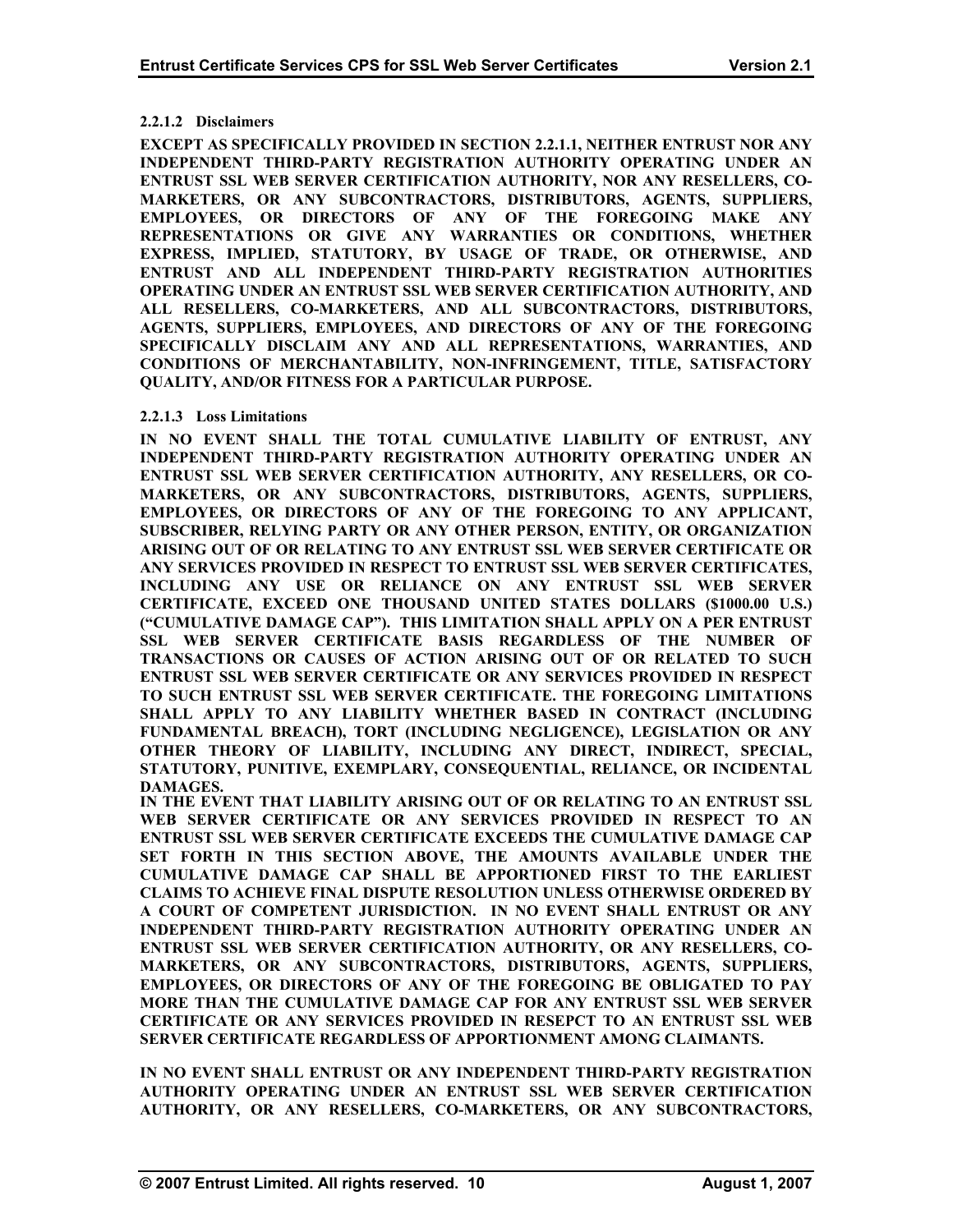**DISTRIBUTORS, AGENTS, SUPPLIERS, EMPLOYEES, OR DIRECTORS OF ANY OF THE FOREGOING BE LIABLE FOR ANY INCIDENTAL, SPECIAL, STATUTORY, PUNITIVE, EXEMPLARY, INDIRECT, RELIANCE, OR CONSEQUENTIAL DAMAGES (INCLUDING, WITHOUT LIMITATION, DAMAGES FOR LOSS OF BUSINESS, LOSS OF BUSINESS OPPORTUNITIES, LOSS OF GOODWILL, LOSS OF PROFITS, BUSINESS INTERRUPTION, LOSS OF DATA, LOST SAVINGS OR OTHER SIMILAR PECUNIARY LOSS) WHETHER ARISING FROM CONTRACT (INCLUDING FUNDAMENTAL BREACH), TORT (INCLUDING NEGLIGENCE), LEGISLATION OR ANY OTHER THEORY OF LIABILITY.** 

**THE FOREGOING LIMITATIONS SHALL APPLY NOTWITHSTANDING THE FAILURE OF ESSENTIAL PURPOSE OF ANY LIMITED REMEDY STATED HEREIN AND EVEN IF NTRUST OR ANY INDEPENDENT THIRD-PARTY REGISTRATION AUTHORITY E OPERATING UNDER AN ENTRUST SSL WEB SERVER CERTIFICATION AUTHORITY, OR ANY RESELLERS, CO-MARKETERS, OR ANY SUBCONTRACTORS, DISTRIBUTORS, AGENTS, SUPPLIERS, EMPLOYEES, OR DIRECTORS OF ANY OF THE FOREGOING HAVE BEEN ADVISED OF THE POSSIBILITY OF THOSE DAMAGES.** 

**S, SO THESE LIMITATIONS LIABILITY FOR CONSEQUENTIAL OR INCIDENTAL DAMAGE ET FORTH ABOVE MAY NOT APPLY TO CERTAIN APPLICANTS, SUBSCRIBERS, S SOME JURISDICTIONS DO NOT ALLOW THE EXCLUSION OR LIMITATION OF RELYING PARTIES, OR OTHER PERSONS, ENTITIES, OR ORGANIZATIONS. THE DISCLAIMERS OF REPRESENTATIONS, WARRANTIES, AND CONDITIONS AND THE LIMITATIONS OF LIABILITY IN THIS ENTRUST SSL WEB SERVER CERTIFICATION PRACTICE STATEMENT CONSTITUTE AN ESSENTIAL PART OF THE ENTRUST SSL WEB SERVER CERTIFICATION PRACTICE STATEMENT, ANY SUBSCRIPTION AGREEMENTS, AND ANY RELYING PARTY AGREEMENTS. ALL APPLICANTS, SUBSCRIBERS, RELYING PARTIES, AND OTHER PERSONS, ENTITIES, AND ORGANIZATIONS ACKNOWLEDGE THAT BUT FOR THESE DISCLAIMERS OF REPRESENTATIONS, WARRANTIES, AND CONDITIONS AND LIMITATIONS OF LIABILITY, ENTRUST WOULD NOT ISSUE ENTRUST SSL WEB SERVER CERTIFICATES TO SUBSCRIBERS AND NEITHER ENTRUST NOR ANY ANY INDEPENDENT THIRD-PARTY REGISTRATION AUTHORITIES OPERATING UNDER AN ENTRUST SSL WEB SERVER CERTIFICATION AUTHORITY, NOR ANY RESELLERS, CO-MARKETERS, OR ANY SUBCONTRACTORS, DISTRIBUTORS, AGENTS, SUPPLIERS, EMPLOYEES, OR DIRECTORS OF ANY OF THE FOREGOING WOULD PROVIDE SERVICES IN RESPECT TO ENTRUST SSL WEB SERVER CERTIFICATES AND THAT THESE PROVISIONS PROVIDE FOR A REASONABLE ALLOCATION OF RISK.** 

# **2.2.1.4 Other Exclusions**

Without limitation, neither Entrust nor any independent third-party Registration Authorities operating under an Entrust SSL Web Server Certification Authority, nor any Resellers or Co-marketers, or any subcontractors, distributors, agents, suppliers, employees, or directors of any of the foregoing shall be liable to any Applicants, Subscribers, Relying Parties or any other person, entity, or organization for any losses, costs, expenses, liabilities, damages, claims, or settlement amounts arising out of or relating to use of an Entrust SSL Web Server Certificate or any services provided in respect to an Entrust SSL Web Server Certificate if:

- misrepresentations, or other acts or omissions of a Subscriber or of any other person, entity, or organization; (i) the Entrust SSL Web Server Certificate was issued as a result of errors,
- (ii) the Entrust SSL Web Server Certificate has expired or has been revoked;
- (iii) the Entrust SSL Web Server Certificate has been modified or otherwise altered;
- (iv) the Subscriber failed to stop using an Entrust SSL Web Server Certificate after the information contain in such Entrust SSL Web Server Certificate changed or after circumstances changed so that the information contained in such Entrust SSL Web Server Certificate became misleading or inaccurate;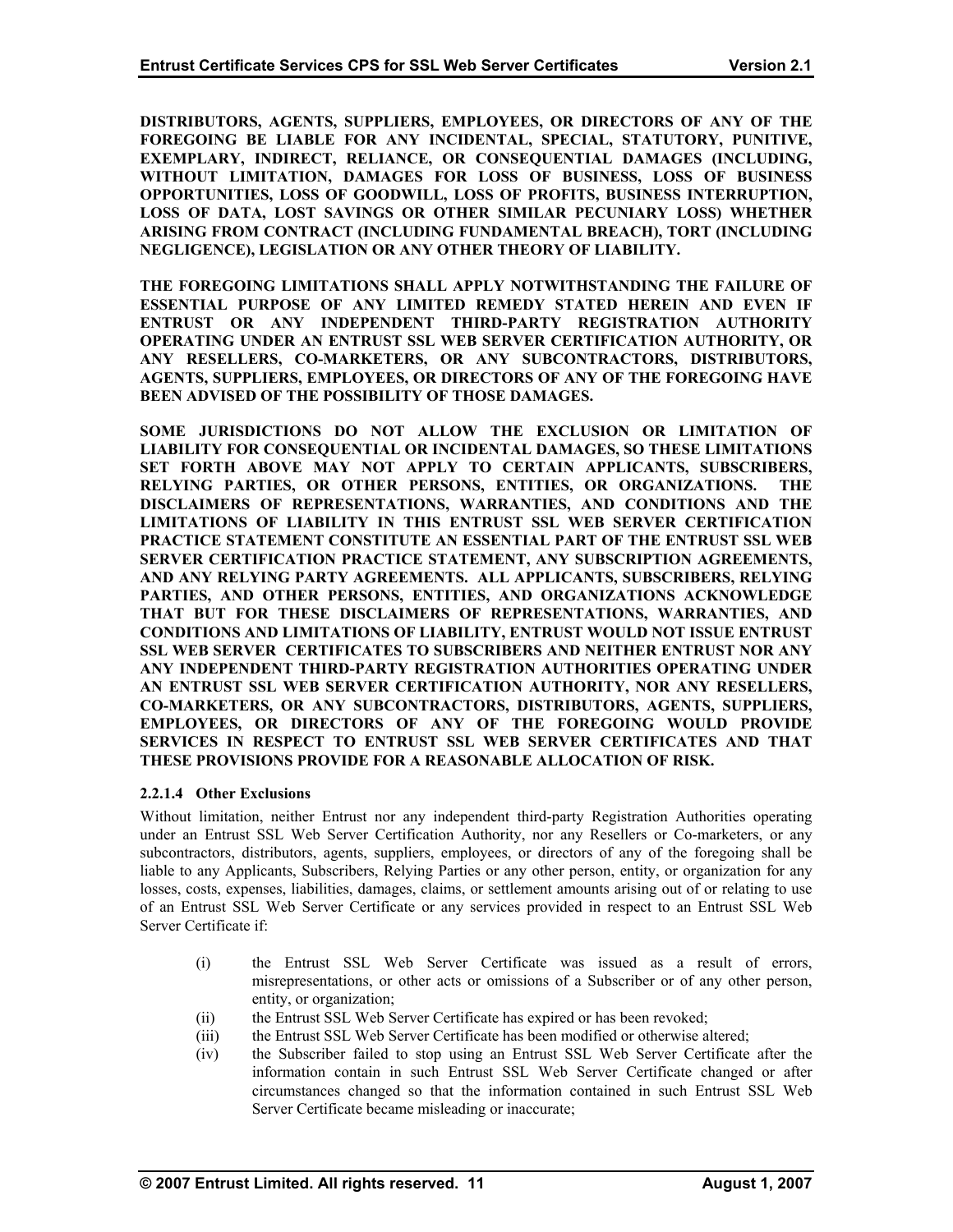- (v) a Subscriber breached the Entrust SSL Web Server Certification Practice Statement or the Subscriber's Subscription Agreement, or a Relying Party breached the Entrust SSL Web Server Certification Practice Statement or the Relying Party's Relying Party
- (vi) **the Represent Agreem the Represent Agreem the Private SSL Web Server Certificate has been** Compromised; or
- (vii) . applicable law the Entrust SSL Web Server Certificate is used other than as permitted by the Entrust SSL Web Server Certification Practice Statement or is used in contravention of

In no event shall Entrust or any independent third-party Registration Authority operating under an Entrust SSL Web Server Certification Authority, or any Resellers, Co-marketers, or any subcontractors, distributors, agents, suppliers, employees, or directors of any of the foregoing be liable to any Applicant, Subscriber, or any other person, entity, or organization for any losses, costs, liabilities, expenses, damages, claims, or settlement amounts arising out of or relating to the refusal by Entrust or any independent thirdparty Registration Authority operating under an Entrust SSL Web Server Certification Authority, or any Resellers, Co-marketers, or any subcontractors, distributors, agents, suppliers, employees, or directors of any of the foregoing to issue or request the issuance of an Entrust SSL Web Server Certificate. In no event shall Entrust or any independent third-party Registration Authority operating under an Entrust SSL Web Server Certification Authority, or any Resellers, Co-marketers, or any subcontractors, distributors, agents, suppliers, employees, or directors of any of the foregoing be liable to any Applicant, Subscriber, or any other person, entity, or organization for any losses, costs, liabilities, expenses, damages, claims, or settlement amounts arising out of or relating to any delay by Entrust or any independent third-party Registration Authority operating under an Entrust SSL Web Server Certification Authority, or any Resellers, Co-marketers, or any subcontractors, distributors, agents, suppliers, employees, or directors of any of the foregoing, in issuing or in requesting the issuance of an Entrust SSL Web Server Certificate.

damages, claims, or settlement amounts arising out of or relating to any proceeding or allegation that an Entrust SSL Web Server Certificate or any information contained in an Entrust SSL Web Server Certificate In no event shall Entrust or any independent third-party Registration Authority operating under an Entrust SSL Web Server Certification Authority, or any Resellers, Co-marketers, or any subcontractors, distributors, agents, suppliers, employees, or directors of any of the foregoing be liable to any Subscriber, Relying Party, or any other person, entity, or organization for any losses, costs, expenses, liabilities, infringes, misappropriates, dilutes, unfairly competes with, or otherwise violates any patent, trademark, copyright, trade secret, or any other intellectual property right or other right of any person, entity, or organization in any jurisdiction.

#### **2.2.1.5 Hazardous Activities**

navigation or communications systems, air traffic control, medical devices or direct life support machines. Entrust and any independent third-party Registration Authority operating under an Entrust SSL Web Server Certification Authority, and any Resellers, Co-marketers, and any subcontractors, distributors, Entrust SSL Web Server Certificates and the services provided by Entrust in respect to Entrust SSL Web Server Certificates are not designed, manufactured, or intended for use in or in conjunction with hazardous activities or uses requiring fail-safe performance, including the operation of nuclear facilities, aircraft agents, suppliers, employees, or directors of any of the foregoing specifically disclaim any and all representations, warranties, and conditions with respect to such uses, whether express, implied, statutory, by usage of trade, or otherwise.

# **2.2.2 RA Liability**

Authorities and all Resellers, Co-marketers and all subcontractors, distributors, agents, suppliers, employees, and directors of any of the foregoing. The same liability provisions that apply in Section 2.2.1 with respect to Entrust SSL Web Server Certification Authorities shall apply with respect to Entrust-operated Registration Authorities and independent third-party Registration Authorities operating under Entrust SSL Web Server Certification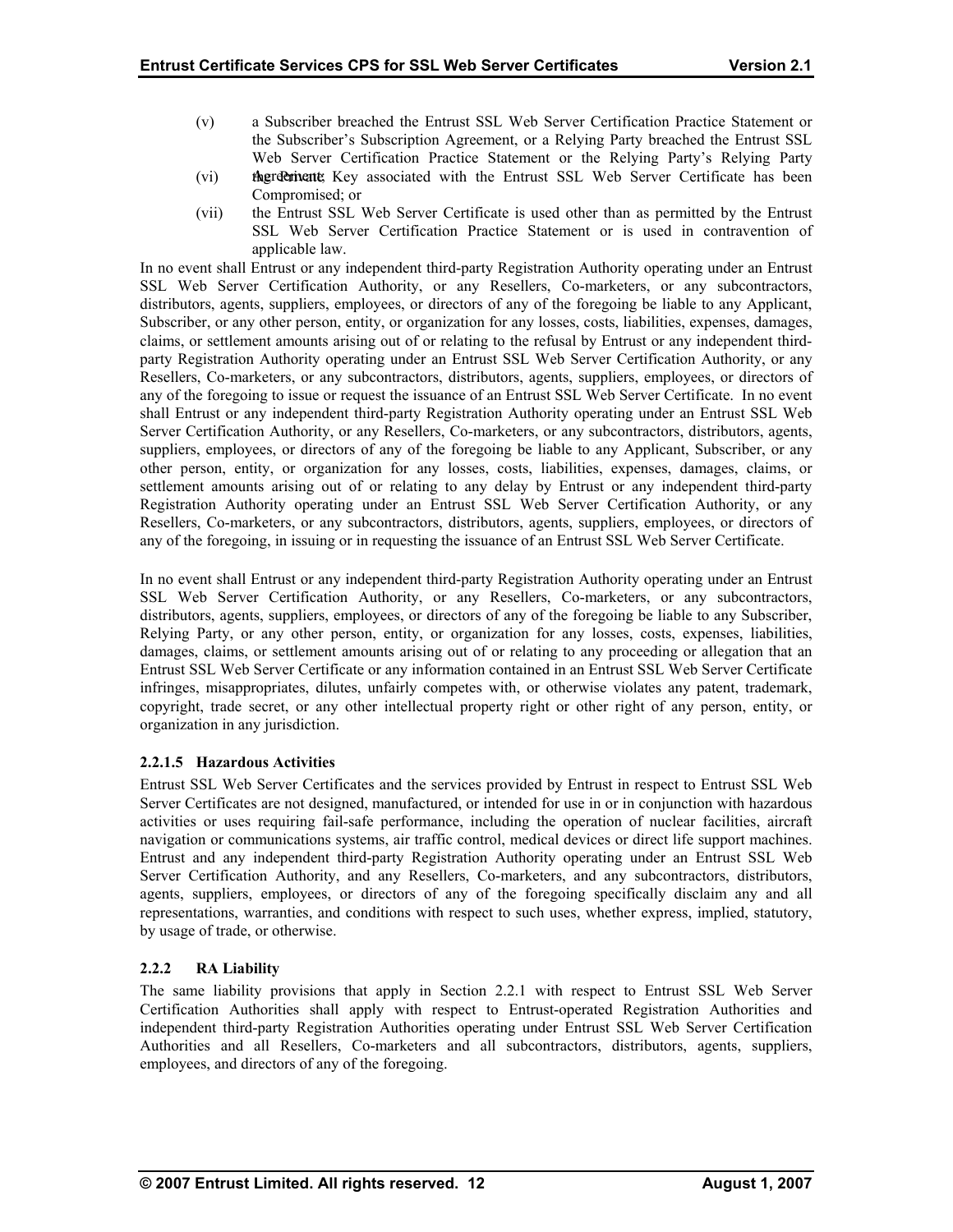# <span id="page-17-0"></span>**2.3 Financial Responsibility**

gives no warranties or conditions regarding the financial efficacy of any transaction completed utilizing an Entrust SSL Web Server Certificate or any services provided in respect to Entrust SSL Web Server Certificates and neither Entrust nor any independent third-party Registration Authority operating under an Subscribers and Relying Parties shall be responsible for the financial consequences to such Subscribers, Relying Parties, and to any other persons, entities, or organizations for any transactions in which such Subscribers or Relying Parties participate and which use Entrust SSL Web Server Certificates or any services provided in respect to Entrust SSL Web Server Certificates. Entrust makes no representations and Entrust SSL Web Server Certification Authority, nor any Resellers, Co-marketers, nor any subcontractors, distributors, agents, suppliers, employees, or directors of any of the foregoing shall have any liability except as explicitly set forth herein in respect to the use of or reliance on an Entrust SSL Web Server Certificate or any services provided in respect to Entrust SSL Web Server Certificates.

# **2.3.1 Indemnification by Relying Parties**

OF ANY OF THE FOREGOING (COLLECTIVELY, THE "INDEMNIFIED PARTIES") HARMLESS FROM AND AGAINST ANY AND ALL LIABILITIES, LOSSES, COSTS, EXPENSES, DAMAGES, CLAIMS, AND SETTLEMENT AMOUNTS (INCLUDING REASONABLE ATTORNEY'S FEES, RELYING PARTIES SHALL INDEMNIFY AND HOLD ENTRUST AND ALL INDEPENDENT THIRD-PARTY REGISTRATION AUTHORITIES OPERATING UNDER AN ENTRUST SSL WEB SERVER CERTIFICATION AUTHORITY, AND ALL RESELLERS, CO-MARKETERS, AND ALL SUBCONTRACTORS, DISTRIBUTORS, AGENTS, SUPPLIERS, EMPLOYEES, AND DIRECTORS COURT COSTS, AND EXPERT'S FEES) ARISING OUT OF OR RELATING TO ANY USE OR RELIANCE BY A RELYING PARTY ON ANY ENTRUST SSL WEB SERVER CERTIFICATE OR ANY SERVICE PROVIDED IN RESPECT TO ENTRUST SSL WEB SERVER CERTIFICATES, INCLUDING (I) LACK OF PROPER VALIDATION OF AN ENTRUST SSL WEB SERVER CERTIFICATE BY A RELYING PARTY, (II) RELIANCE BY THE RELYING PARTY ON AN EXPIRED OR REVOKED ENTRUST SSL WEB SERVER CERTIFICATE, (III) USE OF AN ENTRUST SSL WEB SERVER CERTIFICATE OTHER THAN AS PERMITTED BY THE ENTRUST SSL WEB SERVER CERTIFICATION PRACTICE STATEMENT, THE SUBSCRIPTION AGREEMENT, ANY RELYING PARTY AGREEMENT, AND APPLICABLE LAW, (IV) FAILURE BY A RELYING PARTY TO EXERCISE REASONABLE JUDGMENT IN THE CIRCUMSTANCES IN RELYING ON AN ENTRUST SSL WEB SERVER CERTIFICATE, OR (V) ANY CLAIM OR ALLEGATION THAT THE RELIANCE BY A RELYING PARTY ON AN ENTRUST SSL WEB SERVER CERTIFICATE OR THE INFORMATION CONTAINED IN AN ENTRUST SSL WEB SERVER CERTIFICATE INFRINGES, MISAPPROPRIATES, DILUTES, UNFAIRLY COMPETES WITH, OR OTHERWISE VIOLATES THE RIGHTS INCLUDING INTELLECTUAL PROPERTY RIGHTS OR ANY OTHER RIGHTS OF ANYONE IN ANY JURISDICTION. NOTWITHSTANDING THE FOREGOING, RELYING PARTIES SHALL NOT BE OBLIGATED TO PROVIDE ANY INDEMNIFICATION TO AN INDEMNIFIED PARTY IN RESPECT TO ANY LIABILITIES, LOSSES, COSTS, EXPENSES, DAMAGES, CLAIMS, AND SETTLEMENT AMOUNTS (INCLUDING REASONABLE ATTORNEY'S FEES, COURT COSTS AND EXPERT'S FEES) TO THE EXTENT THAT SUCH LIABILITIES, LOSSES, COSTS, EXPENSES, DAMAGES, CLAIMS, AND SETTLEMENT AMOUNTS (INCLUDING REASONABLE ATTORNEY'S FEES, COURT COSTS, AND EXPERT'S FEES) ARISE OUT OF OR RELATE TO ANY WILLFUL MISCONDUCT BY SUCH INDEMNIFIED PARTY.

# **2.3.1.1 Indemnification by Subscribers**

FROM AND AGAINST ANY AND ALL LIABILITIES, LOSSES, COSTS, EXPENSES, DAMAGES, CLAIMS, AND SETTLEMENT AMOUNTS (INCLUDING REASONABLE ATTORNEY'S FEES, COURT COSTS, AND EXPERT'S FEES) ARISING OUT OF OR RELATING TO ANY RELIANCE SUBSCRIBERS SHALL INDEMNIFY AND HOLD ENTRUST AND ALL INDEPENDENT THIRD-PARTY REGISTRATION AUTHORITIES OPERATING UNDER AN ENTRUST SSL WEB SERVER CERTIFICATION AUTHORITY, AND ALL RESELLERS, CO-MARKETERS, AND ALL SUBCONTRACTORS, DISTRIBUTORS, AGENTS, SUPPLIERS, EMPLOYEES, OR DIRECTORS OF ANY OF THE FOREGOING (COLLECTIVELY, THE "INDEMNIFIED PARTIES") HARMLESS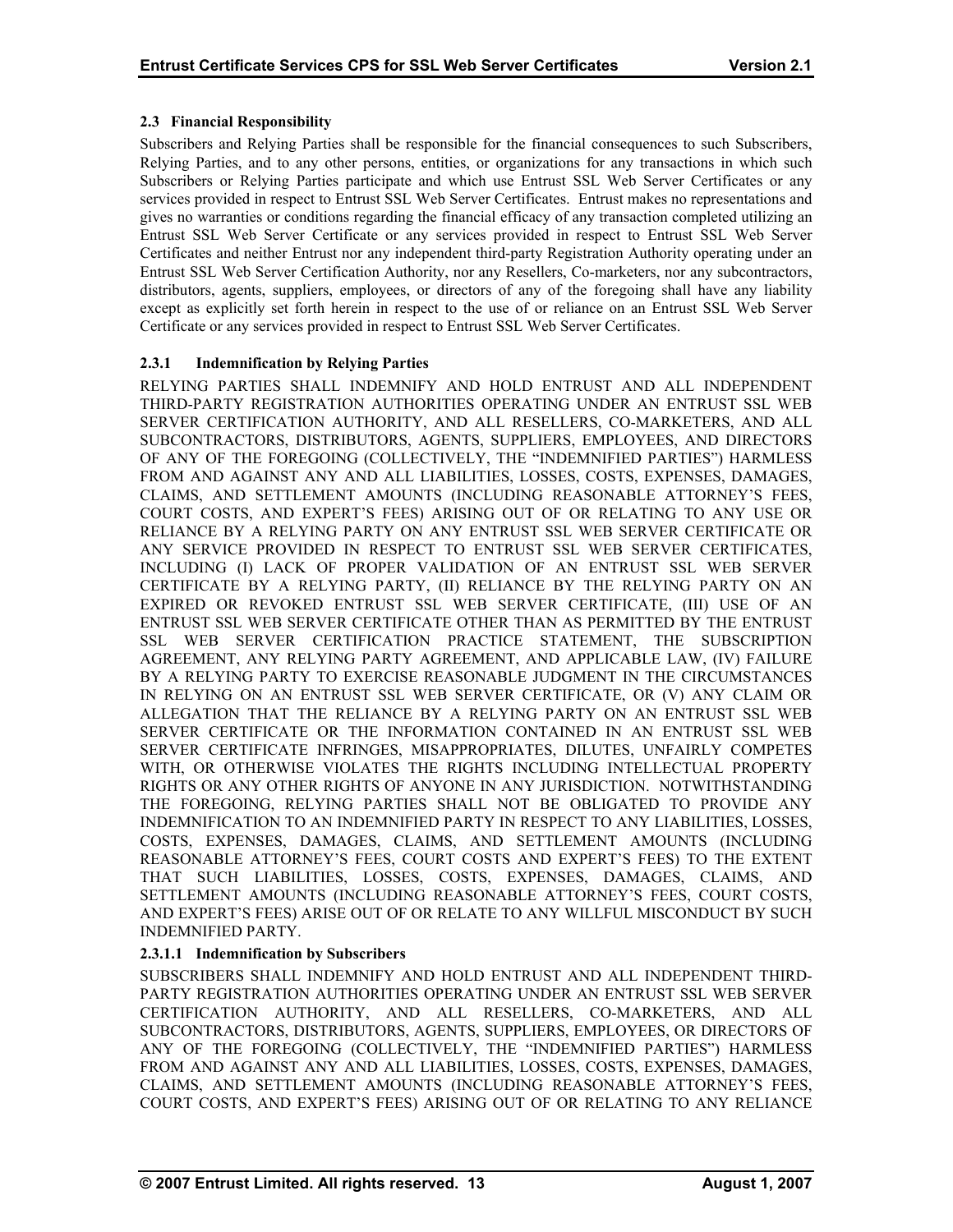<span id="page-18-0"></span>BY A RELYING PARTY ON ANY ENTRUST SSL WEB SERVER CERTIFICATE OR ANY SERVICE PROVIDED IN RESPECT TO ENTRUST SSL WEB SERVER CERTIFICATES, INCLUDING ANY (I) ERROR, MISREPRESENTATION OR OMISSION MADE BY A SUBSCRIBER IN USING OR APPLYING FOR AN ENTRUST SSL WEB SERVER CERTIFICATE, (II) MODIFICATION MADE BY A SUBSCRIBER TO THE INFORMATION CONTAINED IN AN ENTRUST SSL WEB SERVER CERTIFICATE, (III) USE OF AN ENTRUST SSL WEB SERVER CERTIFICATE OTHER THAN AS PERMITTED BY THE ENTRUST SSL WEB SERVER CERTIFICATION PRACTICE STATEMENT, THE SUBSCRIPTION AGREEMENT, ANY RELYING PARTY AGREEMENT, AND APPLICABLE LAW, (IV) FAILURE BY A SUBSCRIBER TO TAKE THE NECESSARY PRECAUTIONS TO PREVENT LOSS, DISCLOSURE, COMPROMISE OR UNAUTHORIZED USE OF THE PRIVATE KEY CORRESPONDING TO THE PUBLIC KEY IN SUCH SUBSCRIBER'S ENTRUST SSL WEB SERVER CERTIFICATE, OR (V) ALLEGATION THAT THE USE OF A SUBSCRIBER'S ENTRUST SSL WEB SERVER CERTIFICATE OR THE INFORMATION CONTAINED IN A SUBSCRIBER'S ENTRUST SSL WEB SERVER CERTIFICATE INFRINGES, MISAPPROPRIATES, DILUTES, UNFAIRLY COMPETES WITH, OR OTHERWISE VIOLATES THE RIGHTS INCLUDING INTELLECTUAL PROPERTY RIGHTS OR ANY OTHER RIGHTS OF ANYONE IN ANY JURISDICTION. NOTWITHSTANDING THE FOREGOING, A SUBSCRIBER SHALL NOT BE OBLIGATED TO PROVIDE ANY INDEMNIFICATION TO AN INDEMNIFIED PARTY IN RESPECT TO ANY LIABILITIES, LOSSES, COSTS, EXPENSES, DAMAGES, CLAIMS, AND SETTLEMENT AMOUNTS (INCLUDING REASONABLE ATTORNEY'S FEES, COURT COSTS AND EXPERTS FEES) TO THE EXTENT THAT SUCH LIABILITIES, LOSSES, COSTS, EXPENSES, DAMAGES, CLAIMS, AND SETTLEMENT AMOUNTS (INCLUDING REASONABLE ATTORNEY'S FEES, COURT COSTS, AND EXPERT'S FEES) ARISE OUT OF OR RELATE TO ANY WILLFUL MISCONDUCT BY SUCH INDEMNIFIED PARTY.

# **2.3.2 Fiduciary Relationships**

fiduciary relationship between either Entrust or any independent third-party Registration Authority operating under an Entrust SSL Web Server Certification Authority, or any Resellers, Co-marketers, or any subcontractors, distributors, agents, suppliers, employees, or directors of any of the foregoing and any Nothing contained in this Entrust SSL Web Server Certification Practice Statement, or in any Subscription Agreement, or any Relying Party Agreement shall be deemed to constitute either Entrust or any independent third-party Registration Authority operating under an Entrust SSL Web Server Certification Authority, or any Resellers, Co-marketers, or any subcontractors, distributors, agents, suppliers, employees, or directors of any of the foregoing, the fiduciary, partner, agent, trustee, or legal representative of any Applicant, Subscriber, Relying Party or any other person, entity, or organization or to create any Subscriber, Applicant, Relying Party or any other person, entity, or organization, for any purpose whatsoever. Nothing in the Entrust SSL Web Server Certification Practice Statement, or in any Subscription Agreement or any Relying Party Agreement shall confer on any Subscriber, Applicant, Relying Party, or any other third party, any authority to act for, bind, or create or assume any obligation or responsibility, or make any representation on behalf of Entrust or any independent third-party Registration Authority operating under an Entrust SSL Web Server Certification Authority, or any Resellers, Comarketers, or any subcontractors, distributors, agents, suppliers, employees, or directors of any of the foregoing.

#### **2.3.3 Administrative Processes**

No Stipulation.

#### **2.4 Interpretation and Enforcement**

#### **2.4.1 Governing Law**

construction, validity, interpretation, enforceability and performance of the Entrust SSL Web Server Certification Practice Statement, all Subscription Agreements and all Relying Party Agreements. The application of the United Nations Convention on Contracts for the International Sale of Goods to the Entrust SSL Web Server Certification Practice Statement, any Subscription Agreements, and any Relying The laws of the Province of Ontario, Canada, excluding its conflict of laws rules, shall govern the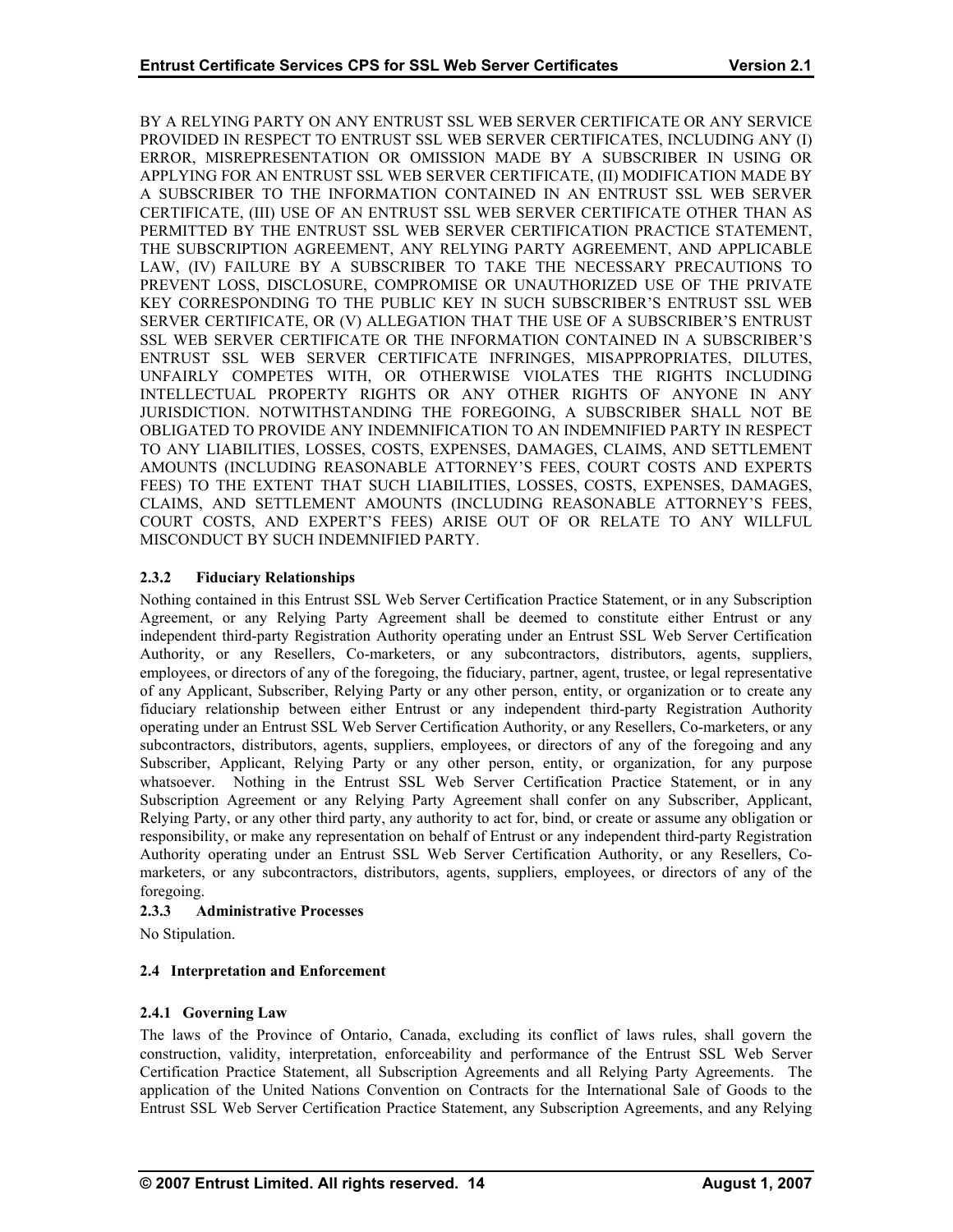<span id="page-19-0"></span>Party Agreements is expressly excluded. Any dispute arising out of or in respect to the Entrust SSL Web Server Certification Practice Statement, any Subscription Agreement, any Relying Party Agreement, or in respect to any Entrust SSL Web Server Certificates or any services provided in respect to any Entrust SSL Web Server Certificates that is not resolved by alternative dispute resolution, shall be brought in the provincial or federal courts sitting in Ottawa, Ontario, and each person, entity, or organization hereby agrees that such courts shall have personal and exclusive jurisdiction over such disputes. In the event that any matter is brought in a provincial or federal court, Applicants, Subscribers, and Relying Parties waive any right that such Applicants, Subscribers, and Relying Parties may have to a jury trial.

# **2.4.1.1 Force Majeure**

authority, lack of or inability to obtain export permits or approvals, necessary labor, materials, energy, utilities, components or machinery, acts of civil or military authorities. Neither Entrust nor any independent third-party Registration Authority operating under an Entrust SSL Web Server Certification Authority, nor any Resellers, Co-marketers, nor any subcontractors, distributors, agents, suppliers, employees, or directors of any of the foregoing shall be in default hereunder or liable for any losses, costs, expenses, liabilities, damages, claims, or settlement amounts arising out of or related to delays in performance or from failure to perform or comply with the terms of the Entrust SSL Web Server Certification Practice Statement, any Subscription Agreement, or any Relying Party Agreement due to any causes beyond its reasonable control, which causes include acts of God or the public enemy, riots and insurrections, war, accidents, fire, strikes and other labor difficulties (whether or not Entrust is in a position to concede to such demands), embargoes, judicial action, failure or default of any superior certification

# **2.4.1.2 Interpretation**

All references in this Entrust SSL Web Server Certification Practice Statement to "Sections" refer to the sections of this Entrust SSL Web Server Certification Practice Statement. As used in this Entrust SSL Web Server Certification Practice Statement, neutral pronouns and any variations thereof shall be deemed to include the feminine and masculine and all terms used in the singular shall be deemed to include the plural, and vice versa, as the context may require. The words "hereof", "herein", and "hereunder" and other words of similar import refer to this Entrust SSL Web Server Certification Practice Statement as a whole, as the same may from time to time be amended or supplemented, and not to any subdivision contained in this Entrust SSL Web Server Certification Practice Statement. The word "including" when used herein is not intended to be exclusive and means "including, without limitation."

#### 2.4.2 **Severability, Survival, Merger, Notice**

# **2.4.2.1 Severability**

applied to any other particular facts or circumstances and the validity of other provisions of the Entrust SSL Web Server Certification Practice Statement, any Subscription Agreements, or any Relying Party Agreements shall not in any way be affected or impaired thereby, and (ii) such provision shall be enforced to the maximum extent possible so as to effect its intent and it shall be reformed without further action to the extent necessary to make such provision valid and enforceable. Whenever possible, each provision of the Entrust SSL Web Server Certification Practice Statement, any Subscription Agreements, and any Relying Party Agreements shall be interpreted in such a manner as to be effective and valid under applicable law. If the application of any provision of the Entrust SSL Web Server Certification Practice Statement, any Subscription Agreements, or any Relying Party Agreements or any portion thereof to any particular facts or circumstances shall be held to be invalid or unenforceable by an arbitrator or court of competent jurisdiction, then (i) the validity and enforceability of such provision as

**FOR GREATER CERTAINTY, IT IS EXPRESSLY UNDERSTOOD AND AGREED THAT EVERY PROVISION OF THE ENTRUST SSL WEB SERVER CERTIFICATION PRACTICE STATEMENT, ANY SUBSCRIPTION AGREEMENTS, OR ANY RELYING PARTY AGREEMENTS THAT DEAL WITH (I) LIMITATION OF LIABILITY OR DAMAGES, (II) DISCLAIMERS OF REPRESENTATIONS, WARRANTIES, CONDITIONS, OR LIABILITIES, OR (III) INDEMNIFICATION, IS EXPRESSLY INTENDED TO BE SEVERABLE FROM ANY**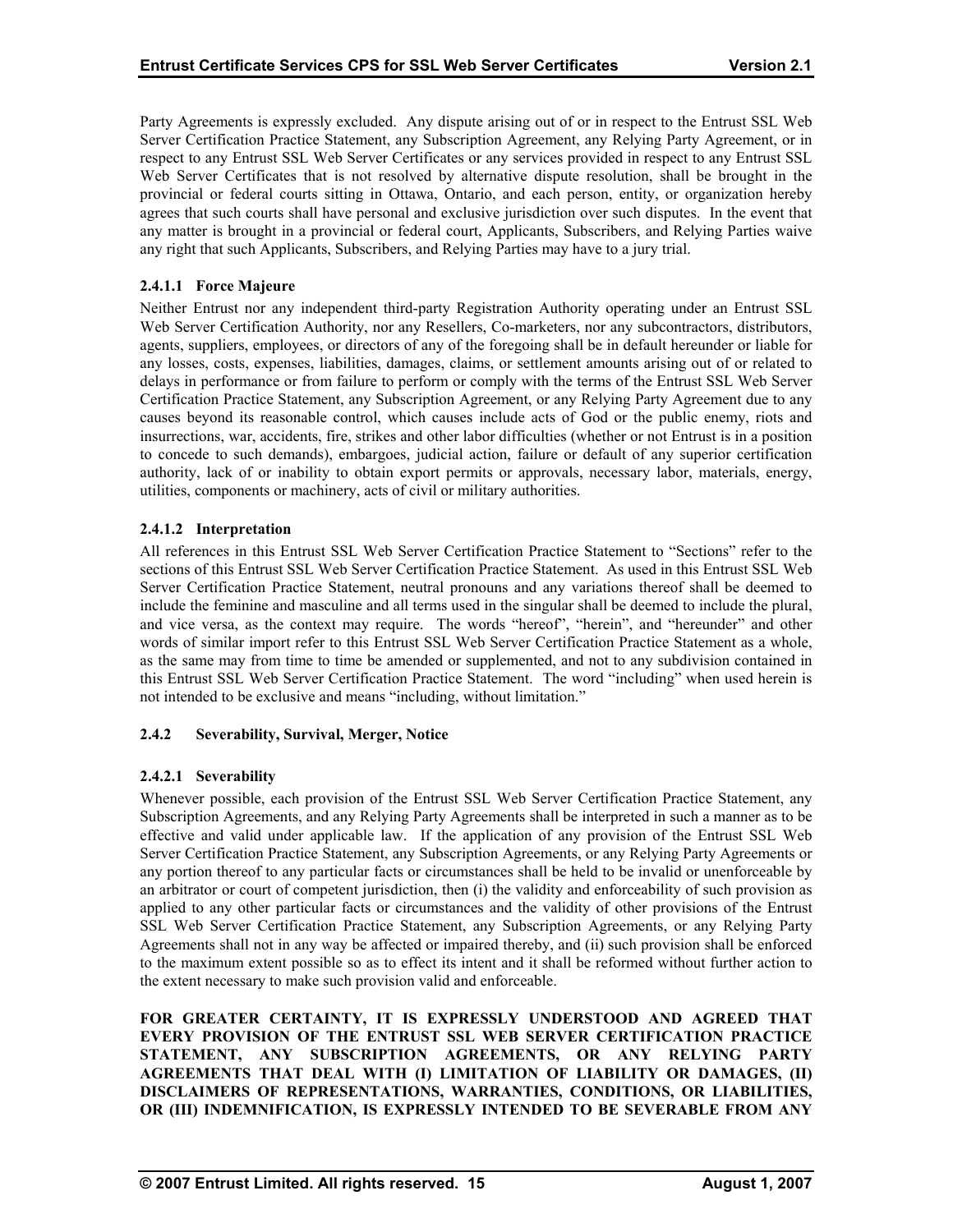#### **OTHER PROVISIONS OF THE ENTRUST SSL WEB SERVER CERTIFICATION PRACTICE STATEMENT, ANY SUBSCRIPTION AGREEMENTS, OR ANY RELYING PARTY AGREEMENTS AND SHALL BE SO INTERPRETED AND ENFORCED.**

# **2.4.2.2 Survival**

The provisions of the section entitled "Definitions" and sections 2.1.3.1, 2.1.4.1, 2.2, 2.3, 2.4, 2.8, 2.9, 3.1.5, 3.1.6, 4.6 and 8.1 shall survive termination or expiration of the Entrust SSL Web Server Certification Practice Statement, any Subscription Agreements, and any Relying Party Agreements. All references to sections that survive termination of the Entrust SSL Web Server Certification Practice Statement, any Subscription Agreements, and any Relying Party Agreements, shall include all sub-sections of such sections. All payment obligations shall survive any termination or expiration of the Entrust SSL Web Server Certification Practice Statement, any Subscription Agreements, and any Relying Party Agreements.

# **2.4.2.3 Merger**

The Entrust SSL Web Server Certification Practice Statement, the Subscription Agreements, and the Relying Party Agreements state all of the rights and obligations of Entrust, any independent third-party Registration Authorities operating under an Entrust SSL Web Server Certification Authority, any Resellers, foregoing may not be modified or waived orally and may be modified only in a writing signed or authenticated by a duly authorized representative of Entrust. Co-marketers, and any subcontractors, distributors, agents, suppliers, employees, or directors of any of the foregoing, and any Applicant, Subscriber, or Relying Party and any other persons, entities, or organizations in respect to the subject matter hereof and thereof and such rights and obligations shall not be augmented or derogated by any prior agreements, communications, or understandings of any nature whatsoever whether oral or written. The rights and obligations of Entrust, any independent third-party Registration Authorities operating under an Entrust SSL Web Server Certification Authority, any Resellers, Comarketers, and any subcontractors, distributors, agents, suppliers, employees, and directors of any of the

#### **2.4.2.4 Conflict of Provisions**

In the event of a conflict between the provisions of the Entrust SSL Web Server Certification Practice Statement and any express written agreement between Entrust or an independent third-party Registration Authority operating under an Entrust SSL Web Server Certification Authority and a Subscriber or Relying Party, with respect to Entrust SSL Web Server Certificates or any services provided in respect to Entrust SSL Web Server Certificates, such other express written agreement shall take precedence. In the event of any inconsistency between the provisions of this Entrust SSL Web Server Certification Practice Statement and the provisions of any Subscription Agreement or any Relying Party Agreement, the terms and conditions of this Entrust SSL Web Server Certification Practice Statement shall govern.

#### **2.4.2.5 Waiver**

The failure of Entrust to enforce, at any time, any of the provisions of this Entrust SSL Web Server Certification Practice Statement, a Subscription Agreement with Entrust, or a Relying Party Agreement with Entrust shall not constitute a waiver of any future obligation to comply with such provision, condition, or requirement. The failure of an independent third-party Registration Authority or Reseller operating under an Entrust SSL Web Server Certification Authority ("Registration Authority") to enforce, at any with Entrust or the failure of Entrust to require, at any time, performance by any Applicant, Subscriber, Relying Party or any other person, entity, or organization of any of the provisions of this Entrust SSL Web Server Certification Practice Statement, a Subscription Agreement with Entrust, or a Relying Party Agreement with Entrust, shall in no way be construed to be a present or future waiver of such provisions, nor in any way affect the ability of Entrust to enforce each and every such provision thereafter. The express waiver by Entrust of any provision, condition, or requirement of this Entrust SSL Web Server Certification Practice Statement, a Subscription Agreement with Entrust, or a Relying Party Agreement time, any of the provisions of a this Entrust SSL Web Server Certification Practice Statement, any Subscription Agreement with such Registration Authority, or any Relying Party Agreement with such Registration Authority or the failure to require by such Registration Authority, at any time, performance by any Applicant, Subscriber, Relying Party or any other person, entity, or organization of this Entrust SSL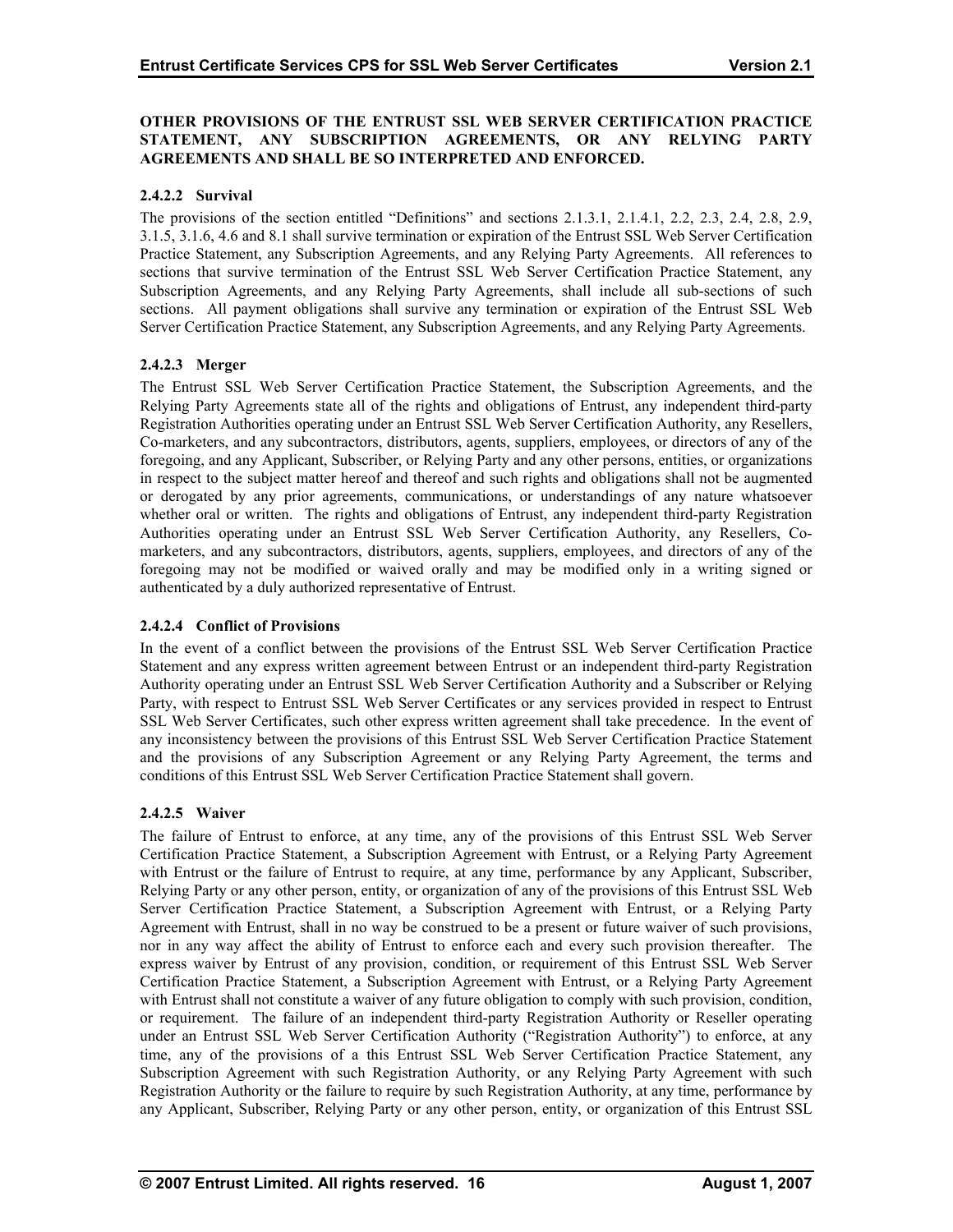Web Server Certification Practice Statement, any Subscription Agreement with such Registration Authority, or any Relying Party Agreement with such Registration Authority shall in no way be construed to be a present or future waiver of such provisions, nor in any way affect the ability of such Registration Authority to enforce each and every such provision thereafter. The express waiver by a Registration Authority of any provision, condition, or requirement of a Subscription Agreement with such Registration Authority or a Relying Party Agreement with such Registration Authority shall not constitute a waiver of any future obligation to comply with such provision, condition, or requirement.

# **2.4.2.6 Notice**

Any notice to be given by a Subscriber, Applicant, or Relying Party to Entrust under this Entrust SSL Web Server Certification Practice Statement, a Subscription Agreement, or a Relying Party Agreement shall be given in writing to the address specified in Section 1.4 by prepaid receipted mail, facsimile, or overnight courier, and shall be effective as follows (i) in the case of facsimile or courier, on the next Business Day, and (ii) in the case of receipted mail, five (5) Business Days following the date of deposit in the mail. Any notice to be given by Entrust under the Entrust SSL Web Server Certification Practice Statement, any Subscription Agreement, or any Relying Party Agreement shall be given by email or by facsimile or courier to the last address, email address or facsimile number for the Subscriber on file with Entrust. In the event of notice by email, the notice shall become effective on the next Business Day. In the event of notice by prepaid receipted mail, facsimile, or overnight courier, notice shall become effective as specified in  $(i)$  or  $(ii)$ , depending on the means of notice utilized.

# **2.4.2.7 Assignment**

any Relying Party Agreement. Entrust may assign, sell, transfer, or otherwise dispose of the Entrust SSL Web Server Certification Practice Statement, any Subscription Agreements, or any Relying Party Agreements together with all of its rights and obligations under the Entrust SSL Web Server Certification Entrust SSL Web Server Certificates and the rights granted under the Entrust SSL Web Server Certification Practice Statement, any Subscription Agreement, or any Relying Party Agreement are personal to the Applicant, Subscriber, or Relying Party that entered into the Subscription Agreement or Relying Party Agreement and cannot be assigned, sold, transferred, or otherwise disposed of, whether voluntarily, involuntarily, by operation of law, or otherwise, without the prior written consent of Entrust or the Registration Authority under an Entrust SSL Web Server Certification Authority with which such Applicant, Subscriber, or Relying Party has contracted. Any attempted assignment or transfer without such consent shall be void and shall automatically terminate such Applicant's, Subscriber's or Relying Party's rights under the Entrust SSL Web Server Certification Practice Statement, any Subscription Agreement, or Practice Statement, any Subscription Agreements, and any Relying Party Agreements (i) to an Affiliate, or (ii) as part of a sale, merger, or other transfer of all or substantially all the assets or stock of the business of Entrust to which the Entrust SSL Web Server Certification Practice Statement, the Subscription Agreements, and Relying Party Agreements relate. Subject to the foregoing limits, this Agreement shall be binding upon and shall inure to the benefit of permitted successors and assigns of Entrust, any third-party Registration Authorities operating under the Entrust Certification Authorities, Applicants, Subscribers, and Relying Parties, as the case may be.

#### **2.4.3 Dispute Resolution Procedures**

appointed by the American Arbitration Association (AAA) who shall be appointed by the AAA from its Technology Panel and shall be reasonably knowledgeable in electronic commerce disputes. The arbitrator Any disputes between a Subscriber or an Applicant and Entrust or any third-party Registration Authorities operating under the Entrust Certification Authorities, or a Relying Party and Entrust or any third-party Registration Authorities operating under the Entrust Certification Authorities, shall be submitted to mediation in accordance with the Commercial Mediation Rules of the American Arbitration Association which shall take place in English in Ottawa, Ontario. In the event that a resolution to such dispute cannot be achieved through mediation within thirty (30) days, the dispute shall be submitted to binding arbitration. The arbitrator shall have the right to decide all questions of arbitrability. The dispute shall be finally settled by arbitration in accordance with the rules of the American Arbitration Association, as modified by this provision. Such arbitration shall take place in English in Ottawa, Ontario, before a sole arbitrator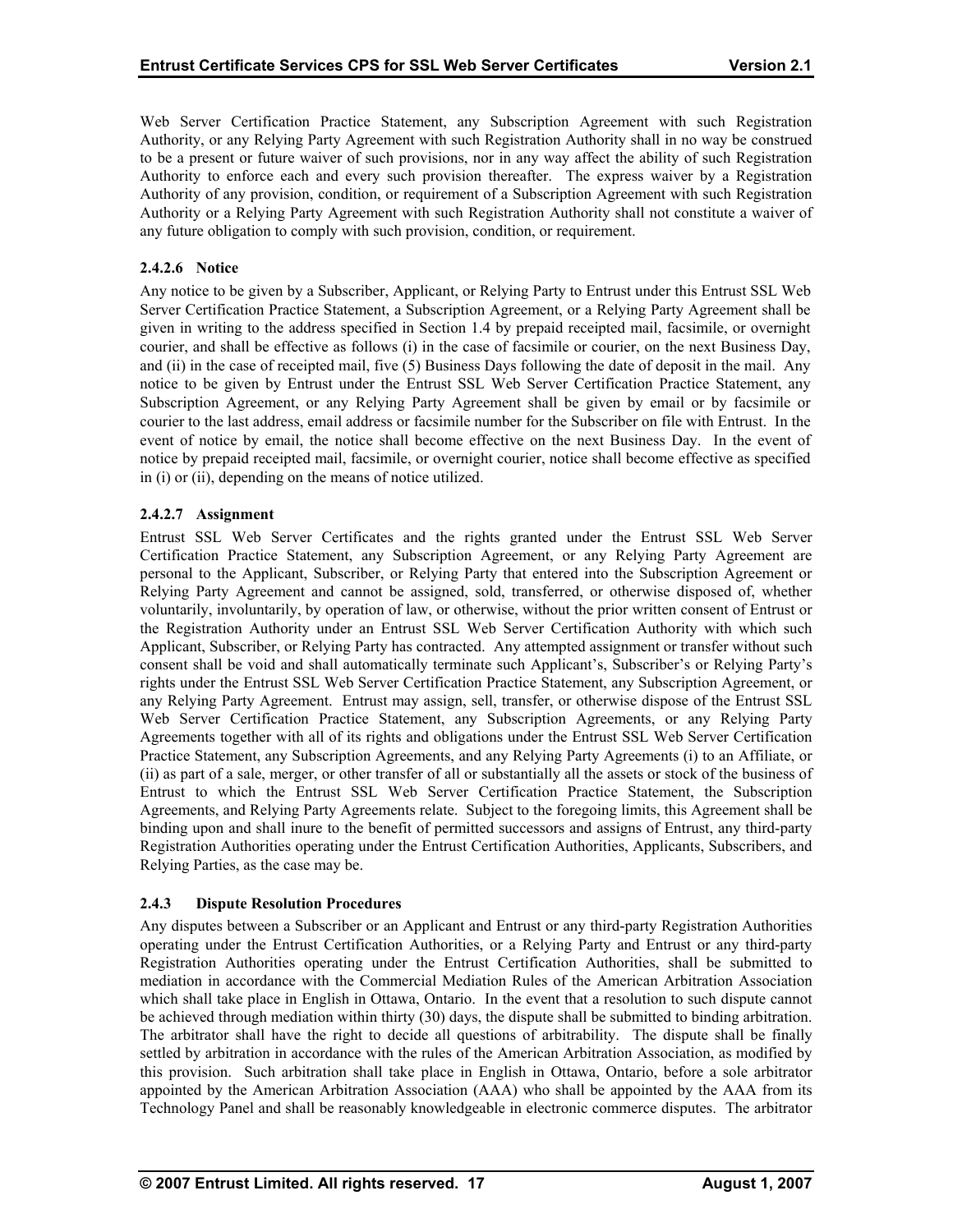<span id="page-22-0"></span>shall apply the laws of the Province of Ontario, without regard to its conflict of laws provisions, and shall render a written decision within thirty (30) days from the date of close of the arbitration hearing, but no more than one (1) year from the date that the matter was submitted for arbitration. The decision of the arbitrator shall be binding and conclusive and may be entered in any court of competent jurisdiction. In each arbitration, the prevailing party shall be entitled to an award of all or a portion of its costs in such arbitration, including reasonable attorney's fees actually incurred. Nothing in the Entrust SSL Web Server Certification Practice Statement, or in any Subscription Agreement, or any Relying Party Agreement shall preclude Entrust or any third-party Registration Authorities operating under the Entrust Certification Authorities from applying to any court of competent jurisdiction for temporary or permanent injunctive relief, without breach of this Section 2.4.3 and without any abridgment of the powers of the arbitrator, with respect to any (i) alleged Compromise that affects the integrity of an Entrust SSL Web Server Certificate, or (ii) alleged breach of the terms and conditions of the Entrust SSL Web Server Certification Practice Statement, any Subscription Agreement, or any Relying Party Agreement. The institution of any arbitration or any action shall not relieve an Applicant, Subscriber or Relying Party of its obligations under the Entrust SSL Web Server Certification Practice Statement, any Subscription Agreement, or any Relying Party Agreement.

# **2.4.3.1 Limitation Period on Arbitrations and Actions**

Any and all arbitrations or legal actions in respect to a dispute that is related to an Entrust SSL Web Server Certificate or any services provided in respect to an Entrust SSL Web Server Certificate shall be commenced prior to the end of one (1) year after (i) the expiration or revocation of the Entrust SSL Web Server Certificate in dispute, or (ii) the date of provision of the disputed service or services in respect to the Entrust SSL Web Server Certificate in dispute, whichever is sooner. If any arbitration or action in respect to a dispute that is related to an Entrust SSL Web Server Certificate or any service or services provided in respect to an Entrust SSL Web Server Certificate is not commenced prior to such time, any party seeking to institute such an arbitration or action shall be barred from commencing or proceeding with such arbitration or action.

#### **2.5 Fees**

The fees for services provided by Entrust in respect to Entrust SSL Web Server Certificates are set forth in the Entrust Repository. These fees are subject to change, and any such changes shall become effective immediately after posting in the Entrust Repository. The fees for services provided by independent thirdparty Registration Authorities, Resellers and Co-marketers in respect to Entrust SSL Web Server Certificates are set forth on the web sites operated by such Registration Authorities, Resellers and Comarketers. These fees are subject to change, and any such changes shall become effective immediately after posting in such web sites.

#### **2.5.1 Certificate Issuance or Renewal Fees**

See the Entrust Repository for the fees charged by Entrust. See the web sites operated by Registration Authorities operating under the Entrust Certification Authorities, Resellers, and Co-marketers for the fees charged by such Registration Authorities, Resellers, and Co-marketers.

#### **2.5.2 Certificate Access Fees**

See the Entrust Repository for the fees charged by Entrust. See the web sites operated by Registration Authorities operating under the Entrust Certification Authorities, Resellers, and Co-marketers for the fees charged by such Registration Authorities, Resellers, and Co-marketers.

# **nformation Access Fees 2.5.3 Revocation or Status I**

See the Entrust Repository for the fees charged by Entrust. See the web sites operated by Registration Authorities operating under the Entrust Certification Authorities, Resellers, and Co-marketers for the fees charged by such Registration Authorities, Resellers, and Co-marketers.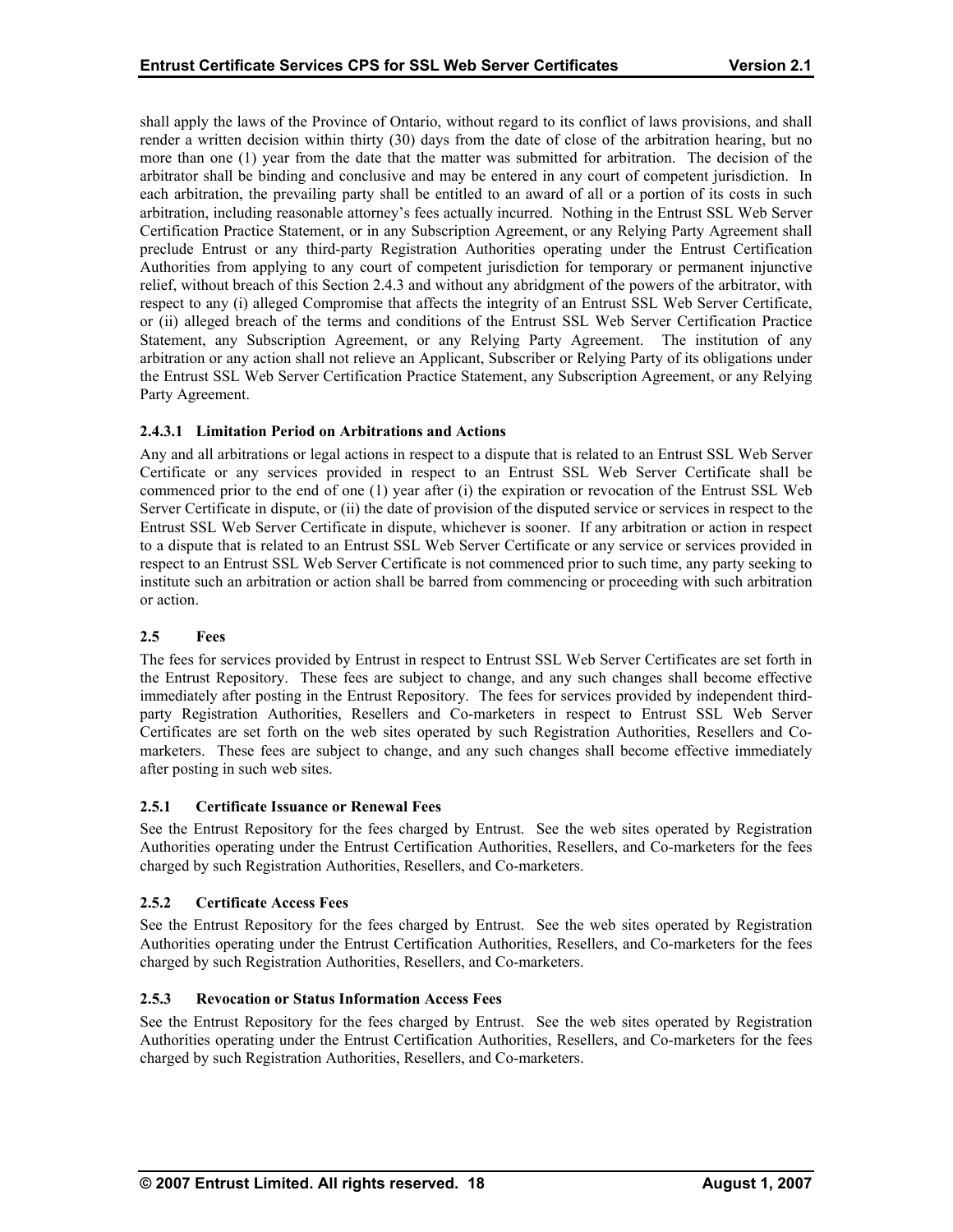# <span id="page-23-0"></span>**2.5.4 Fees for Other Services such as Policy Information**

See the Entrust Repository for the fees charged by Entrust. See the web sites operated by Registration Authorities operating under the Entrust Certification Authorities, Resellers, and Co-marketers for the fees charged by such Registration Authorities, Resellers, and Co-marketers.

# **2.5.5 Refund Policy**

Neither Entrust nor any Registration Authorities operating under the Entrust Certification Authorities nor any Resellers or Co-Marketers provide any refunds for Entrust SSL Web Server Certificates or services provided in respect to Entrust SSL Web Server Certificates.

#### **2.6 Publication and Repositories**

Authorities, and third-party Registration Authorities operating under the Entrust SSL Web Server Certification Authorities. The Entrust SSL Web Server Certification Practice Statement and various other related information is published in the Entrust Repository. The Entrust SSL Web Server Certification Entrust maintains the Entrust Repository to store various information related to Entrust SSL Web Server Certificates and the operation of Entrust SSL Web Server Certification Authorities, Entrust Registration Practice Statement is also available from Entrust in hard copy upon request.

#### **2.6.1 Publication of CA Information**

The following Entrust SSL Web Server Certificate information is published in the Entrust Repository:

- (i) the Entrust SSL Web Server Certification Practice Statement;
- (ii) information and agreements regarding the subscription for and reliance on Entrust SSL Web Server Certificates; and
- (iii) revocations of Entrust SSL Web Server Certificates performed by an Entrust SSL Web Server Certification Authority, published in a Certificate Revocation List (CRL).

The data formats used for Entrust SSL Web Server Certificates and for Certificate Revocation Lists in the Entrust Repository are in accordance with the associated definitions in Section 7.

# **2.6.2 Frequency of Publication**

The Entrust SSL Web Server Certification Practice Statement may be re-issued and published in acco rdance with the policy set forth in Section 8.

#### **2.6. 3 Access Controls**

The Entrust SSL Web Server Certification Practice Statement is published in the Entrust Repository. The Entrust SSL Web Server Certification Practice Statement will be available to all Applicants, Subscribers and Relying Parties, but may only be modified by the Entrust Policy Authority.

#### **2.6.4 Repositories**

The Entrust SSL Web Server Certification Authorities maintain the Entrust Repositories to allow access to Repositories is accessible through a web interface and is periodically updated as set forth in this Entrust SSL Web Server Certification Practice Statement. The Entrust Repositories are the only approved source for CRL and other information about Entrust SSL Web Server Certificates. Entrust SSL Web Server Certificate-related and CRL information. The information in the Entrust

#### **2.7 Compliance Audit**

#### **2.7.1 Frequency of Entity Compliance Audit**

Entrust SSL Web Server Certification Authorities, Entrust-operated Registration Authorities, and independent third-party Registration Authorities operating under the Entrust SSL Web Server Certification Authorities shall be audited once per calendar year for compliance with the practices and procedures set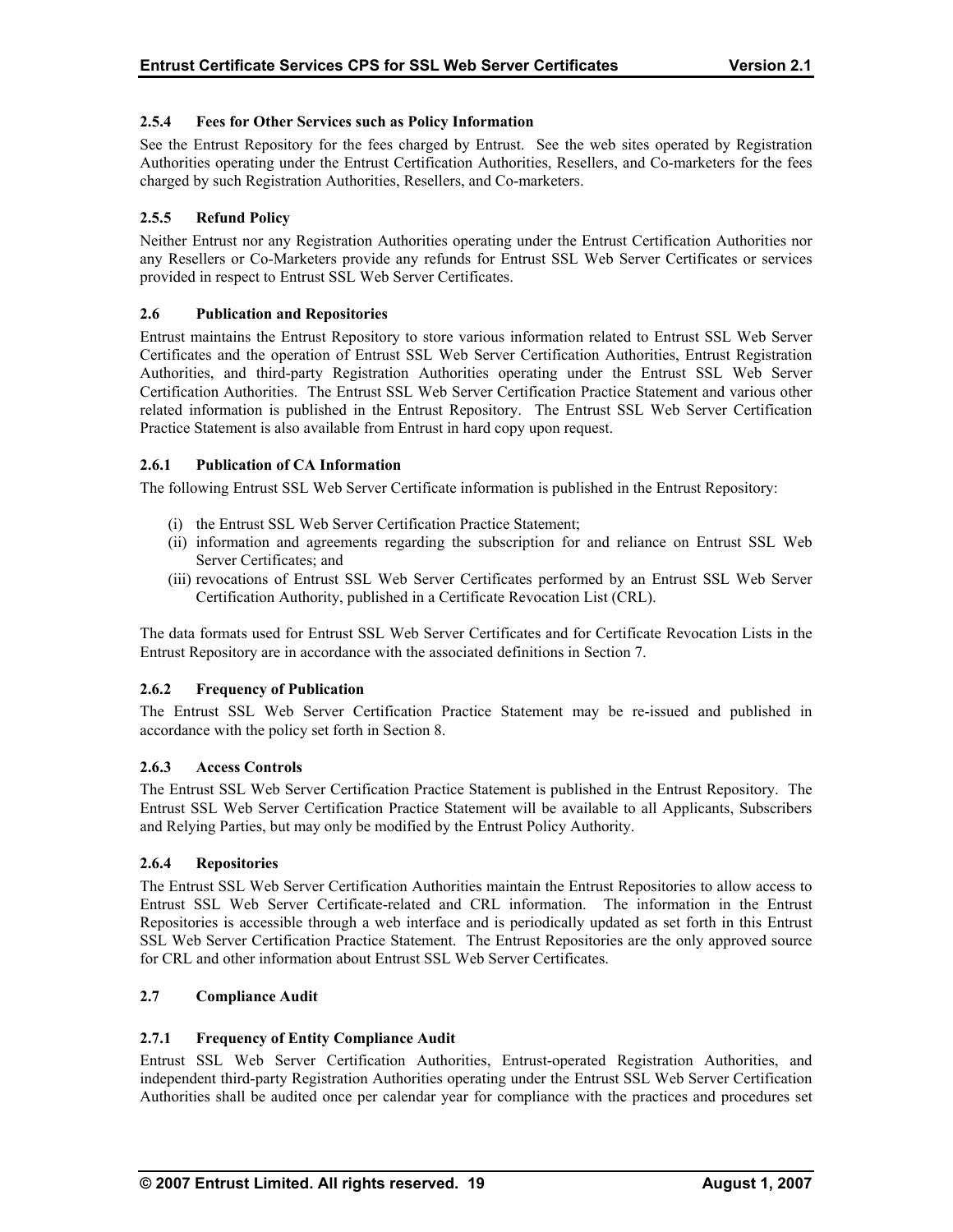<span id="page-24-0"></span>forth in the Entrust SSL Web Server Certification Practice Statement. If the results of an audit report recommend remedial action, Entrust or the applicable independent third-party Registration Authority shall initiate corrective action within thirty (30) days of receipt of such audit report.

# **f Auditor 2.7.2 Identity/Qualifications o**

The compliance audit shall be performed by a certified public accounting firm with a demonstrated competency in the evaluation of Certification Authorities and Registration Authorities. Deloitte & Touche LLP has been selected as the auditor for the Entrust Certification Authorities and for the Entrust-operated Registration Authorities.

# **2.7.3 Auditor's Relationship to Audited Party**

Server Certification Authorities, Entrust-operated Registration Authorities, or independent third-party operated Registration Authorities under the Entrust Certification Authorities shall be independent from the entity being audited. The certified public accounting firm selected to perform the compliance audit for the Entrust SSL Web

# **2.7.4 Topics Covered by Audit**

operated Registration Authorities, or independent third-party operated Registration Authorities under the Entrust Certification Authorities against the policies and procedures set forth in: The compliance audit shall test compliance of Entrust SSL Web Server Certification Authorities, Entrust-

- i. the Entrust SSL Web Server Certification Practice Statement; and
- ii. the WebTrust Program for Certification Authorities.

# **2.7.5 Actions Taken as a Result of Deficiency**

Upon receipt of a compliance audit that identifies any deficiencies, the audited Entrust SSL Web Server Certification Authority, Entrust-operated Registration Authority, or independent third-party operated Registration Authority under an Entrust SSL Web Server Certification Authority shall use commercially reasonable efforts to correct any such deficiencies in an expeditious manner.

#### **2.7.6 Communication of Results**

The results of all compliance audits shall be communicated, in the case of Entrust SSL Web Server Certification Authorities, to the Entrust Policy Authority, and, in the case of any Entrust-operated Registration Authorities under an Entrust SSL Web Server Certification Authorities, to the Entrust Policy Authority, and in the case of third-party Registration Authorities operating under an Entrust SSL Web Server Certification Authority, to the operational authority for such Registration Authority.

The results of the most recent compliance audit will be posted to the Repository.

#### **2.8 Confidentiality**

Neither Entrust nor any independent third-party Registration Authorities operating under the Entrust party Registration Authorities operating under the Entrust Certification Authorities, and all Resellers and Co-Marketers shall use a commercially reasonable degree of care to prevent such information from being used or disclosed for purposes other than those set forth in the Entrust SSL Web Server Certification Practice Statement, a Subscription Agreement, or a Relying Party Agreement. Notwithstanding the foregoing, Applicants and Subscribers acknowledge that some of the information supplied with an Entrust Certification Authorities, nor any Resellers or Co-Marketers shall disclose or sell Applicant or Subscriber names (or other information submitted by an Applicant or Subscriber when applying for an Entrust SSL Web Server Certificate), except in accordance with this Entrust SSL Web Server Certification Practice Statement, a Subscription Agreement, or a Relying Party Agreement. Entrust and all independent third-SSL Web Server Certificate Application is incorporated into Entrust SSL Web Server Certificates and that Entrust and all independent third-party Registration Authorities operating under the Entrust Certification Authorities, and all Resellers and Co-Marketers shall be entitled to make such information publicly available.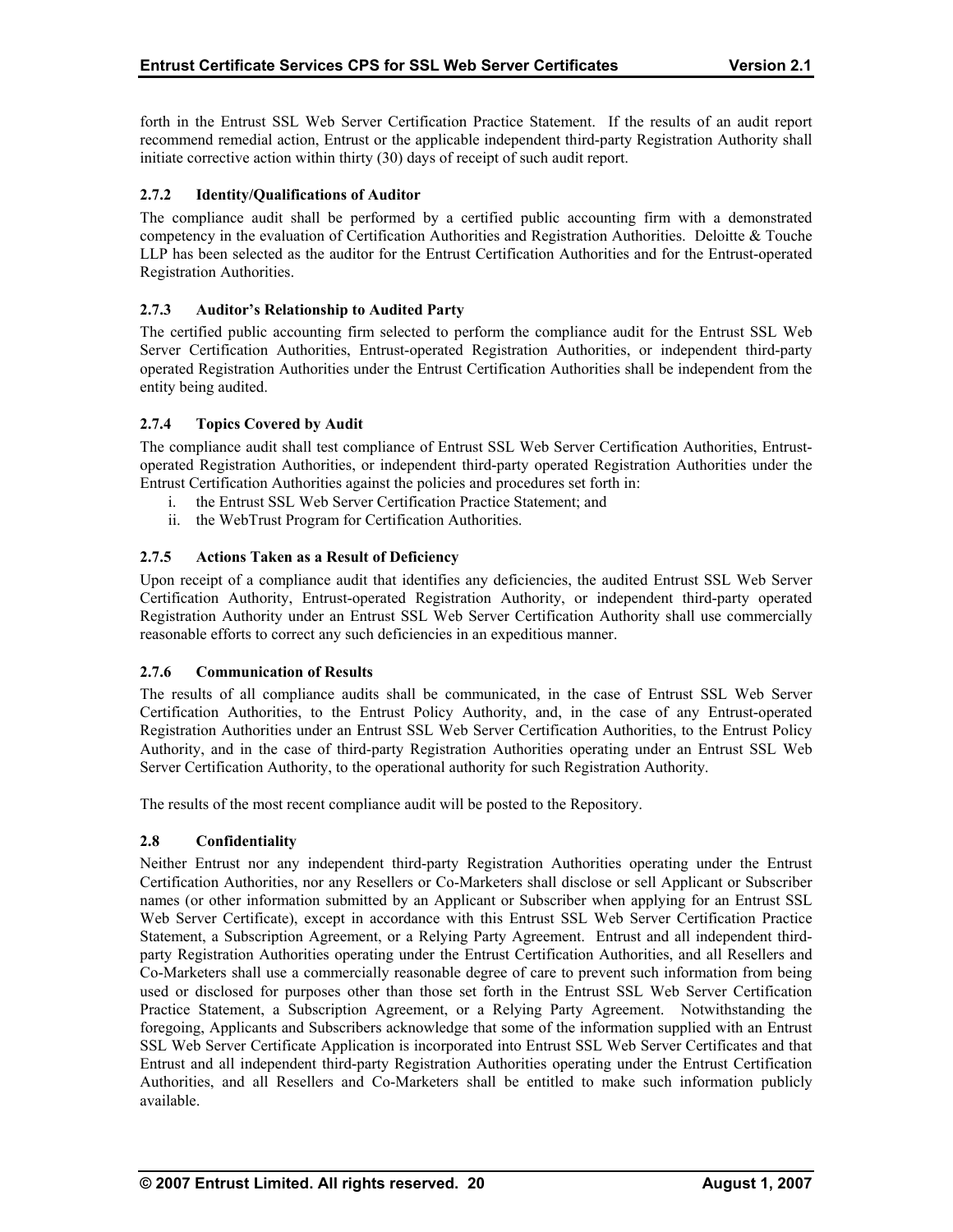# <span id="page-25-0"></span>**2.8.1 Types of Information to be Kept Confidential**

Information that is supplied by Applicants, Subscribers, or Relying Parties for the subscription for, use of, or reliance upon an Entrust SSL Web Server Certificate, and which is not included in the information described in Section 2.8.2 below, shall be considered to be confidential. Entrust and independent thirdparty Registration Authorities under the Entrust Certification Authorities shall be entitled to disclose such information to any subcontractors or agents that are assisting Entrust in the verification of information supplied in Entrust SSL Web Server Certificate Applications or that are assisting Entrust in the operation of the Entrust SSL Web Server Certification Authorities or Entrust-operated Registration Authorities. Information considered to be confidential shall not be disclosed unless compelled pursuant to legal, judicial, or administrative proceedings, or otherwise required by law. Entrust and independent third-party Registration Authorities under the Entrust Certification Authorities shall be entitled to disclose information that is considered to be confidential to legal and financial advisors assisting in connection with any such legal, judicial, administrative, or other proceedings required by law, and to potential acquirors, legal counsel, accountants, banks and financing sources and their advisors in connection with mergers, acquisitions, or reorganizations.

# **2.8.2 Types of Information not Considered Confidential**

an independent third-party Registration Authority under an Entrust SSL Web Server Certification Authority, a Reseller, or a Co-marketer, or (iv) is approved by a Subscriber for disclosure, shall not be considered confidential. Information that is included in an Entrust SSL Web Server Certificate or a Certificate Revocation List shall not be considered confidential. Information contained in the Entrust SSL Web Server Certification Practice Statement shall not be considered confidential. Without limiting the foregoing, information that (i) was or becomes known through no fault of Entrust, an independent third-party Registration Authority under an Entrust SSL Web Server Certification Authority, a Reseller, or a Co-marketer, (ii) was rightfully known or becomes rightfully known to Entrust, an independent third-party Registration Authority under the Entrust SSL Web Server Certification Authority, a Reseller, or a Co-marketer without confidential or proprietary restriction from a source other than the Subscriber, (iii) is independently developed by Entrust,

# **2.8.3 Disclosure of Certificate Revocation/Suspension Information**

If an Entrust SSL Web Server Certificate is revoked by an Entrust SSL Web Server Certification Authority, a serial number will be included in the Certificate Revocation List entry for the revoked Entrust SSL Web Server Certificate.

# **2.8.4 Release to Law Enforcement Officials**

confidential to law enforcement officials in compliance with applicable law. Entrust, independent third-party Registration Authorities under an Entrust SSL Web Server Certification Authority, Resellers, and Co-marketers shall have the right to release information that is considered to be

# **2.8.5 Release as Part of Civil Discovery**

course of any arbitration, litigation, or any other legal, judicial, or administrative proceeding relating to such information. Any such disclosures shall be permissible provided that Entrust, the independent thirdparty Registration Authority, Reseller, or Co-marketer uses commercially reasonable efforts to obtain a Entrust, independent third-party Registration Authorities under an Entrust SSL Web Server Certification Authority, Resellers, and Co-marketers may disclose information that is considered confidential during the court-entered protective order restricting the use and disclosure of any such information to the extent reasonably required for the purposes of such arbitration, litigation, or any other legal, judicial, or administrative proceeding.

# **2.8.6 Disclosure Upon Owner's Request**

Entrust, independent third-party Registration Authorities under an Entrust SSL Web Server Certification Authority, Resellers, and Co-marketers may disclose information provided to Entrust, such Registration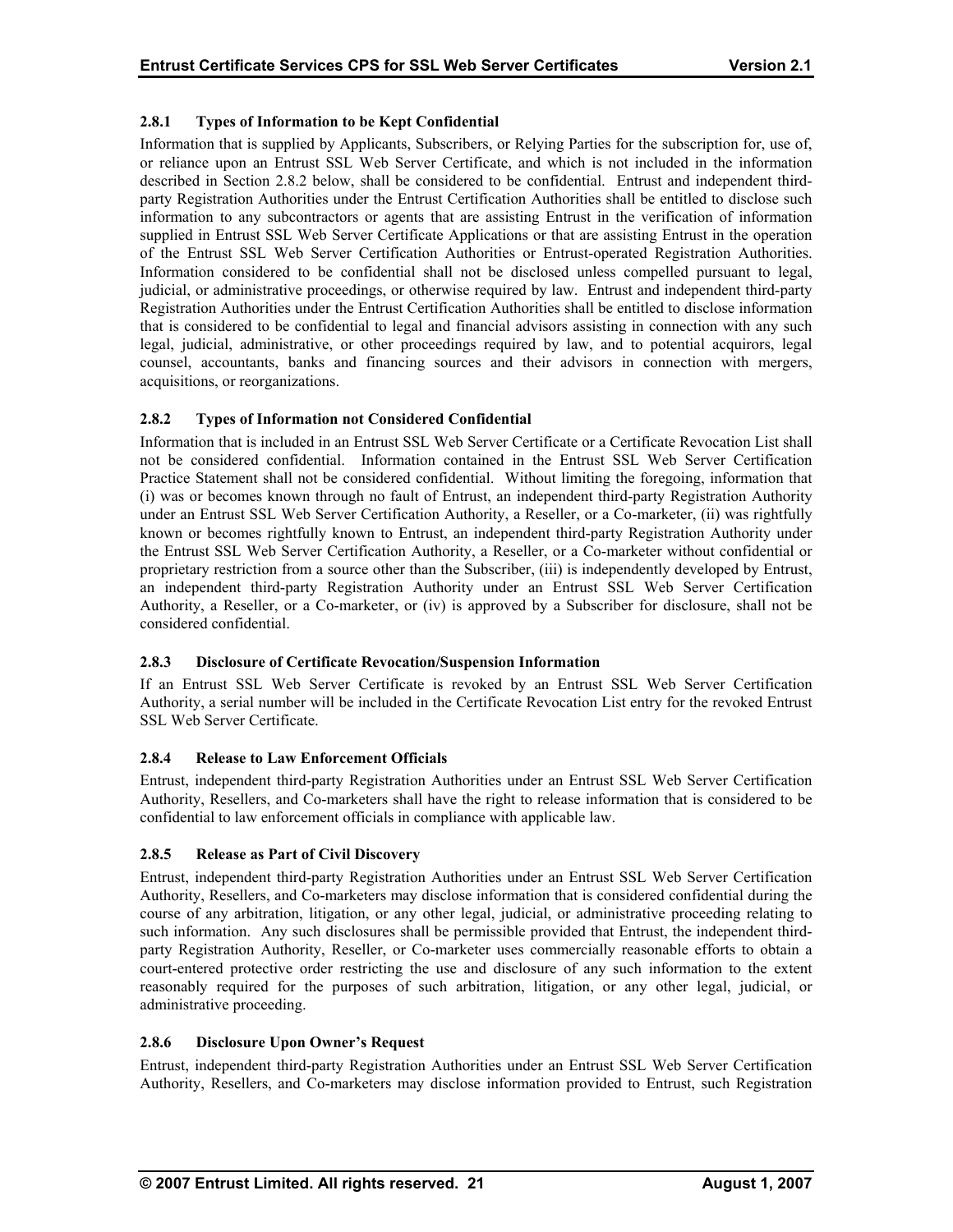<span id="page-26-0"></span>Authority, Reseller or Co-marketer, by an Applicant, a Subscriber, or a Relying Party upon request of such Applicant, Subscriber, or Relying Party.

# **2.8.7 Other Information Release Circumstances**

No stipulation.

# **2.9 Intellectual Property Rights**

Entrust retains all right, title, and interest (including all intellectual property rights), in, to and under all Registration Authorities operating under the Entrust Certification Authorities a non-exclusive, worldwide, paid-up, royalty-free license to use, copy, modify, publicly display, and distribute such information, by any and all means and through any and all media whether now known or hereafter devised for the purposes contemplated under the Entrust SSL Web Server Certification Practice Statement, the Subscriber's Subscription Agreement, and any Relying Party Agreements. Entrust and any Registration Authorities operating under the Entrust Certification Authorities shall be entitled to transfer, convey, or assign this Entrust SSL Web Server Certificates, except for any information that is supplied by an Applicant or a Subscriber and that is included in an Entrust SSL Web Server Certificate, which information shall remain the property of the Applicant or Subscriber. All Applicants and Subscribers grant to Entrust and any license in conjunction with any transfer, conveyance, or assignment as contemplated in Section 2.4.2.7. Entrust grants to Subscribers and Relying Parties a non-exclusive, non-transferable license to use, copy, and distribute Entrust SSL Web Server Certificates, subject to such Entrust SSL Web Server Certificates being used as contemplated under the Entrust SSL Web Server Certification Practice Statement, the Subscriber's Subscription Agreement, and any Relying Party Agreements, and further provided that such Entrust SSL Web Server Certificates are reproduced fully and accurately and are not published in any publicly available database, repository, or directory without the express written permission of Entrust. Except as expressly set forth herein, no other right is or shall be deemed to be granted, whether by implication, estoppel, inference or otherwise. Subject to availability, Entrust may in its discretion make copies of one or more Cross Certificate(s) available to Subscribers for use solely with the Entrust SSL Web Server Certificate issued to such Subscribers . Entrust retains all right, title, and interest (including all intellectual property rights), in, to and under the Cross Certificate(s).

Entrust grants permission to reproduce the Entrust SSL Web Server Certification Practice Statement provided that (i) the copyright notice on the first page of this Entrust SSL Web Server Certification Practice Statement is retained on any copies of the Entrust SSL Web Server Certification Practice Statement, and (ii) the Entrust SSL Web Server Certification Practice Statement is reproduced fully and accurately. Entrust retains all right, title, and interest (including all intellectual property rights), in, to and under the Entrust SSL Web Server Certification Practice Statement.

SSL Web Server Certification Authority, or any Resellers or Co-marketers, or any subcontractors, distributors, agents, suppliers, employees, or directors of any of the foregoing be liable to any Applicants, to any services provided in relation to any Entrust SSL Web Server Certificate. In no event shall Entrust or any independent third-party Registration Authority operating under an Entrust Subscribers, or Relying Parties or any other third parties for any losses, costs, liabilities, expenses, damages, claims, or settlement amounts arising from or relating to claims of infringement, misappropriation, dilution, unfair competition, or any other violation of any patent, trademark, copyright, trade secret, or any other intellectual property or any other right of person, entity, or organization in any jurisdiction arising from or relating to any Entrust SSL Web Server Certificate or arising from or relating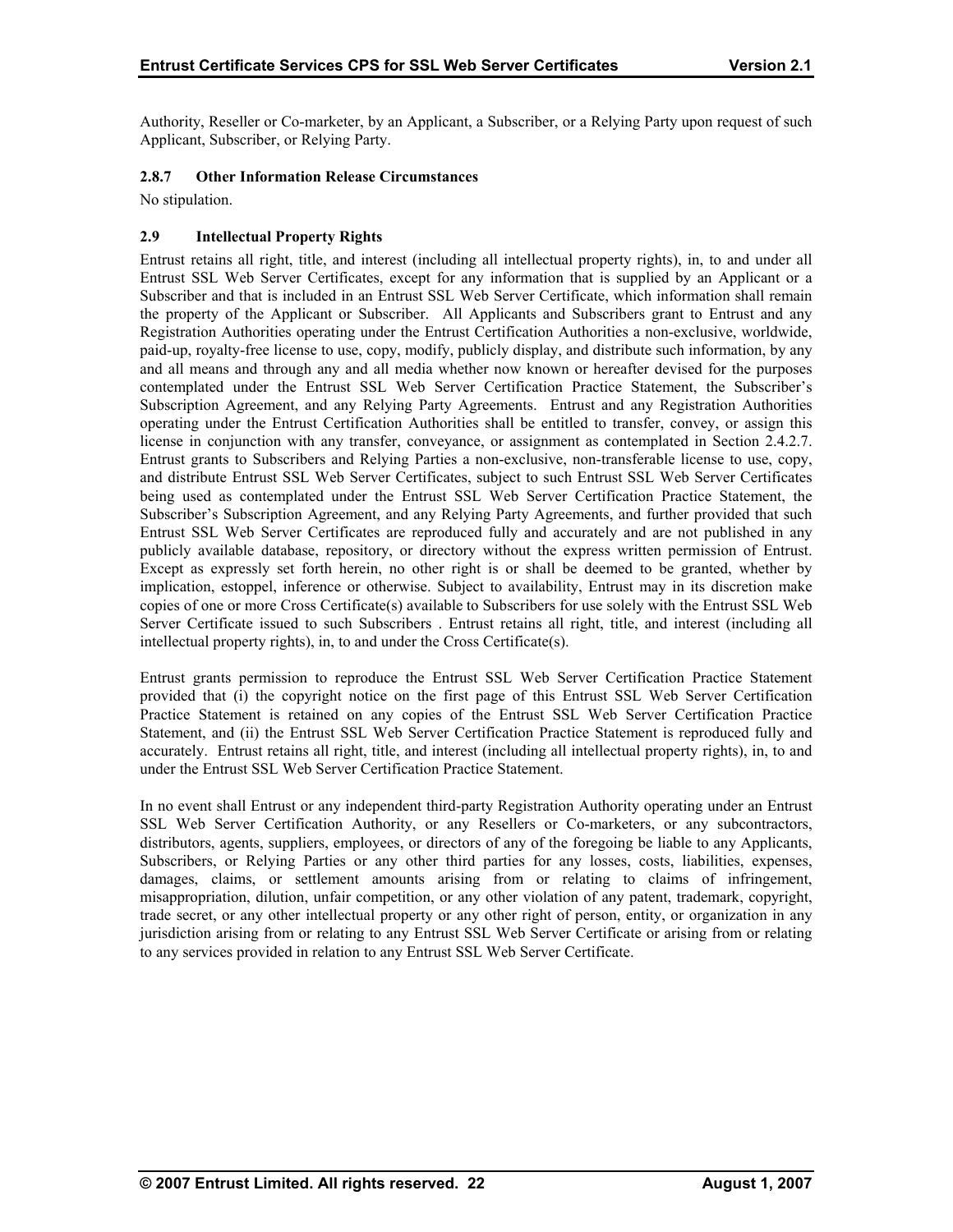# **3 Identification and Authentication**

#### **3.1 Initial Registration**

Before issuing an SSL Web Server Certificate, the Entrust SSL Web Server Certification Authorities ensure that all Subject organization information in the SSL Web Server Certificate conforms to the requirements of, and has been verified in accordance with, the procedures prescribed in this Certification Practice Statement and matches the information confirmed and documented by the Registration Authority pursuant to its verification processes.

# **3.1.1 Types of Names**

The Subject names in an Entrust SSL Web Server Certificate comply with the X.501 Distinguished Name (DN) form. Entrust SSL Web Server Certification Authorities shall use a single naming convention as set forth below. Each Entrust SSL Web Server Certificate shall contain the following information:

- (i) the "Country Name" (C) which is the two-letter ISO 3166 code for the country in which the Applicant is located and plans to host the World Wide Web server on which the Applicant is intending to install the Entrust SSL Web Server Certificate;
- (ii) the "Organization Name" (O) which is the name of the organization in the case of a corporation, partnership, or other entity. In the case of a sole proprietorship, the organization name can be the name of the Applicant;
- (iii) the "Organizational Unit Name" (OU) which is an optional field. The OU field may be used to distinguish between different organizational groups within an organization (for example, to distinguish between human resources, marketing, and development); and
- (iv) the "Common Name" (CN) which is the fully qualified hostname or path used in the DNS of the World Wide Web server on which the Applicant is intending to install the Entrust SSL Web Server Certificate.

#### **3.1.2 Need for Names to Be Meaningful**

The value of the Common Name to be used in an Entrust SSL Web Server Certificate shall be the Applicant's fully qualified hostname or path that is used in the DNS of the World Wide Web server on which the Applicant is intending to install the Entrust SSL Web Server Certificate. Notwithstanding the preceding sentence, the Common Name may include wildcard characters (i.e., an asterisk character) in Entrust's sole discretion.

#### **3.1.3 Rules for Interpreting Various Name Forms**

Subject names for Entrust SSL Web Server Certificates shall be interpreted as set forth in Sections 3.1.1 and 3.1.2.

# **3.1.4 Uniqueness of Names**

Names shall be defined unambiguously for each Subject in an Entrust Repository. The Distinguished Name attribute will usually be unique to the World Wide Web servers to which it is issued. Each Entrust SSL Web Server Certificate shall be issued a unique serial number.

#### **3.1.5 Name Claim Dispute Resolution Procedure**

The Subject names in Entrust SSL Web Server Certificates are issued on a "first come, first served" basis. By accepting a Subject name for incorporation into an Entrust SSL Web Server Certificate, a Registration Authority operating under an Entrust SSL Web Server Certification Authority does not determine whether the use of such information infringes upon, misappropriates, dilutes, unfairly competes with, or otherwise violates any intellectual property right or any other rights of any person, entity, or organization. The Entrust Certification Authorities and any Registration Authorities operating under the Entrust Certification Authorities neither act as an arbitrator nor provide any dispute resolution between Subscribers or between Subscribers and third-party complainants in respect to the use of any information in an Entrust SSL Web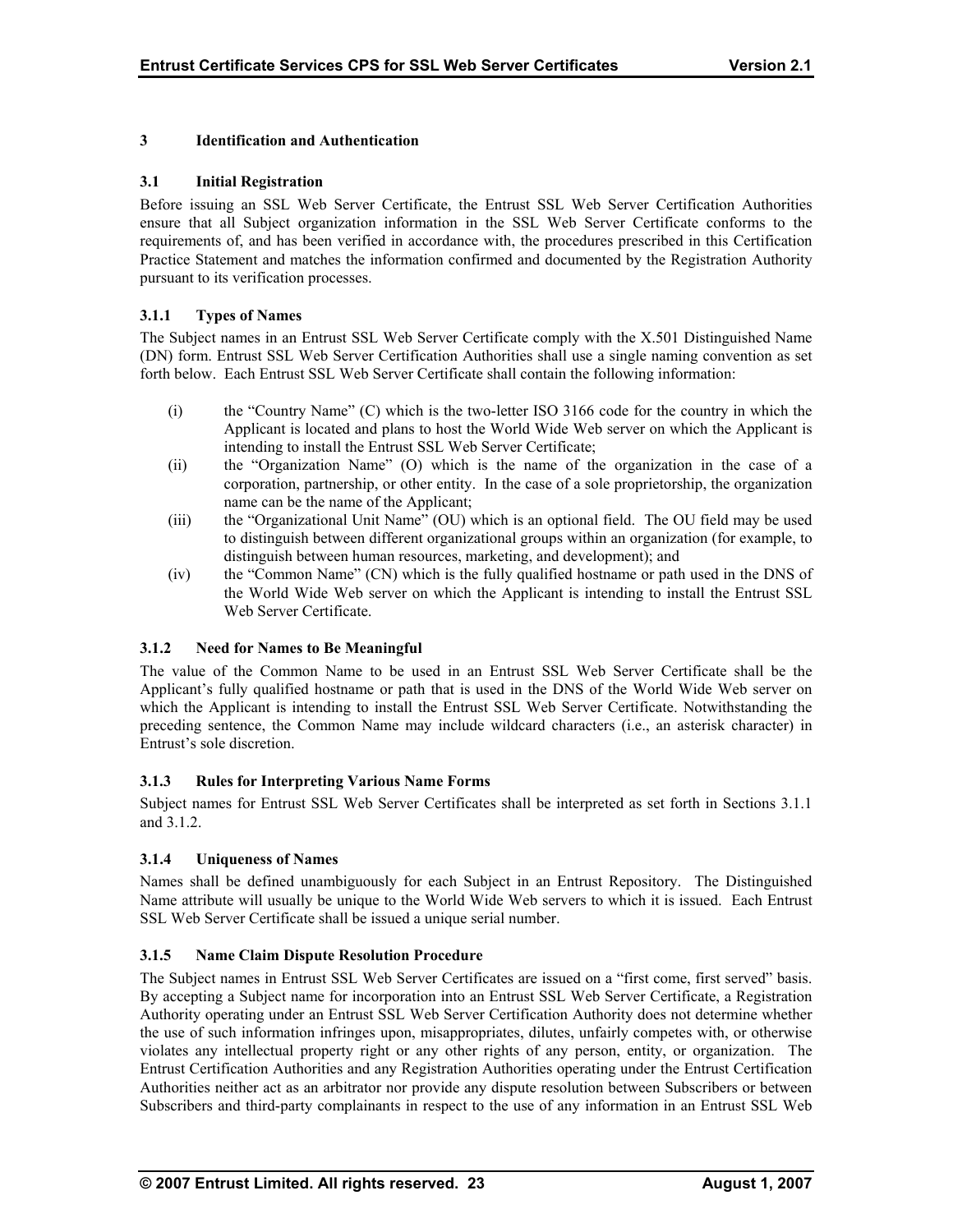<span id="page-28-0"></span>Server Certificate. The Entrust SSL Web Server Certification Practice Statement does not bestow any procedural or substantive rights on any Subscriber or third-party complainant in respect to any information in an Entrust SSL Web Server Certificate. Neither the Entrust Certification Authorities nor any Registration Authorities operating under the Entrust Certification Authorities shall in any way be precluded SSL Web Server Certification Authority arising out of any information in an Entrust SSL Web Server Certificate. Entrust SSL Web Server Certification Authorities and Registration Authorities operating under Entrust SSL Web Server Certification Authorities shall respectively have the right to revoke and the right from seeking legal or equitable relief (including injunctive relief) in respect to any dispute between Subscribers or between Subscribers and third-party complainants or in respect to any dispute between Subscribers and an Entrust SSL Web Server Certification Authority or a Registration Authority operating under an Entrust SSL Web Server Certification Authority or between a third-party complainant and an Entrust SSL Web Server Certification Authority or a Registration Authority operating under an Entrust to request revocation of Entrust SSL Web Server Certificates upon receipt of a properly authenticated order from an arbitrator or court of competent jurisdiction requiring the revocation of an Entrust SSL Web Server Certificate.

#### **3.1.6 6 ognition, Authentication and Role of Trademarks**

An Entrust S SL Web Server Certification Authority or a Registration Authority operating under an Entrust SSL Web Server Certification Authority may, in certain circumstances, take action in respect to an Entrust SSL Web Server Certificate containing information that possibly violates the trademark rights of a thirdparty compla inant. In the event that a third-party complainant provides an Entrust SSL Web Server Certification Authority or a Registration Authority operating under an Entrust SSL Web Server Certification Authority with (i) a certified copy that is not more than three (3) months old of a trademark registration from the principal trademark office in any one of the United States, Canada, Japan, Australia or any of the member countries of the European Union, and further provided that such registration is still in full force and effect, and (ii) a copy of a prior written notice to the Subscriber of the Entrust SSL Web Server Certif icate in dispute, stating that the complainant believes that information in the Subscriber's Entrust SSL Web Server Certificate violates the trademark rights of the complainant, and (iii) a representation by the complainant indicating the means of notice and basis for believing that such notice was received by the Subscriber of the Entrust SSL Web Server Certificate in dispute, an Entrust SSL Web registration date on the trademark registration provided by the complainant. If the date of issuance of the Subscriber's Entrust SSL Web Server Certificate predates the trademark registration date, the Entrust SSL Web Server Certification Authority or the Registration Authority operating under the Entrust SSL Web an arbitrator or court of competent jurisdiction. If the date of issuance of the Entrust SSL Web Server Certificate is after the registration date on the trademark registration provided by the complainant, the Entrust SSL Web Server Certification Authority or the Registration Authority operating under the Entrust the Subscriber can provide a certified copy, as set forth above, that predates or was issued on the same date as the complainant's trademark registration, the Entrust SSL Web Server Certification Authority or the Registration Authority operating under the Entrust SSL Web Server Certification Authority will take no Server Certification Authority or a Registration Authority operating under an Entrust SSL Web Server Certification Authority may initiate the following actions. The Entrust SSL Web Server Certification Authority or the Registration Authority operating under an Entrust SSL Web Server Certification Authority may determine whether the issue date of the Subscriber's Entrust SSL Web Server Certificate predates the Server Certification Authority will take no further action unless presented with an authenticated order from SSL Web Server Certification Authority shall request that the Subscriber provide a proof of ownership for the Subscriber's own corresponding trademark registration from the principal trademark office in any one of the United States, Canada, Japan, Australia or any of the member countries of the European Union. If further action unless presented with an authenticated order from an arbitrator or court of competent jurisdiction. If the Subscriber does not respond within ten (10) Business Days, or if the date on the certified copy of the trademark registration provided by the Subscriber postdates the certified copy of the trademark registration provided by the complainant, the Entrust SSL Web Server Certification Authority and the Registration Authorities operating under that Entrust SSL Web Server Certification Authority respectively may revoke or may request revocation of the disputed Entrust SSL Web Server Certificate.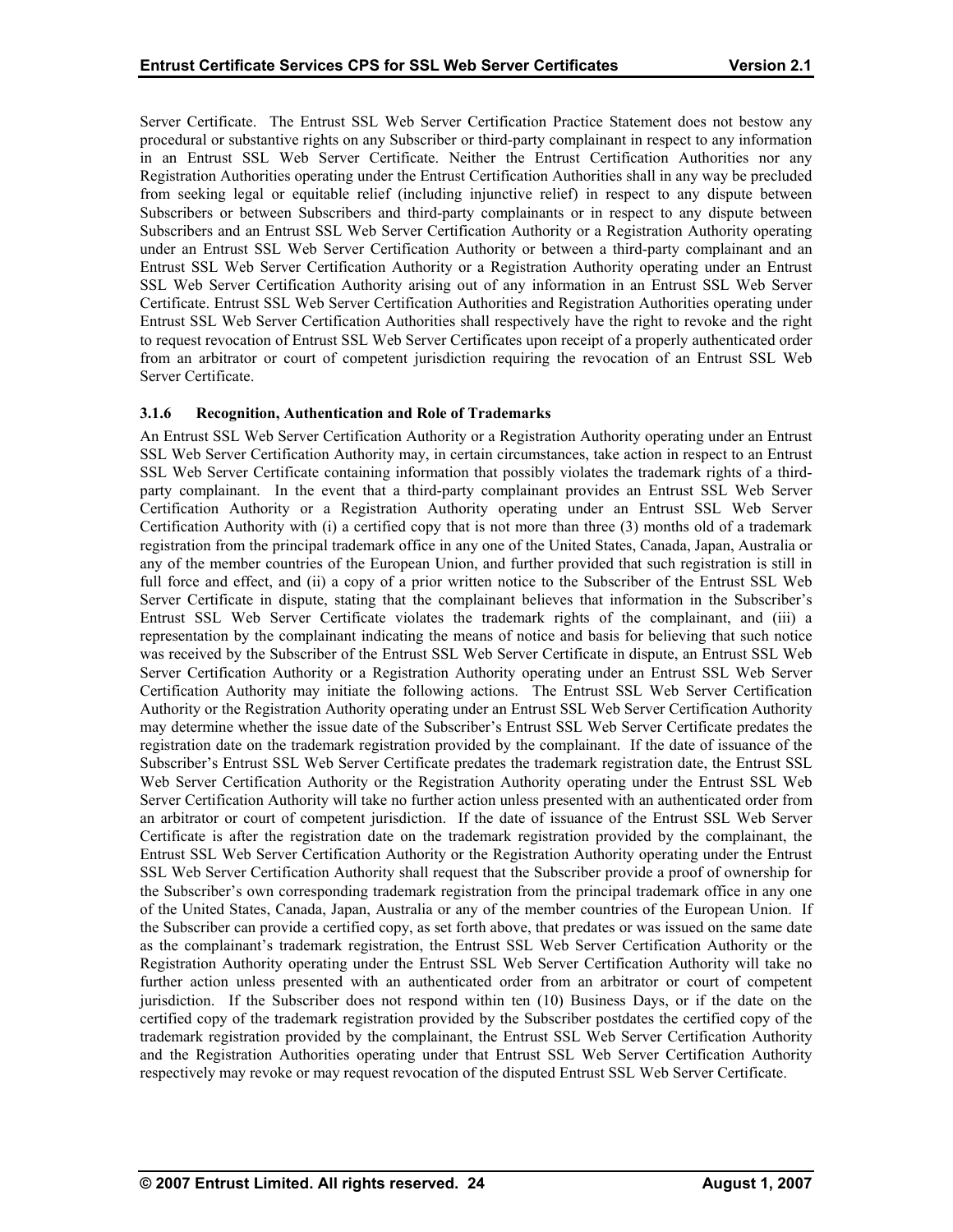<span id="page-29-0"></span>If a Subscriber files litigation against a complainant, or if a complainant files litigation against a Subscriber, and such litigation is related to any information in an issued Entrust SSL Web Server Certificate, and if the party instigating the litigation provides an Entrust SSL Web Server Certification Authority or a Registration Authority operating under an Entrust SSL Web Server Certification Authority with a copy of the file-stamped complaint or statement of claim, the Entrust SSL Web Server Certification Authority will maintain the current status of the Entrust SSL Web Server Certificate or the Registration Authority operating under the Entrust SSL Web Server Certification Authority will request that the Entrust SSL Web Server Certification Authority maintain the current status of the Entrust SSL Web Server Certificate, subject to any requirements to change the status of such Entrust SSL Web Server Certificate otherwise provided or required under this Entrust SSL Web Server Certification Practice Statement, a Subscription Agreement, or any Relying Party Agreement. During any litigation, an Entrust SSL Web Server Certification Authority will not revoke and a Registration Authority operating under an Entrust SSL Web Server Certification Authority will not request revocation of an Entrust SSL Web Server Certificate that is in dispute unless ordered by an arbitrator or a court of competent jurisdiction or as otherwise provided or required under this Entrust SSL Web Server Certification Practice Statement, a Subscription Agreement, or any Relying Party Agreement. In the event of litigation as contemplated above, Entrust SSL Web Server Certification Authorities and Registration Authorities operating under the Entrust SSL Web Server Certification Authorities will comply with any directions by a court of competent jurisdiction in respect to an Entrust SSL Web Server Certificate in dispute without the necessity of being named as a party to the litigation. If named as a party in any litigation in respect to an Entrust SSL Web Server Certificate, Entrust and/or any third party operating a Registration Authority under an Entrust SSL Web Server Certification Authority shall be entitled to take any action that it deems appropriate in responding to or defending such litigation. Any Subscriber or Relying Party that becomes involved in any litigation in respect to an Entrust SSL Web Server Certificate shall remain subject to all of the terms and conditions of the Entrust SSL Web Server Certification Practice Statement, the Subscriber's Subscription Agreement, and the Relying Party's Relying Party Agreement.

Registration Authorities operating under an Entrust SSL Web Server Certification Authority shall notify the Entrust SSL Web Server Certification Authority of any disputes of which such Registration Authority is aware and which relate to any information contained in an Entrust SSL Web Server Certificate whose issuance was requested by such Registration Authority.

# **3.1.7 Method to Prove Possession of Private Key**

Registration Authorities perform proof of possession tests for CSRs created using reversible asymmetric algorithms (such as RSA) by validating the signature on the CSR submitted by the Applicant with the Entrust SSL Web Server Certificate Application.

#### **3.1.8 Authentication of Organizational Identity**

Registration Authorities operating under the Entrust SSL Web Server Certification Authorities shall perform a limited verification of any organizational identities that are submitted by an Applicant or Subscriber. Registration Authorities operating under the Entrust SSL Web Server Certification Authorities shall determine whether the organizational identity, address, and domain name provided with an Entrust SSL Web Server Certificate Application are consistent with information contained in third-party databases and/or governmental sources. The information and sources used for the limited verification of Entrust SSL Web Server Certificate Applications may vary depending on the jurisdiction of the Applicant or Subscriber.

In the case of organizational identities that are not registered with any governmental sources, Registration Authorities operating under the Entrust SSL Web Server Certification Authorities shall use commercially reasonable efforts to confirm the existence of the organization. Such commercially reasonable efforts may include inquiries with banks or other trustworthy persons or institutions. Registration Authorities operating under the Entrust SSL Web Server Certification Authorities shall comply with all verification practices mandated by the Entrust Policy Authority.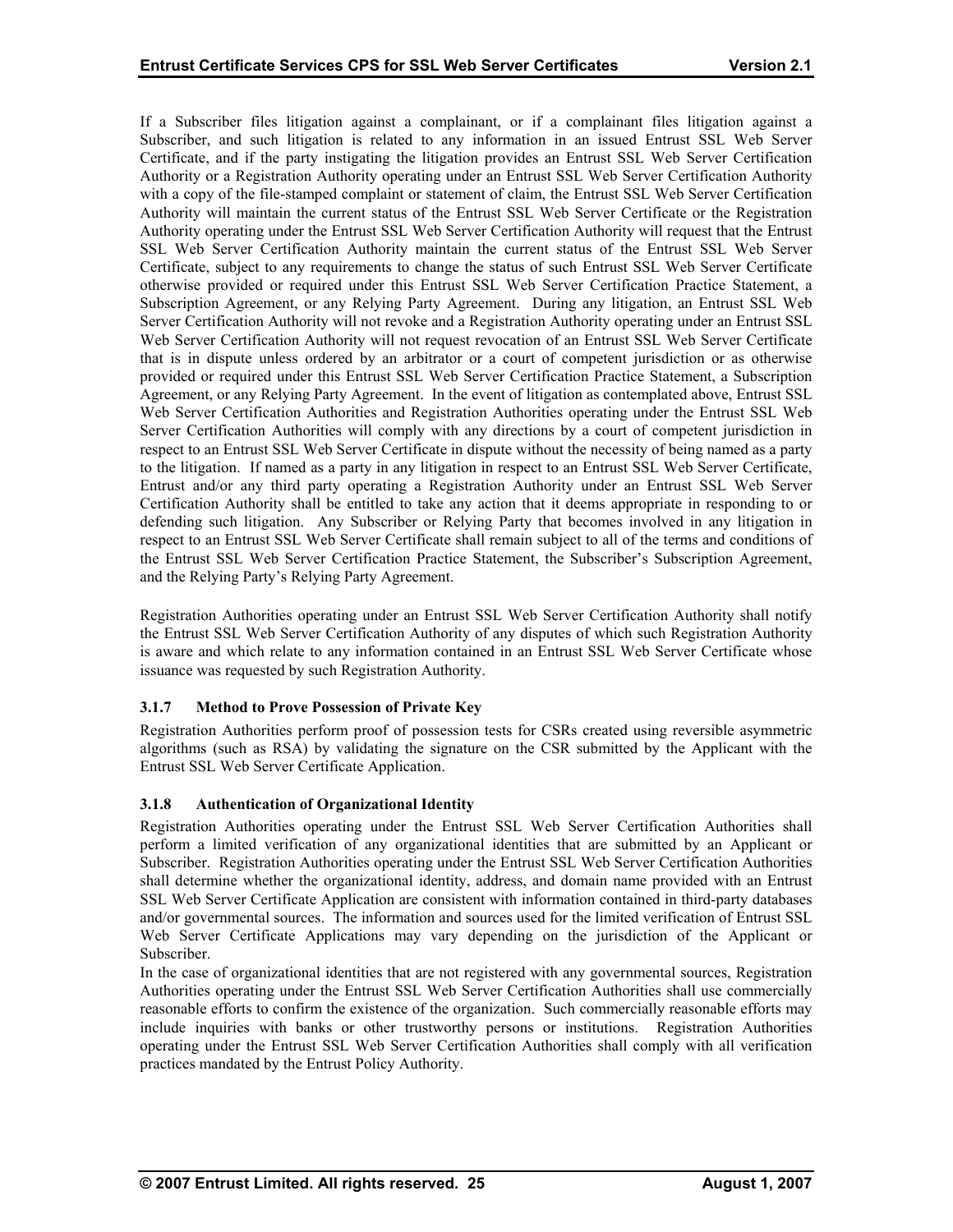<span id="page-30-0"></span>The Entrust Policy Authority may, in its discretion, update verification practices to improve the organization identity verification process. Any changes to verification practices shall be published pursuant to the standard procedures for updating the Entrust SSL Web Server Certification Practice Statement.

# **3.1.9 Authentication of Individual Identity**

Registration Authorities operating under the Entrust SSL Web Server Certification Authorities shall perform a limited verification of any individual identities that are submitted by an Applicant or Subscriber. In order to establish the accuracy of an individual identity, the individual shall be required to appear before a representative of a Registration Authority operating under an Entrust SSL Web Server Certification Authority or a notary public in the jurisdiction of the Applicant. The individual shall be required to produce three (3) pieces of picture identification. The type of identification that is appropriate for proper identification shall be dependent on the jurisdiction of the Applicant.

The Entrust Policy Authority may, in its discretion, update verification practices to improve the individual identity verification process. Any changes to verification practices shall be published pursuant to the standard procedures for updating the Entrust SSL Web Server Certification Practice Statement.

# **3.2 Routine Rekey**

Each Entrust SSL Web Server Certificate shall contain a Certificate expiration date. The reason for having an expiration date for a Certificate is to minimize the exposure of the Key Pair associated with the Certificate. For this reason, when processing a new Entrust SSL Web Server Certificate Application, Entrust requires that a new Key Pair be generated and that the new Public Key of this Key Pair be submitted with the Applicant's Entrust SSL Web Server Certificate Application. Entrust does not renew Entrust SSL Web Server Certificates, accordingly, if a Subscriber wishes to continue to use an Entrust SSL Web Server Certificate beyond the expiry date fo r the current Entrust SSL Web Server Certificate, the Subscriber must obtain a new Entrust SSL Web Server Certificate and replace the Entrust SSL Web Server for an Entrust SSL Web Server Certificate. Processing of the SSL Web Server Certificate Application for re-key is handled as for an initial application as described in Sections 4.1 and 4.2. Certificate that is about to expire. Subscribers submitting a new Entrust SSL Web Server Certificate Application will be required to complete the initial application process, as described in Section 4.1, including generation of a new Key Pair and submission of all information required for an initial application

SSL Web Server Certificate Application. Upon expiration of an Entrust SSL Web Server Certificate, the Subscriber shall immediately cease using such Entrust SSL Web Server Certificate and shall remove such Entrust SSL Web Server Certificate from any devices and/or software in which it has been installed. The Registration Authority that processed the Subscriber's Entrust SSL Web Server Certificate Application shall make a commercially reasonable effort to notify Subscribers of the pending expiration of their Entrust SSL Web Server Certificate by sending an email to the technical contact listed in the corresponding Entrust

# **3.3 Rekey After Revocation**

the Subscriber will be required to complete the initial application process, as described in Section 4.1, Entrust SSL Web Server Certification Authorities and Registration Authorities operating under Entrust SSL Web Server Certification Authorities do not renew Entrust SSL Web Server Certificates that have been revoked. If a Subscriber wishes to use an Entrust SSL Web Server Certificate after revocation, the Subscriber must apply for a new Entrust SSL Web Server Certificate and replace the Entrust SSL Web Server Certificate that has been revoked. In order to obtain another Entrust SSL Web Server Certificate, including generation of a new Key Pair and submission of all information required for an initial application for an Entrust SSL Web Server Certificate. Upon revocation of an Entrust SSL Web Server Certificate, the Subscriber shall immediately cease using such Entrust SSL Web Server Certificate and shall remove such Entrust SSL Web Server Certificate from any devices and/or software in which it has been installed.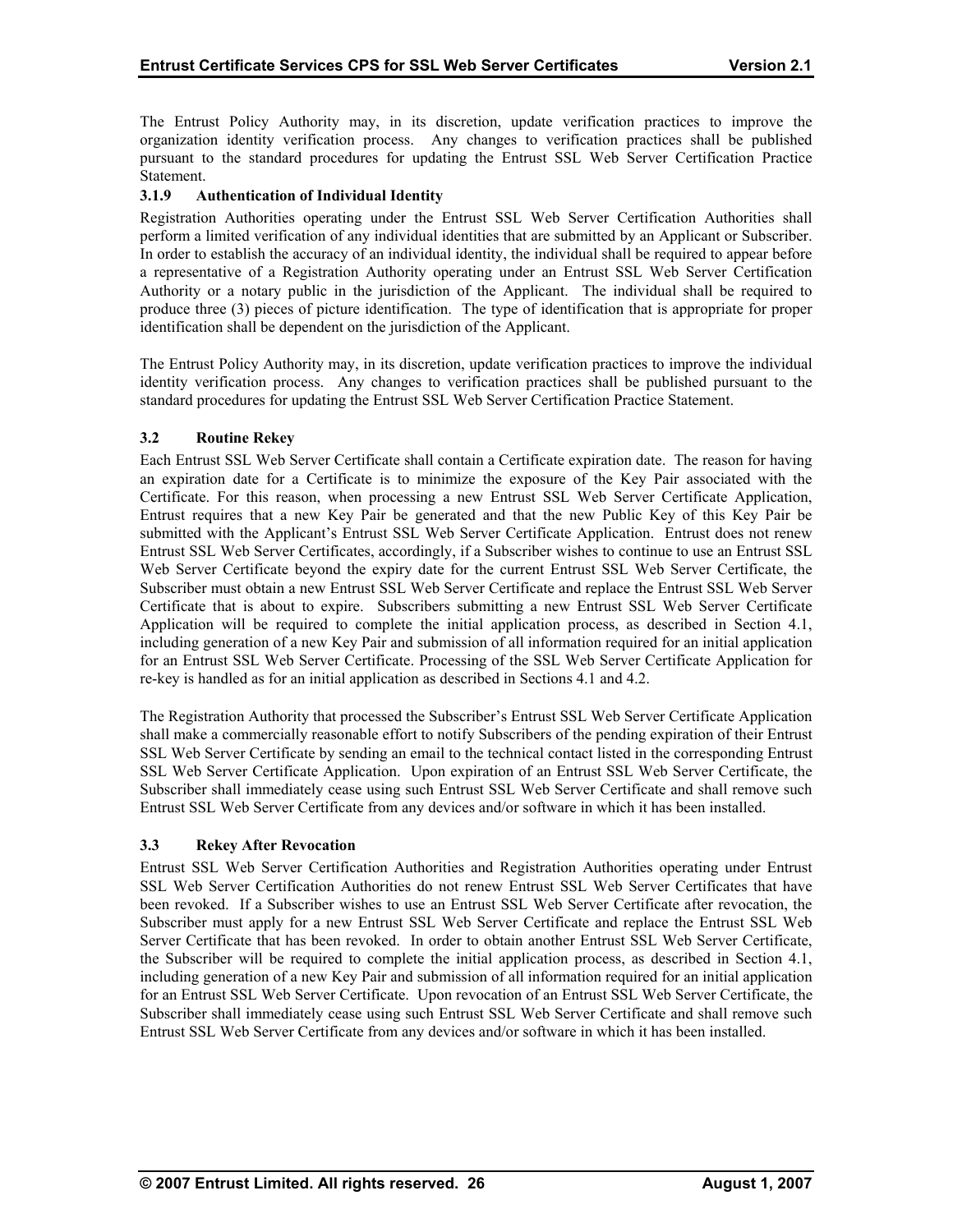# <span id="page-31-0"></span>**3.4 Revocation Request**

A Subscriber may request revocation of their Entrust SSL Web Server Certificate at any time provided that the Subscriber can validate to the Registration Authority that processed the Subscriber's Entrust SSL Web Server Certificate Application that the Subscriber is the person, organization, or entity to whom the Entrust SSL Web Server Certificate was issued. The Registration Authority shall authenticate a request from a Subscriber for revocation of their Entrust SSL Web Server Certificate by requiring the pass phrase submitted by the Subscriber with the Entrust SSL Web Server Certificate Application and/or some subset of the information provided by the Subscriber with the Entrust SSL Web Server Certificate Application. Upon receipt and confirmation of such information, the Registration Authority shall then process the revocation request as stipulated in Section 4.4.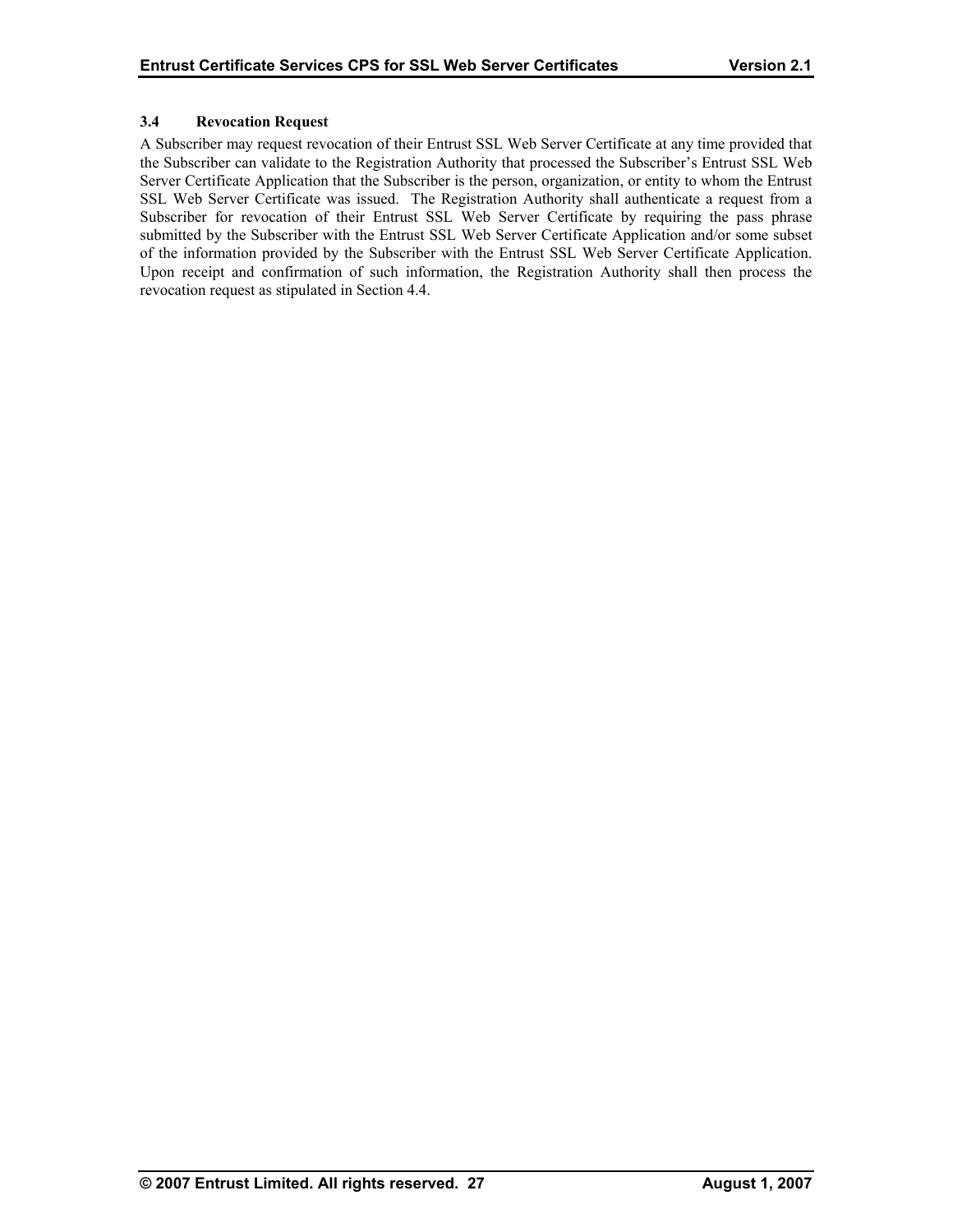# <span id="page-32-0"></span>**4 Operational Requirements**

#### **4.1 Certificate Application**

To obtain an Entrust SSL Web Server Certificate, an Applicant must:

- (i) generate a secure and cryptographically sound Key Pair,
- (ii) agree to all of the terms and conditions of the Entrust SSL Web Server Certification Practice Statement and the Subscription Agreement, and
- (iii) complete and submit an Entrust SSL Web Server Certificate Application, providing all information requested by an Entrust-operated Registration Authority or by an independent third-party Registration Authority under an Entrust SSL Web Server Certification Authority (a "Registration Authority") without any errors, misrepresentation, or omissions.

Upon an Applicant's completion of the Entrust SSL Web Server Certificate Application and acceptance of the terms and conditions of this Entrust SSL Web Server Certification Practice Statement and the Subscription Agreement, a Entrust-operated Registration Authority or a independent third-party Registration Authority operating under an Entrust SSL Web Server Certification Authority shall follow the procedures described in Sections 3.1.8 and 3.1.9 to perform limited verification of the information contained in the Entrust SSL Web Server Certificate Application. If the verification performed by a Registration Authority is successful, the Registration Authority may, in its sole discretion, request the issuance to the Applicant of an Entrust SSL Web Server Certificate from an Entrust SSL Web Server Certification Authority. If a Registration Authority refuses to request the issuance of an Entrust SSL Web Server Certificate, the Registration Authority shall (i) use commercially reasonable efforts to notify the Applicant by email of any reasons for refusal, and (ii) promptly refund any amounts that have been paid in connection with the Entrust SSL Web Server Certificate Application.

In the event of successful verification of an Entrust SSL Web Server Certificate Application, the Registration Authority shall submit a request to an Entrust SSL Web Server Certification Authority for the issuance of an Entrust SSL Web Server Certificate and shall notify the Applicant by email once an Entrust SSL Web Server Certificate has been issued by the Entrust SSL Web Server Certification Authority. The Applicant will be provided with a URL that can be used to retrieve the Entrust SSL Web Server Certificate.

#### **4.2 Certificate Issuance**

Upon receipt of a request from a Registration Authority operating under an Entrust SSL Web Server Certification Authority, the Entrust SSL Web Server Certification Authority assigns a person who is not responsible for the collection of information to review all of the information and documentation assembled in support of the SSL Web Server Certificate Application and look for discrepancies or other details requiring further explanation. Upon successful completion of this Final Cross-Correlation and Due Diligence step, the Entrust SSL Web Server Certification Authority may generate and digitally sign an Entrust SSL Web Server Certificate in accordance with the Certificate profile described in Section 7.

Upon issuance of an Entrust SSL Web Server Certificate, neither Entrust nor any independent third-party Registration Authority operating under an Entrust SSL Web Server Certification Authority, nor any Resellers or Co-marketers, or any subcontractors, distributors, agents, suppliers, employees, or directors of any of the foregoing shall have any obligation to perform any ongoing monitoring, investigation, or verification of the information provided in an Entrust SSL Web Server Certificate Application.

#### **4.3 Certificate Acceptance**

Once an Entrust SSL Web Server Certificate has been generated and placed in an Entrust Repository, the Registration Authority that requested the issuance of the Entrust SSL Web Server Certificate shall use commercially reasonable efforts to notify the Applicant by email that the Applicant's Entrust SSL Web Server Certificate is available. The email will contain a URL for use by the Applicant to retrieve the Entrust SSL Web Server Certificate.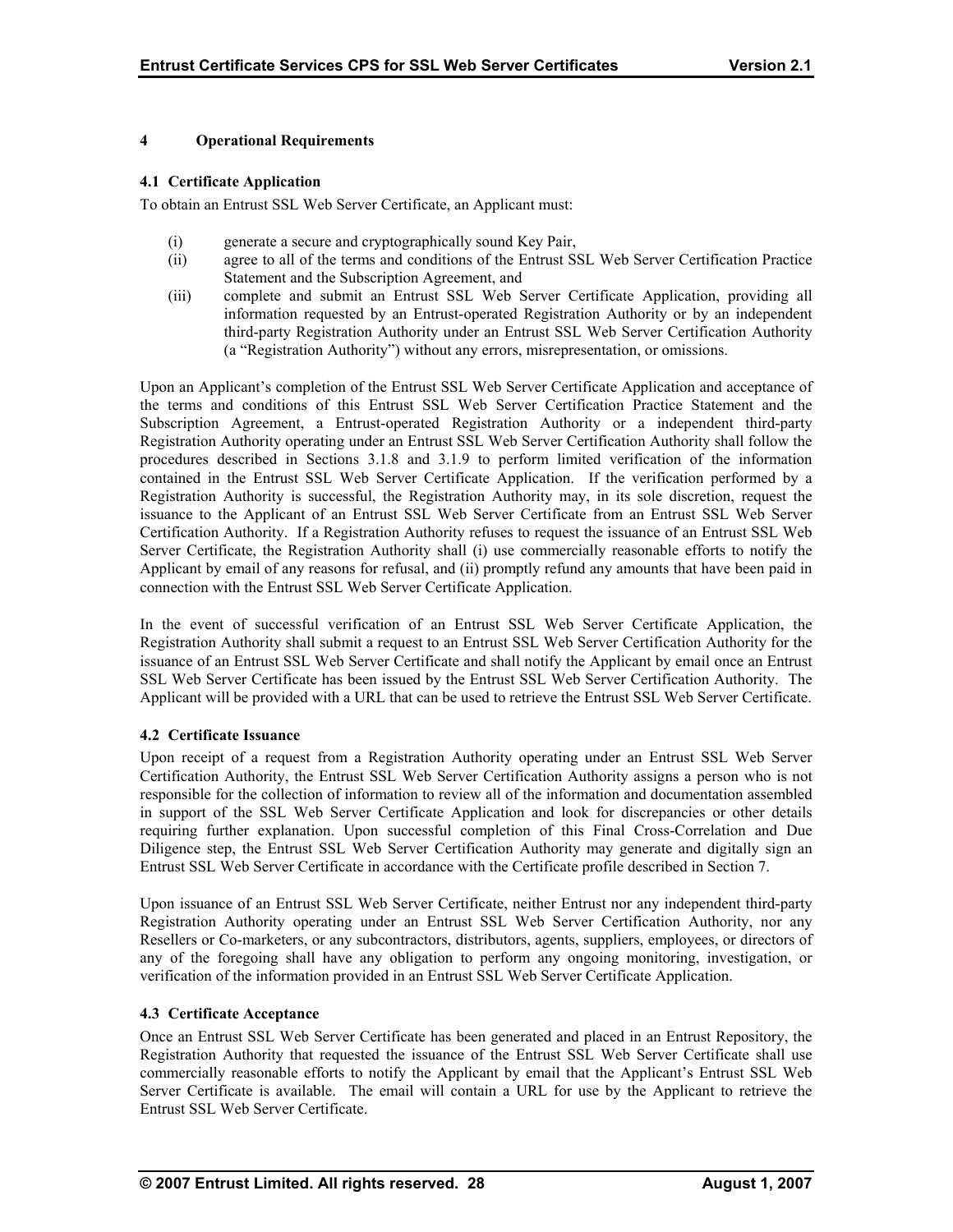# <span id="page-33-0"></span>**4.4 Certificate Suspension and Revocation**

An Entrust SSL Web Server Certification Authority shall revoke an Entrust SSL Web Server Certificate after receiving a valid revocation request from a Registration Authority operating under such Entrust SSL Web Server Certification Authority. A Registration Authority operating under an Entrust SSL Web Server Certification Authority shall be entitled to request and may request that an Entrust SSL Web Server Certification Authority revoke an Entrust SSL Web Server Certificate after such Registration Authority receives a valid revocation request from the Subscriber for such Entrust SSL Web Server Certificate. A Registration Authority operating under an Entrust SSL Web Server Certification Authority shall be entitled to request and shall request that an Entrust SSL Web Server Certification Authority revoke an Entrust SSL Web Server Certificate if such Registration Authority becomes aware of the occurrence of any event that would requir e a Subscriber to cease to use such Entrust SSL Web Server Certificate. Entrust SSL Web Server Certif ication Authorities do not allow the suspension of Entrust SSL Web Server Certificates.

#### **.4.1 Circumstances for Revocation 4**

An Entrust SSL Web Server Certification Authority shall be entitled to revoke and may revoke, and a Registration Authority operating under an Entrust SSL Web Server Certification Authority shall be entitled to request revocation of and shall request revocation of, a Subscriber's Entrust SSL Web Server Certificate if such Entrust SSL Web Server Certification Authority or Registration Authority has knowledge of or a reasonable basis for believing that of any of the following events have occurred:

- (i) Compromise of such Entrust SSL Web Server Certification Authority's Private Key or Compromise of a superior Certification Authority's Private Key;
- (ii) breach by the Subscriber of any of the terms of the Entrust SSL Web Server Certification Practice Statement or the Subscriber's Subscription Agreement;
- (iii) any change in the information contained in an Entrust SSL Web Server Certificate issued to a Subscriber;
- (iv) non-payment of any Entrust SSL Web Server Certificate fees or service fees;
- (v) a determination that an Entrust SSL Web Server Certificate was not issued in accordance with the requirements of the Entrust SSL Web Server Certification Practice Statement or the Subscriber's Subscription Agreement;
- in the SSL Web Server Certificate, or that the Subscriber has failed to renew it domain name; (vi) the Entrust SSL Web Server Certification Authority receives notice or otherwise become aware that a court or arbitrator has revoked a Subscriber's right to use the domain name listed
- (vii) the Entrust SSL Web Server Certification Authority receives notice or otherwise become aware that a Subscriber has been added as a denied party or prohibited person to a blacklist, or is operating from a prohibited destination under the laws of the Entrust SSL Web Server Certification Authority's jurisdiction of operation as described in Section 2.4;
- has not arranged for another SSL Web Server Certification Authority to provide revocation support for the SSL Web Server Certificates; or (viii) the Entrust SSL Web Server Certification Authority ceases operations for any reason or the Entrust SSL Web Server Certification Authority's right to issue SSL Web Server Certificates expires or is revoked or terminated and the Entrust SSL Web Server Certification Authority
- (ix) any other reason that may be reasonably expected to affect the integrity, security, or trustworthiness of an Entrust SSL Web Server Certificate or an Entrust SSL Web Server Certification Authority.

A Subscriber shall request revocation of their Entrust SSL Web Server Certificate if the Subscriber has a suspicion or knowledge of or a reasonable basis for believing that of any of the following events have occurred:

- (i) Compromise of the Subscriber's Private Key;
- (ii) knowledge that the original SSL Web Server Certificate request was not authorized and such authorization will not be retroactively granted;
- (iii) change in the information contained in the Subscriber's Entrust SSL Web Server Certificate;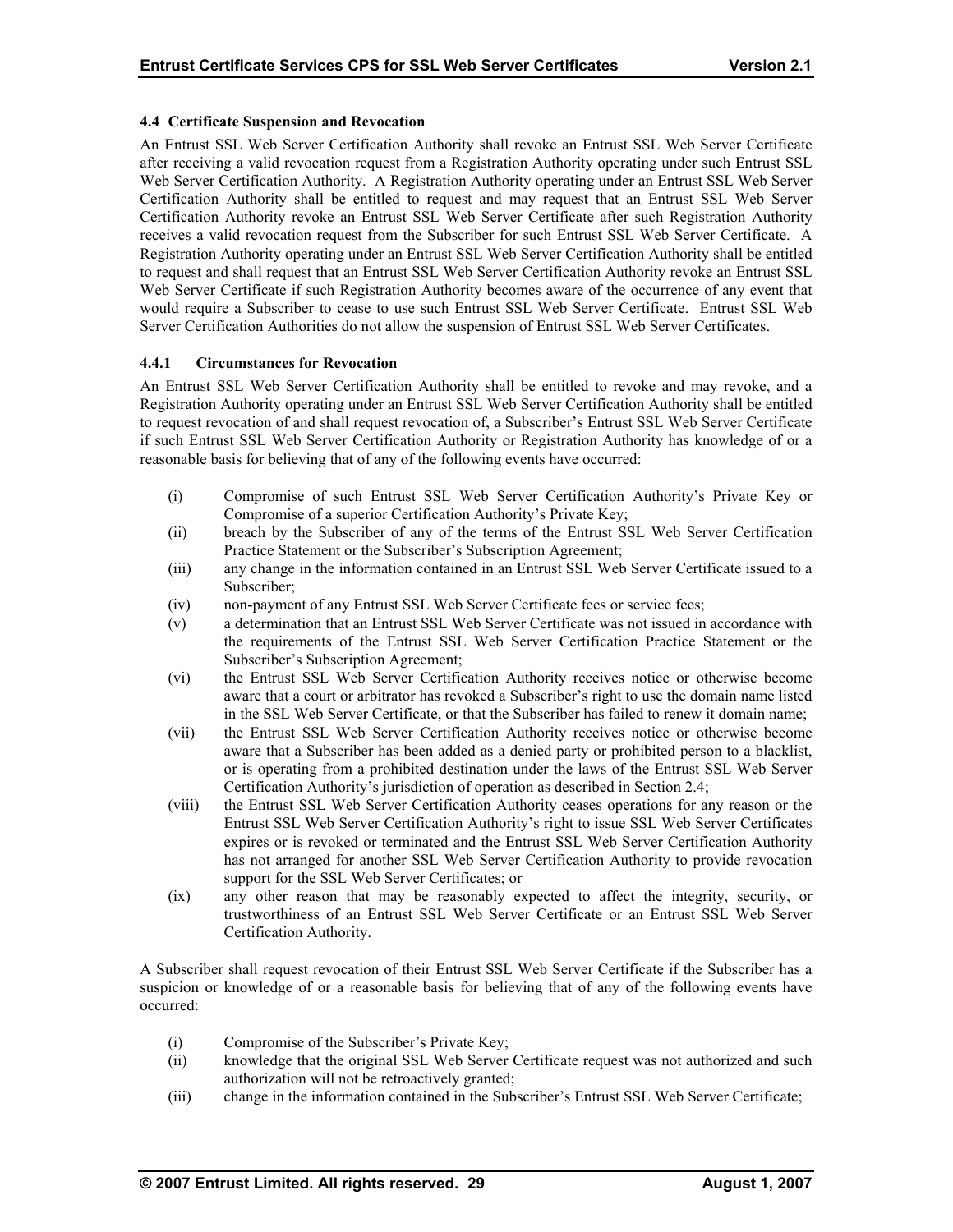<span id="page-34-0"></span>(iv) change in circumstances that causes the information contained in Subscriber's Entrust SSL Web Server Certificate to become inaccurate, incomplete, or misleading.

Such revocation request shall be submitted by the Subscriber to the Registration Authority that processed the Subscriber's Entrust SSL Web Server Certificate Application. If a Subscriber's Entrust SSL Web Server Certificate is revoked for any reason, the Registration Authority that processed the Subscriber's Entrust SSL Web Server Certificate Application shall make a commercially reasonable effort to notify such Subscriber by sending an email to the technical and security contacts listed in the Entrust SSL Web Server Certificate Application. Revocation of an Entrust SSL Web Server Certificate shall not affect any of the Subscriber's contractual obligations under this Entrust SSL Web Server Certification Practice Statement, the Subscriber's Subscription Agreement, or any Relying Party Agreements.

# **4.4.2 Who Can Request Revocation**

A Subscriber may request revocation of their Entrust SSL Web Server Certificate at any time for any the Entrust SSL Web Server Certification Authorities shall not be required to request revocation of an Entrust SSL Web Server Certificate until a Subscriber can properly validate themselves as set forth in Section 3.4 and 4.4.3. An Entrust SSL Web Server Certification Authority shall be entitled to revoke and shall revoke, and a Registration Authority operating under an Entrust SSL Web Server Certification Authority shall be entitled to request revocation of and shall request revocation of, a Subscriber's Entrust SSL Web Server Certificate at any time for any of the reasons set forth in Section 4.4.1. reason. If a Subscriber requests revocation of their Entrust SSL Web Server Certificate, the Subscriber must be able to validate themselves as set forth in Section 3.4 to the Registration Authority that processed the Subscriber's Entrust SSL Web Server Certificate Application. The Entrust SSL Web Server Certification Authorities shall not be required to revoke and the Registration Authorities operating under

# **4.4.3 Procedure for Revocation Request**

A Registration Authority operating under an Entrust SSL Web Server Certification Authority shall authenticate a request by a Subscriber for revocation of their Entrust SSL Web Server Certificate by requiring (i) some subset of the information provided by the Subscriber with the Subscriber's Entrust SSL Web Server Certificate Application, or (ii) the pass phrase submitted by the Subscriber with the Sub scriber's Entrust SSL Web Server Certificate Application or verification by a contact at the Subscriber. Upon receip t and confirmation of such information, the Registration Authority shall send a revocation request to th e Entrust SSL Web Server Certification Authority that issued such Entrust SSL Web Server Certificate. The Entrust SSL Web Server Certification Authority receiving such revocation request shall immediately acknowledge the revocation request via email and initiate an investigation into the circumstance s and criticality of the request. The Entrust SSL Web Server Certification Authority shall make all reasonable efforts to post the serial number of the revoked Entrust SSL Web Server Certificate to a CRL in an Entrust Repository within one (1) business day of receiving such revocation request. If a Subscriber's Entrust SSL Web Server Certificate is revoked for any reason, the Registration Authority that requested rev ocation of the Subscriber's Entrust SSL Web Server Certificate shall make a commercially reasonable e ffort to notify the Subscriber by sending an email to the technical and security contacts specified in the Subscriber's Entrust SSL Web Certificate Application.

#### **4.4.4 Rev Revocation Request Grace Period**

In the case of Private Key Compromise, or suspected Private Key Compromise, a Subscriber shall request revocation of the corresponding Entrust SSL Web Server Certificate immediately upon detection of the Compromise or suspected Compromise. Revocation requests for other required reasons shall be made as soon as reasonably practicable.

#### **.4. Circ 4 5 umstances for Suspension**

Entr ust SSL Web Server Certification Authorities do not suspend Entrust SSL Web Server Certificates.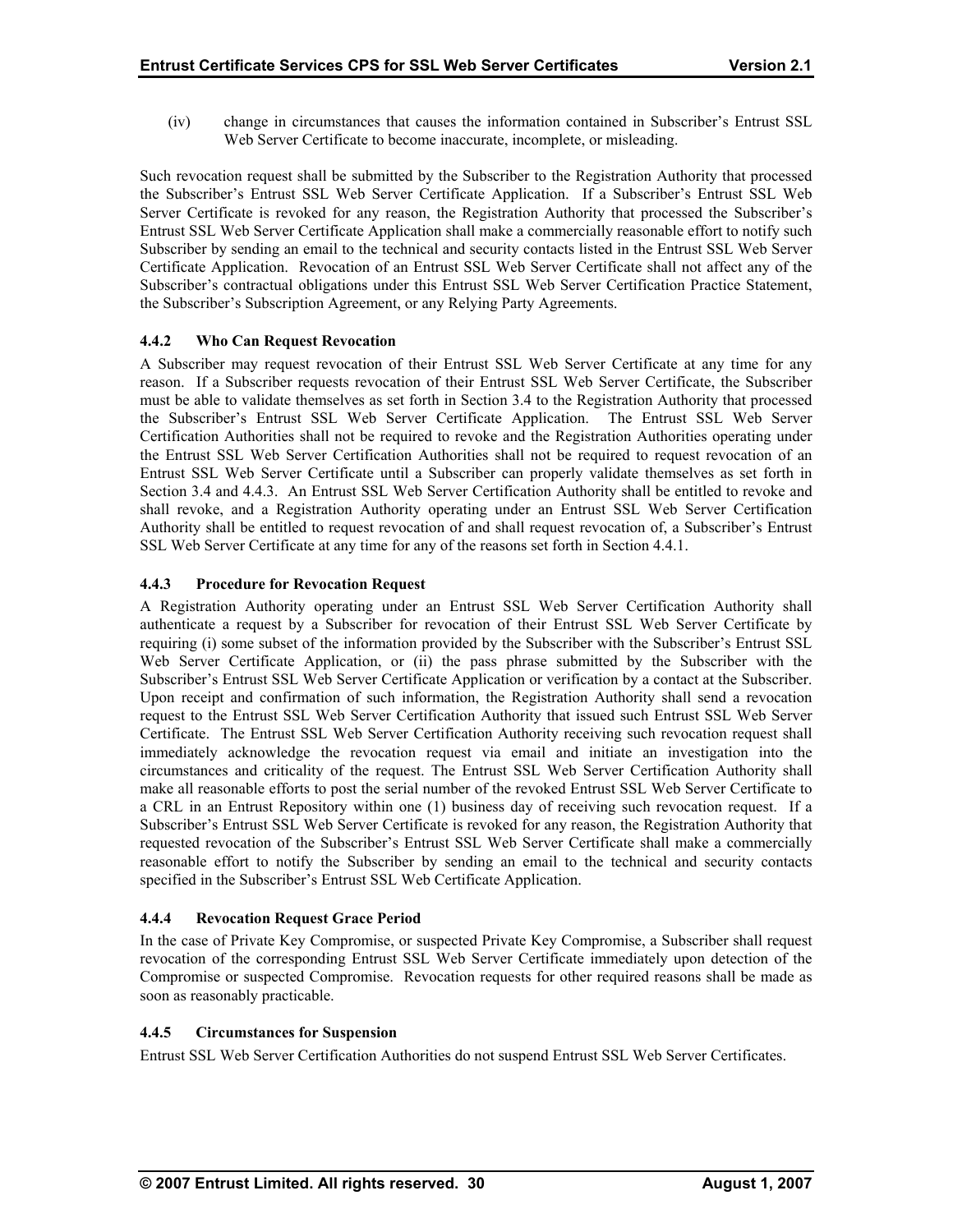#### <span id="page-35-0"></span>**4.4. h 6 W o Can Request Suspension**

Entrust SSL Web Server Certification Authorities do not suspend Entrust SSL Web Server Certificates.

# **4.4.7 Procedure for Suspension Request**

Entrust SSL Web Server Certification Authorities do not suspend Entrust SSL Web Server Certificates.

# **4.4.8 Limits on Suspension Period**

Entrust SSL Web Server Certification Authorities do not suspend Entrust SSL Web Server Certificates.

# **4.4.9 CRL Issuance Frequency**

Entrust SSL Web Server Certification Authorities shall use commercially reasonable efforts to issue CRLs at least once every twenty-four  $(24)$  hours with a validity period of no greater than ten  $(10)$  days. CRLs will generally be issued at approximately 12.00 a.m. In certain circumstances, CRLs may also be issued between these intervals, such as in the event of the detection of a serious Compromise.

# **4.4.10 CRL Checking Requirements**

agents, suppliers, employees, or directors of any of the foregoing be liable for any damages whatsoever due to (i) the failure of a Relying Party to check for revocation or expiration of an Entrust SSL Web Server Certificate, or (ii) any reliance by a Relying Party on an Entrust SSL Web Server Certificate that has been A Relying Party shall check whether the Entrust SSL Web Server Certificate that the Relying Party wishes to rely on has been revoked. A Relying Party shall check the Certificate Revocation Lists maintained in the appropriate Repository or perform an on-line revocation status check using OCSP to determine whether the Entrust SSL Web Server Certificate that the Relying Party wishes to rely on has been revoked. In no event shall Entrust or any independent third-party Registration Authorities operating under an Entrust SSL Web Server Certification Authority, or any Resellers or Co-marketers, or any subcontractors, distributors, revoked or that has expired.

#### **4.4.11 On-line Revocation/Status Checking Availability**

On-line revocation/status checking of certificates is available on a continuous basis by On-line Certificate Status Protocol (OCSP). Entrust SSL Web Server Certification Authorities shall use commercially reasonable efforts to update OCSP responses at least once every twenty-four (24) hours with a validity period of seven (7) days. The location of the OCSP response is included in the Entrust SSL Web Server Certificate to support software applications that perform automatic certificate status checking. A Relying Party can also be check certificate revocation status directly with the Repository at www.entrust.net.

#### **4.4.12 On-line Revocation Checking Requirements**

Refer to Section 4.4.10.

# **4.4.13 Other Forms of Revocation Advertisements Available**

No stipulation.

# **Forms of Revocation Advertisements 4.4.14 Checking Requirements For Other**

No stipulation.

# **4.4.15 Special Requirements Re Key Compromise**

If a Subscriber suspects or knows that the Private Key corresponding to the Public Key contained in the Subscriber's Entrust SSL Web Server Certificate has been Compromised, the Subscriber shall immediately notify the Registration Authority that processed the Subscriber's Entrust SSL Web Server Certificate Subscriber shall immediately stop using such Entrust SSL Web Server Certificate and shall remove such Entrust SSL Web Server Certificate from any devices and/or software in which such Entrust SSL Web Server Certificate has been installed. The Subscriber shall be responsible for investigating the Application, using the procedures set forth in Section 4.4.3, of such suspected or actual Compromise. The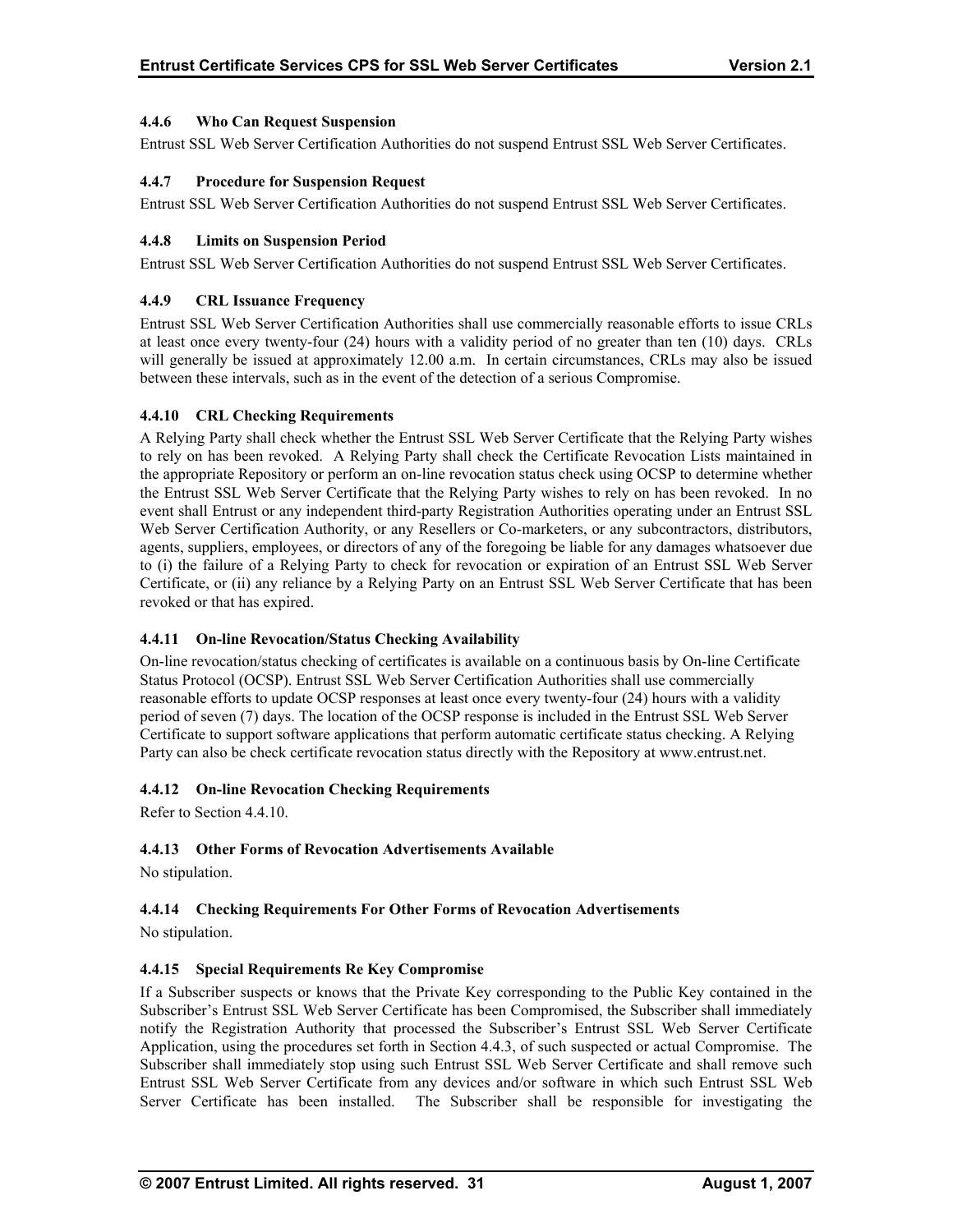<span id="page-36-0"></span>circumstances of such Compromise or suspected Compromise and for notifying any Relying Parties that may have been affected by such Compromise or suspected Compromise.

#### **4.5 Security Audit Procedures**

Significant security events in the Entrust SSL Web Server Certification Authorities are automatically timestamped and recorded as audit logs in audit trail files. The audit trail files are processed (reviewed for policy violations or other significant events) on a regular basis. Authentication codes are used in conjunction with the audit trail files to protect against modification of audit logs. Audit trail files are archived periodically. All files including the latest audit trail file are moved to backup media and stored in a secure archive facility.

Server Certificate Request and to issue a SSL Web Server Certificate, including all information generated or received in connection with a SSL Web Server Certificate Request, and every action taken to process the Request, including time, date, and personnel involved in the action. The Entrust SSL Web Server Certification Authorities and all Registration Authorities operating under an Entrust SSL Web Server Certification Authority record in detail every action taken to process an SSL Web

The foregoing record requirements include, but are not limited to, an obligation to record the following events:

- (i) Entrust SSL Web Server Certification Authority key lifecycle management events, including: a. Key generation, backup, storage, recovery, archival, and destruction; and
	- b. Cryptographic device lifecycle management events.
- (ii) Entrust SSL Web Server Certification Authority and Subscriber SSL Web Server Certificate lifecycle management events, including:
	- a. SSL Web Server Certificate Requests, renewal and re-key requests, and revocation;
	- b. All verification activities required by this CPS;
	- c. Date, time, phone number used, persons spoken to, and end results of verification telephone calls;
	- d. Acceptance and rejection of SSL Web Server Certificate Requests;
	- e. Issuance of SSL Web Server Certificates; and
	- f. Generation of Certificate Revocation Lists (CRLs) and OCSP messages.
- (iii) Security events, including:
	- a. Successful and unsuccessful PKI system access attempts;
	- b. PKI and security system actions performed;
	- c. Security profile changes;
	- d. System crashes, hardware failures, and other anomalies;
	- e. Firewall and router activities; and
	- f. Entries to and exits from the Entrust SSL Web Server Certification Authority facility.
- $(iv)$ Log entries include the following elements:
	- Date and time of entry; a.
	- b. Identity of the person making the journal entry; and
	- c. Description of entry.

#### **4.6 Records Archival**

The audit trail files and databases for Entrust SSL Web Server Certification Authorities are both archived. The archive of an Entrust SSL Web Server Certification Authorities' database is retained for at least three (3) years. Archives of audit trail files are retained for at least seven (7) year(s) after any SSL Web Server Certificate based on that documentation ceases to be valid. The databases for Entrust SSL Web Server Certification Authorities are encrypted and protected by Entrust software master keys. The archive media is protected through storage in a restricted-access facility to which only Entrust-authorized personnel have access. Archive files are backed up as they are created. Originals are stored on-site and housed with an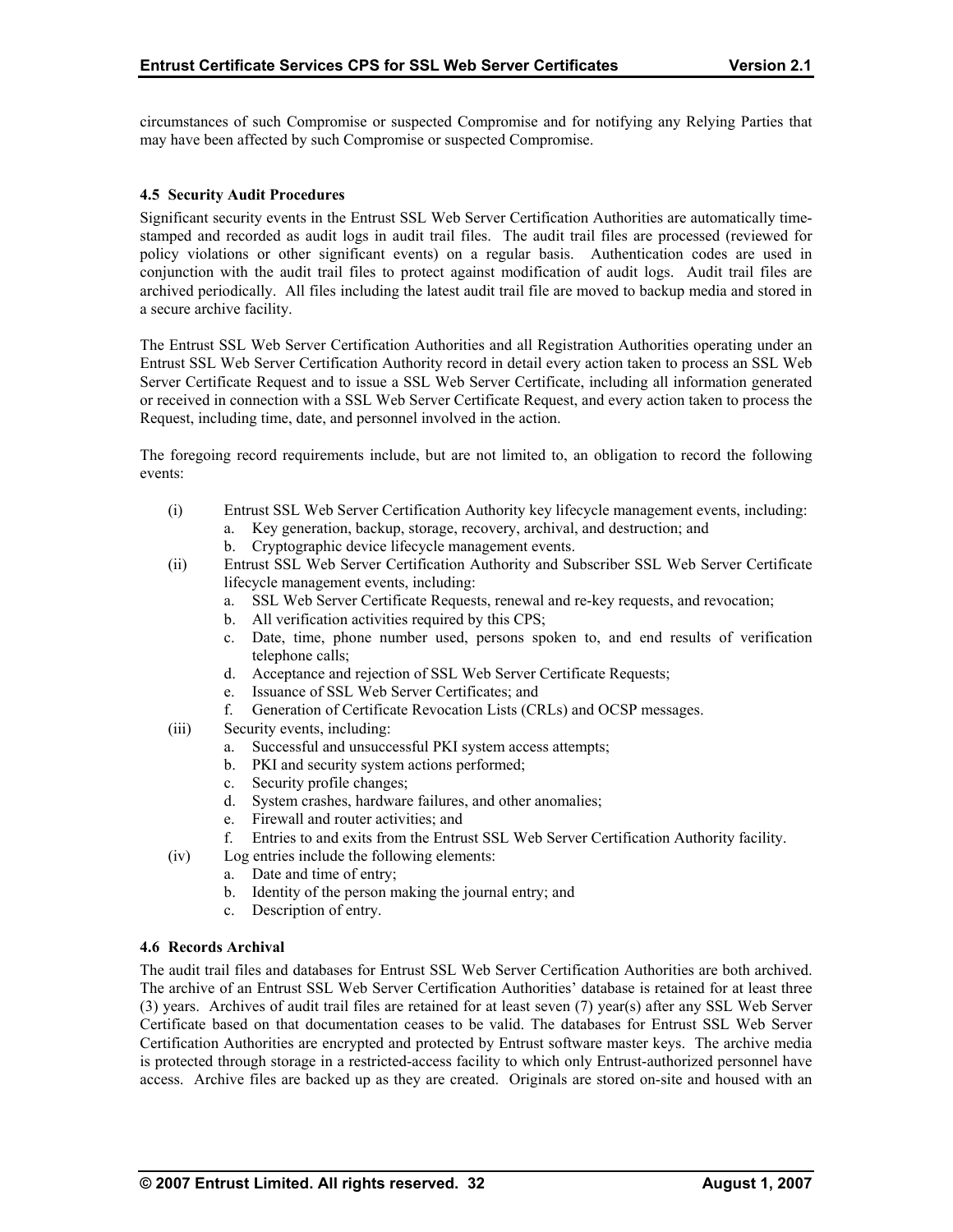<span id="page-37-0"></span>Entrust SSL Web Server Certification Authority system. Backup files are stored at a secure and separate geographic location.

#### **4.7 Key Changeover**

Subscribers are issued Entrust SSL Web Server Certificates that expire after a defined period of time to minimize the exposure of the associated Key Pair. For this reason, a new Key Pair must be created and that new Public Key must be submitted with each Entrust SSL Web Server Certificate Application to replace an expiring Entrust SSL Web Server Certificate. The process for renewing an Entrust SSL Web Server Certificate is described in Section 3.2.

#### **saster Recovery 4.8 Compromise and Di**

Entrust SSL Web Server Certification Authorities have a disaster recovery plan to provide for timely recovery of services in the event of a system outage.

Certification Authority is viewed by Entrust as being very unlikely, however, Entrust has policies and procedures that will be employed in the event of such a Compromise. At a minimum, all Subscribers shall . Repository Entrust requires rigorous security controls to maintain the integrity of Entrust SSL Web Server Certification Authorities. The Compromise of the Private Key used by an Entrust SSL Web Server be informed as soon as practicable of such a Compromise and information shall be posted in the Entrust

#### **.9 CA Termination 4**

In the event that an Entrust SSL Web Server Certification Authority ceases operation, all Entrust SSL Web Server Certificates issued by such Entrust SSL Web Server Certification Authority shall be revoked.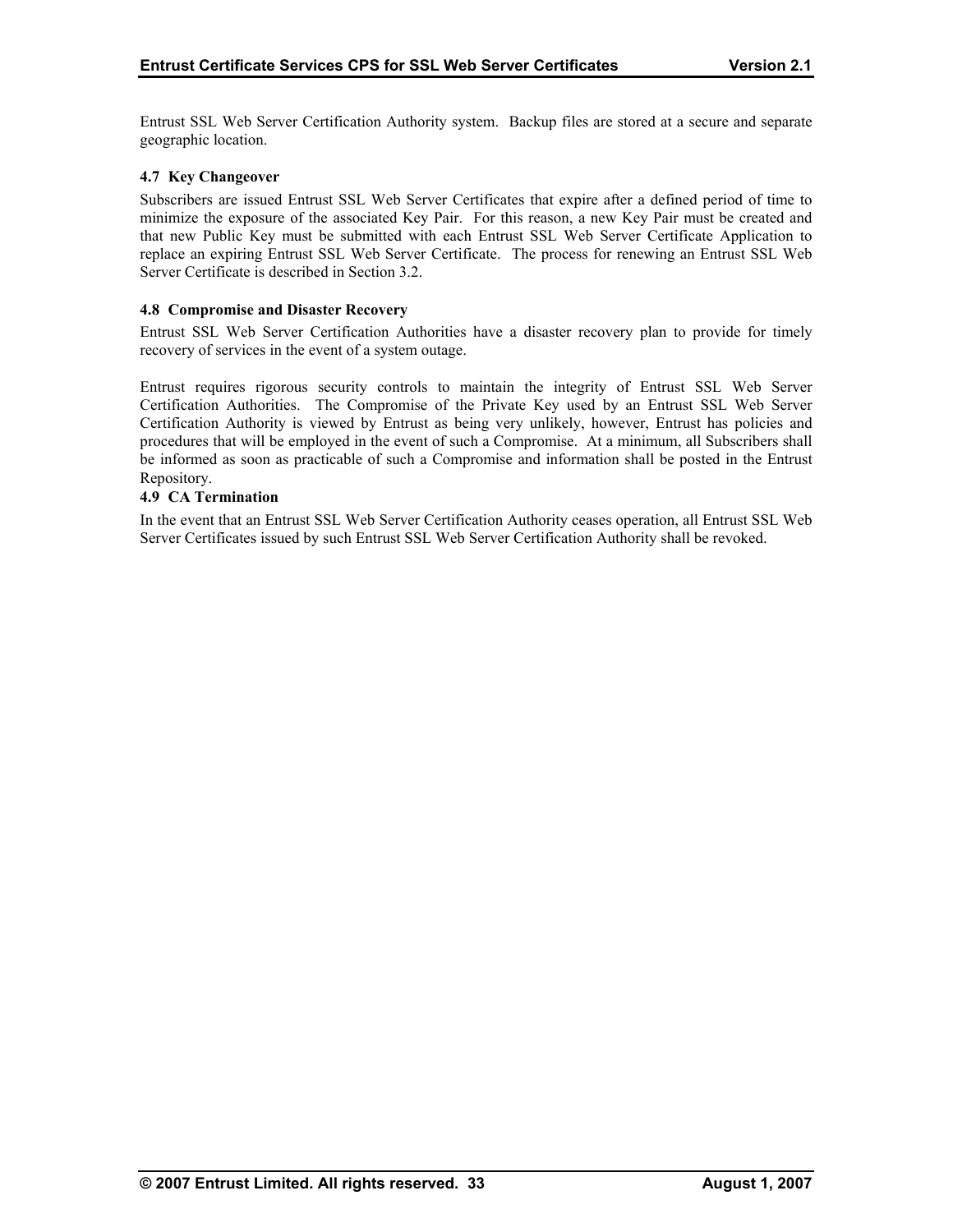# <span id="page-38-0"></span>**5 Physical, Procedural, and Personnel Security Controls**

#### **5.1 Physical Controls**

person zone, and controls are used to prevent a person from being in the room alone. Alarm systems are used to notify security personnel of any violation of the rules for access to an Entrust SSL Web Server Entrust/Authority<sup>™</sup> software is used as the software component of the Entrust SSL Web Server Certification Authorities. The hardware and software for an Entrust SSL Web Server Certification Authority is located in a secure facility with physical security and access control procedures that meet or exceed industry standards. The room containing the Entrust/Authority software is designated a two (2) Certification Authority.

#### **5.2 Procedural Controls**

An Entrust SSL Web Server Certification Authority has a number of trusted roles for sensitive operations of the Entrust SSL Web Server Certification Authority software. To gain access to the Entrust/Authority software used in an Entrust SSL Web Server Certification Authority, operational personnel must undergo background investigations. Entrust SSL Web Server Certification Authority operations related to adding administrative personnel or changing Certification Authority policy settings require more than one (1) person to perform the operation.

#### **5.3 Personnel Controls**

Operational personnel for an Entrust SSL Web Server Certification Authority will not be assigned other Certification Authority. The privileges assigned to operational personnel for an Entrust SSL Web Server Certification Authority will be limited to the minimum required to carry out their assigned duties. responsibilities that conflict with their operational responsibilities for the Entrust SSL Web Server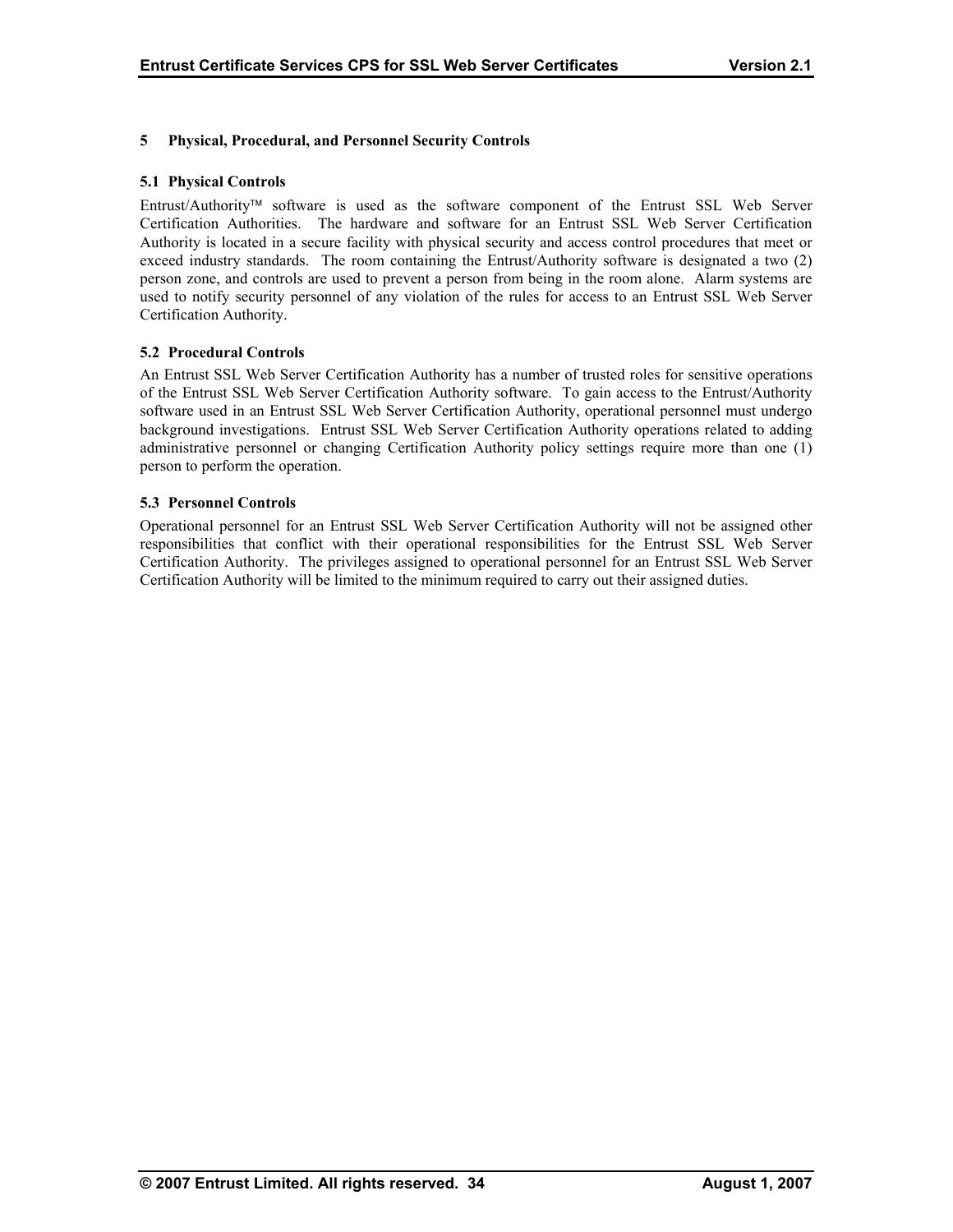# <span id="page-39-0"></span>**6 Technical Security Controls**

# **6.1 Key Pair Generation and Installation**

# **6.1.1 Key Pair Generation**

The signing Key Pair for an Entrust SSL Web Server Certification Authority is created during the initial start up of the Entrust/Master Control application and is protected by the master key for such Entrust SSL Web Server Certification Authority. Hardware key generation is used which is compliant to at least FIPS 140-1 level 3.

# **6.1.2 Private Key Delivery to Entity**

Not applicable.

# **6.1.3 Public Key Delivery to Certificate Issuer**

The Public Key to be included in an Entrust SSL Web Server Certificate is delivered to Entrust SSL Web Server Certification Authorities in a Certificate Signing Request (CSR) as part of the Entrust SSL Web Server Certificate Application process.

# **elivery to Users 6.1.4 CA Public Key D**

The Public-Key Certificate for Entrust SSL Web Server Certification Authorities is cross certified by the Entrust Root Certification Authority. The self-signed Public-Key Certificate for the Entrust Root Certification Authority is pre-installed in common World Wide Web browser and web server software by the applicable software manufacturers.

#### **6.1.5 Key Sizes**

The SSL server key sizes are determined by the Subscriber's cryptographic module.

#### **6.1.6 Public-Key Parameters Generation**

The Subscriber's World Wide Web server software controls which Public-Key parameters are used.

#### **6.1.7 Parameter Quality Checking**

The quality of the Public-Key parameters is governed by the Subscriber's World Wide Web server software that generates the parameters. Neither Entrust nor any independent third-party Registration Authority operating under an Entrust SSL Web Server Certification Authority, nor any Resellers or Comarketers, or any subcontractors, distributors, agents, suppliers, employees, or directors of any of the foregoing make any representations or provide any representations, warranties or conditions whatsoever about the quality of the Public Key contained in an Entrust SSL Web Server Certificate.

#### **6.1.8 Hardware/Software Key Generation**

The method for generating the Subscriber's Key Pair associated with an Entrust SSL Web Server Certificate is solely under the control of the Subscriber, and neither Entrust nor any independent third-party Registration Authority operating under an Entrust SSL Web Server Certification Authority, nor any Resellers or Co-marketers, or any subcontractors, distributors, agents, suppliers, employees, or directors of any of the foregoing shall have any responsibility or liability whatsoever for the generation of the Subscriber's Key Pair.

#### **6.1.9 Key Usage Purposes**

Entrust SSL Web Server Certificates issued by an Entrust SSL Web Server Certification Authority contain the keyUsage and the extendkeyUsage Certificate extensions restricting the purpose for which an Entrust SSL Web Server Certificate can be used. Subscribers and Relying Parties shall only use Entrust SSL Web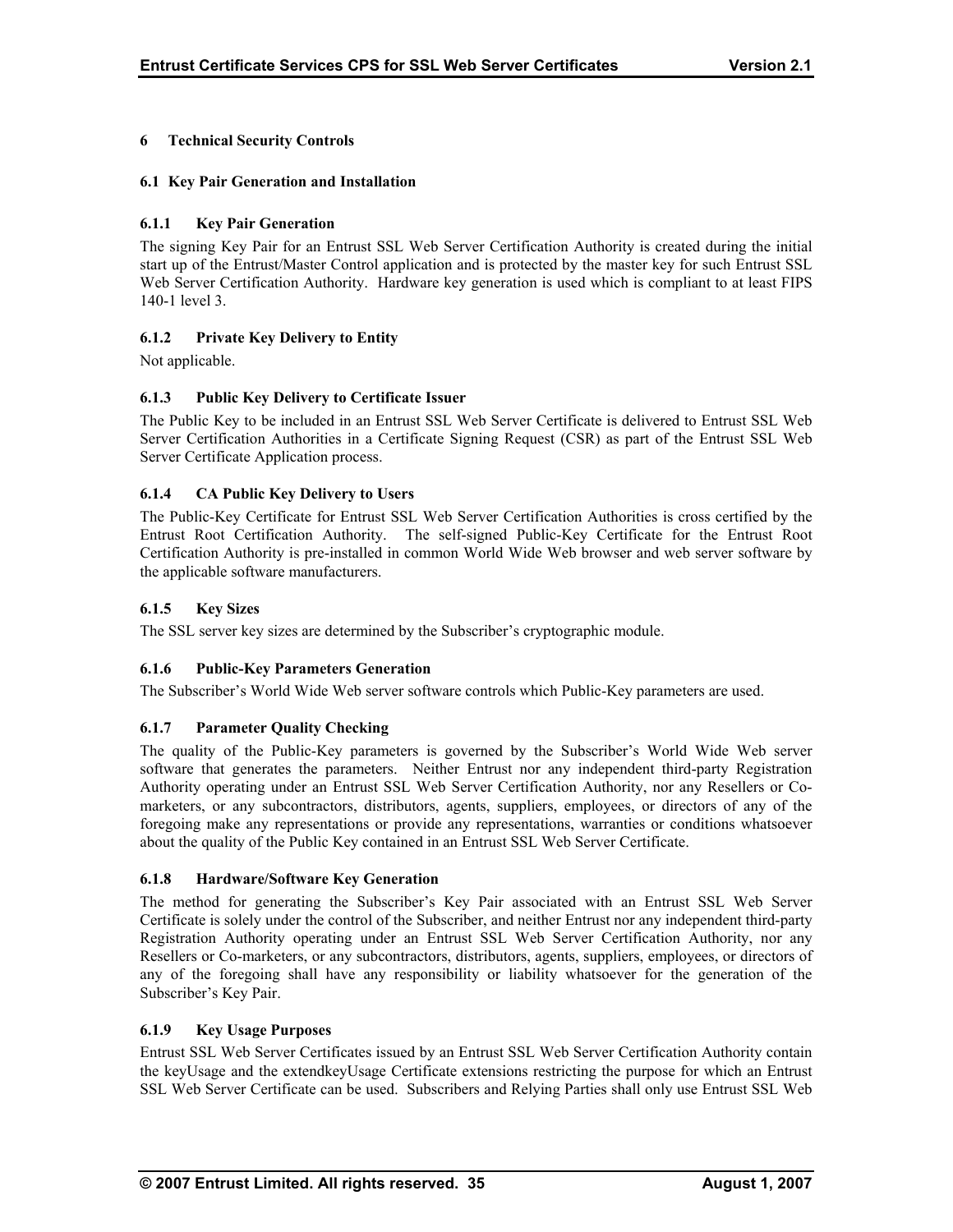<span id="page-40-0"></span>Server Certificates in compliance with this Entrust SSL Web Server Certification Practice Statement and applicable laws.

# **6.2 Private Key Protection**

The Entrust SSL Web Server Certification Authorities use Entrust/Authority software in conjunction with hardware certified to FIPS 140 level 3 to protect the Entrust SSL Web Server Certification Authorities' Private Keys. Subscribers are responsible for protecting the Private Key associated with the Public Key in the Subscriber's Entrust SSL Web Server Certificate. Entrust does not escrow the Entrust SSL Web Server Certification Authorities' Private Keys.

#### **6.3** Other Aspects of Key Pair Management

Entrust SSL Web Server Certificates contain a validity period. The Key Pair associated with the Entrust SSL Web Server Certificate is expired at the time of the certificate expiry or at the time of re-key, whichever occurs first. Key Pairs associated with Entrust SSL Web Server Certificates are not renewed.

#### **6.4 Activation Data**

No stipulation.

#### **6.5 Computer Security Controls**

The workstations on which the Entrust SSL Web Server Certification Authorities operate are physically Entrust SSL Web Server Certification Authorities are required to use hardware tokens in conjunction with a PIN to gain access to the physical room that contains the Entrust/Authority software being used for such Entrust SSL Web Server Certification Authorities. secured as described in Section 5.1 The operating systems on the workstations on which the Entrust SSL Web Server Certification Authorities operate enforce identification and authentication of users. Access to Entrust/Authority software databases and audit trails is restricted as described in this Entrust SSL Web Server Certification Practice Statement. All operational personnel that are authorized to have access to the

#### **6.6 Life Cycle Technical Controls**

The efficacy and appropriateness of the security settings described in this Entrust SSL Web Server Certification Practice Statement are reviewed on a yearly basis. A risk and threat assessment will be performed to determine if key lengths need to be increased or operational procedures modified from time to time to maintain system security.

#### **6.7 Network Security Controls**

Remote access to Entrust SSL Web Server Certification Authority application via the Administration software interface is secured.

#### **6.8 Cryptographic Module Engineering Controls**

The Entrust SSL Web Server Certification Authority application software cryptographic module is designed to conform to FIPS 140 level 2 requirements. Optional hardware tokens may be used to generate Key Pairs that may conform with higher levels of FIPS validation, but which must at least conform to level 2.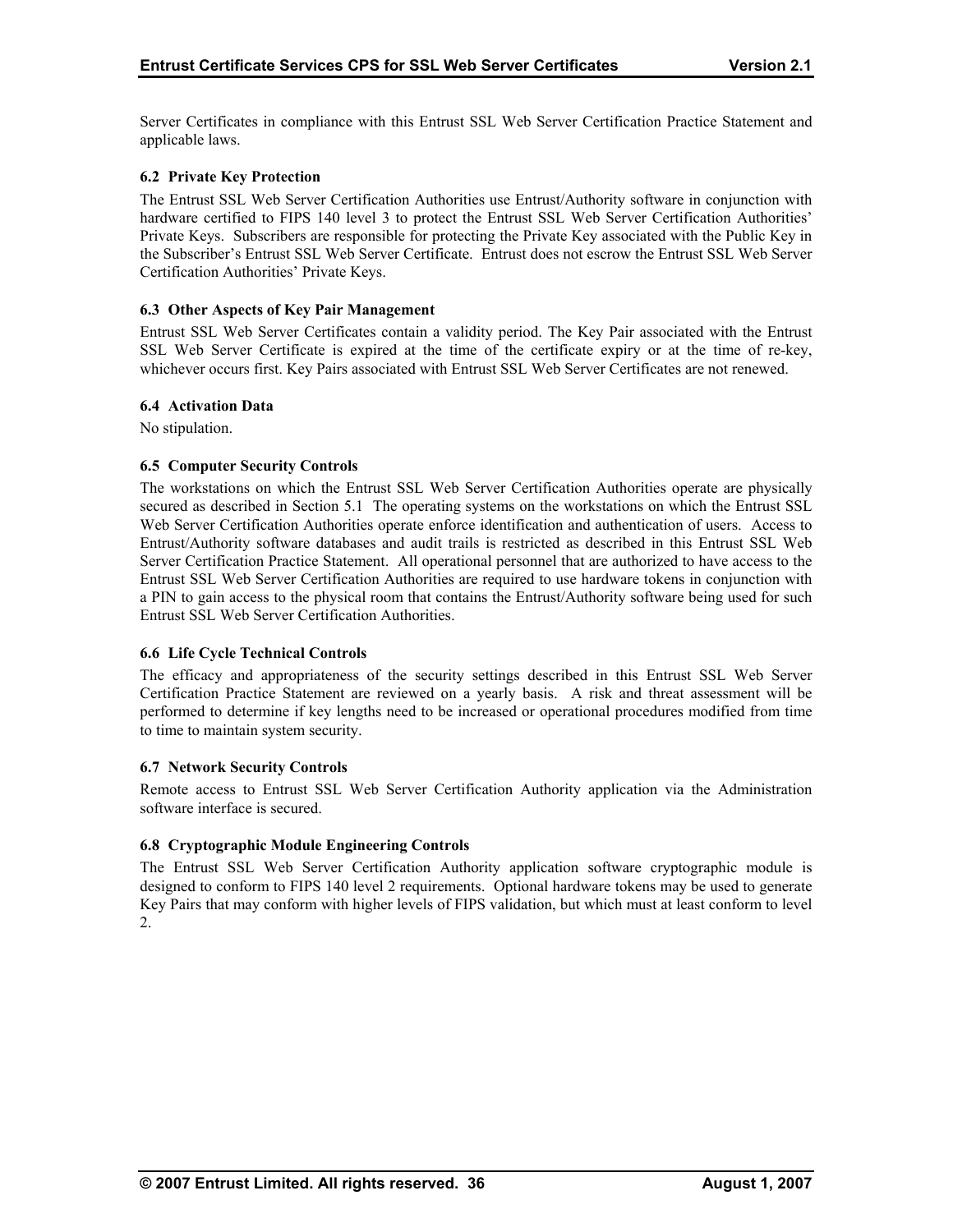# <span id="page-41-0"></span>**7 Certificate and CRL Profiles**

The profile for the Entrust SSL Web Server Certificates and Certificate Revocation List (CRL) issued by an Entrust SSL Web Server Certification Authority conform to the specifications contained in the IETF RFC 3280 Internet X.509 PKI Certificate and Certificate Revocation List (CRL) Profile.

# **7.1 Certificate Profile**

The following X.509 version 3 Certificate format is used by the Entrust SSL Web Server Certification Authorities:

- 1. Version: set to v3
- 2. Extensions: as stipulated in IETF RFC 3280
- 3. Algorithm object identifiers: as specified in IETF RFC 3279 Algorithms and Identifiers for the Internet X.509 PKI Certificate and Certificate Revocation List (CRL) Profile
- 4. Name forms: as stipulated in Section 3.1.1
- 5. Name constraints are not used
- 6. Certificate Policy OID: **1.2.840.113533.7.75.2**
- 7. Policy constraints are not used
- 8. Policy qualifiers:
	- o CPSUri: http://www.entrust.net/CPS
	- o userNotice: **The Entrust SSL Web Server Certification Practice Statement (CPS) available at www.entrust.net/cps is hereby incorporated into your use or reliance on this Certificate. This CPS contains limitations on warranties and liabilities. Copyright (c) 2002 Entrust Limited**
- 9. Certificate policies extension is marked Not Critical

# **7.2 CRL Profile**

The following fields of the X.509 version 2 CRL format are used by the Entrust SSL Web Server Certification Authorities:

- version: set to v2
- signature: identifier of the algorithm used to sign the CRL
- issuer: the full Distinguished Name of the Certification Authority issuing the CRL
- this update: time of CRL issuance
- next update: time of next expected CRL update
- revoked certificates: list of revoked Certificate information

# **7.3 OCSP Profile**

The profile for the Entrust SSL Online Certificate Status Protocol (OCSP) messages issued by an Entrust SSL Web Server Certification Authority conform to the specifications contained in the IETF RFC 2560 Internet X.509 PKI Online Certificate Status Protocol (OCSP) Profile.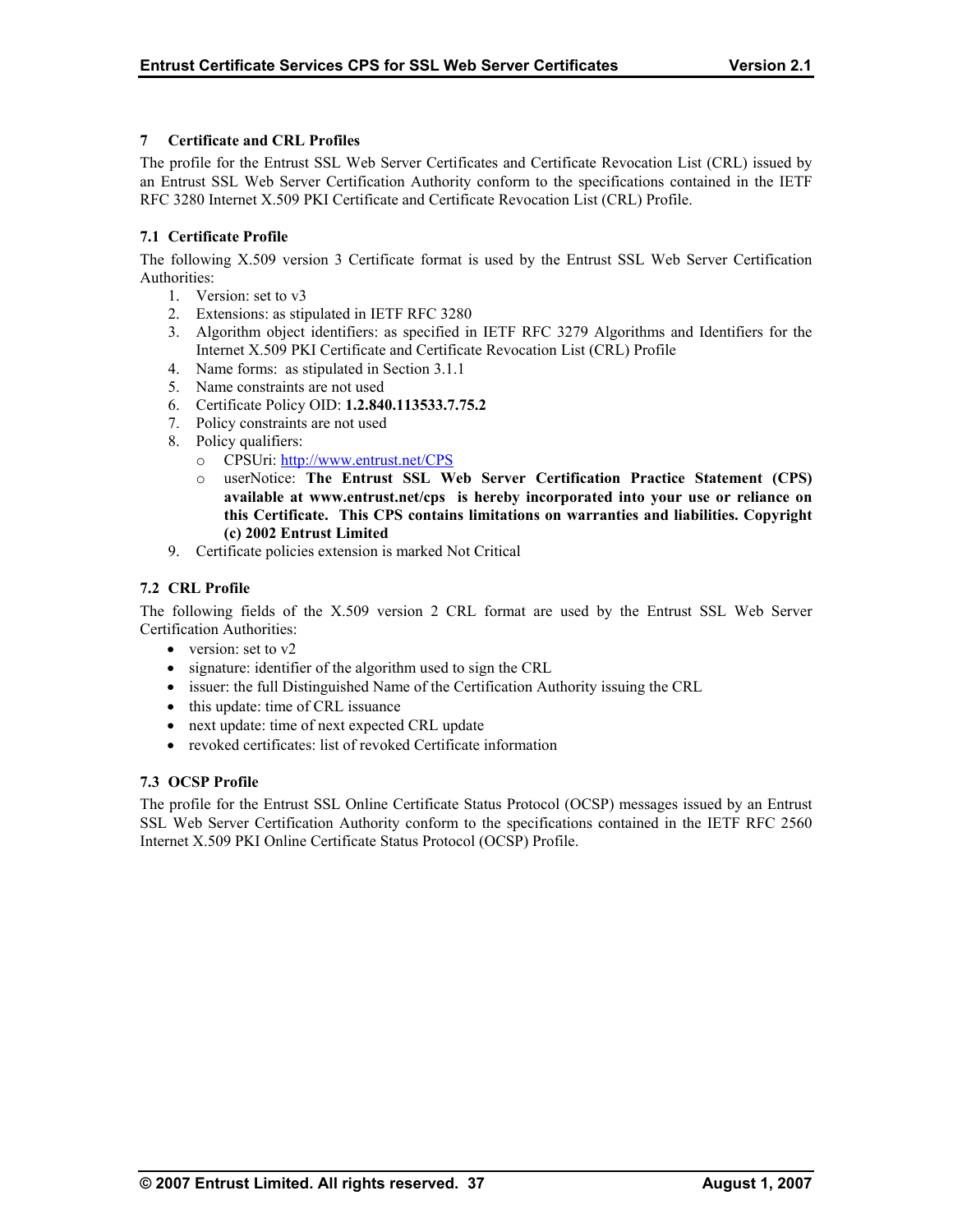# <span id="page-42-0"></span>**8 Specification Administration**

#### **8.1 Specification Change Procedures**

Entrust may, in its discretion, modify the Entrust SSL Web Server Certification Practice Statement and the terms and conditions contained herein from time to time. Modifications to the Entrust SSL Web Server Certification Practice Statement that, in the judgment of Entrust, will have little or no impact on Certification Practice Statement version number and no notification to Applicants, Subscribers, and Relying Parties. Such changes shall become effective immediately upon publication in the Entrust Repository. Applicants, Subscribers, and Relying Parties, may be made with no change to the Entrust SSL Web Server

Modifications to the Entrust SSL Web Server Certification Practice Statement that, in the judgment of Entrust may have a significant impact on Applicants, Subscribers, and Relying Parties, shall be published in the Entrust Repository and shall become effective fifteen (15) days after publication in the Entrust Repository unless Entrust withdraws such modified Entrust SSL Web Server Certification Practice Statement prior to such effective date. In the event that Entrust makes a significant modification to Entrust SSL Web Server Certification Practice Statement, the version number of the Entrust SSL Web Server Certification Practice [Statement shall be updated a](http://www.entrust.net/CPS)ccordingly. Unless a Subscriber ceases to use, removes, and requests revocation of such Subscriber's Entrust SSL Web Server Certificate(s) prior to the date on which an up dated version of the Entrust SSL Web Server Certification Practice Statement becomes effective, suc h Subscriber shall be deemed to have consented to the terms and conditions of such updated version of the Entrust SSL Web Server Certification Practice Statement and shall be bound by the terms and conditions of such updated version of the Entrust SSL Web Server Certification Practice Statement.

# 8.2 Publication and Notification Policies

upcoming changes will be posted in the Entrust Repository. Prior to major changes to this Entrust SSL Web Server Certification Practice Statement, notification of the

#### **8.3 CPS Approval Procedures**

This Entrust SSL Web Server Certification Practice Statement and any subsequent changes shall be approved by the Entrust Policy Authority.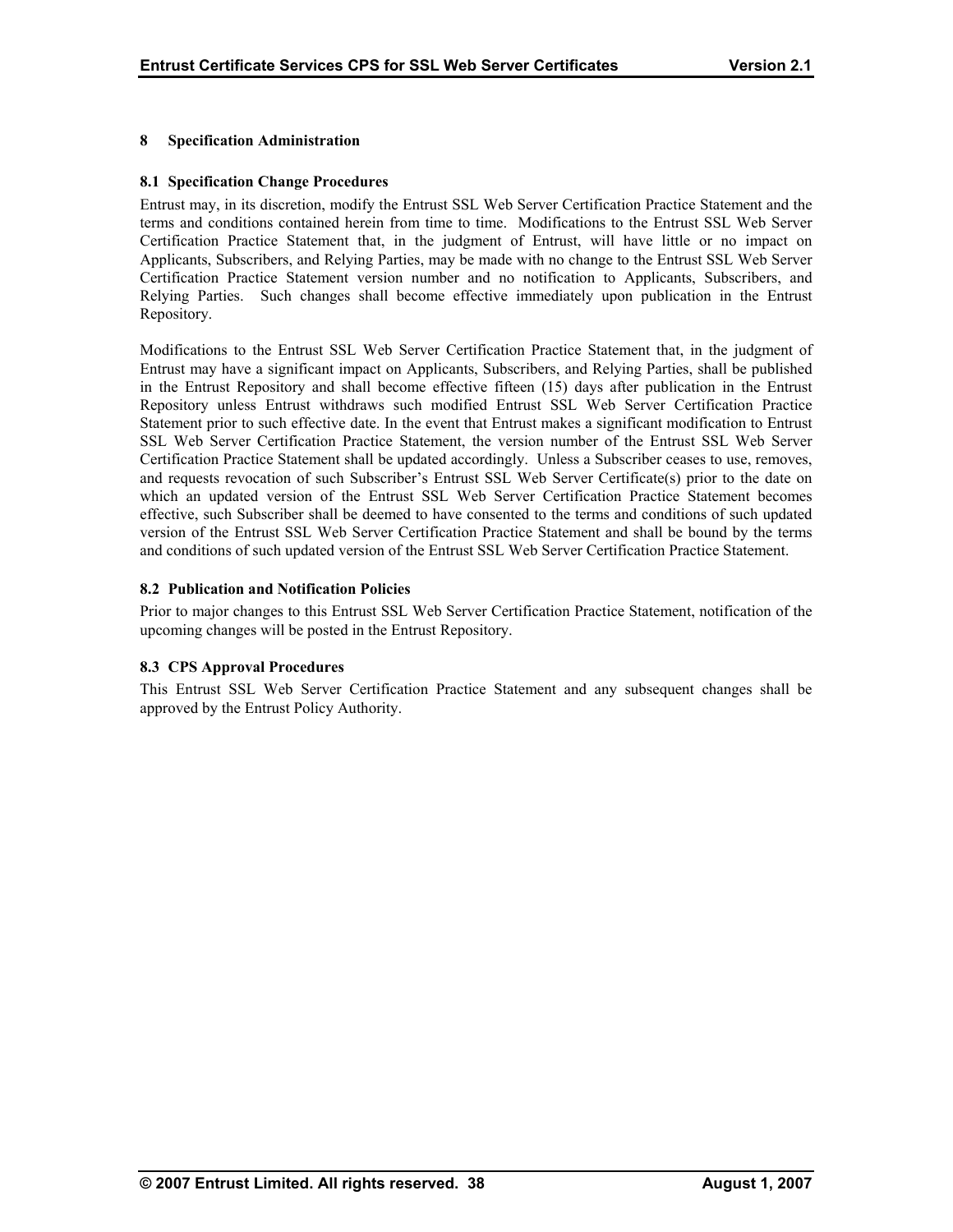| CA           | Certification Authority                                                          |
|--------------|----------------------------------------------------------------------------------|
| <b>CPS</b>   | <b>Certification Practice Statement</b>                                          |
| <b>CRL</b>   | Certificate Revocation List                                                      |
| <b>CSR</b>   | Certificate Signing Request                                                      |
| DN           | Distinguished Name                                                               |
| <b>DNS</b>   | Domain Name Server                                                               |
| <b>DSA</b>   | Digital Signature Algorithm                                                      |
| <b>HTTP</b>  | <b>Hypertext Transfer Protocol</b>                                               |
| IETF         | Internet Engineering Task Force                                                  |
| <b>ITU-T</b> | International Telecommunication Union - Telecommunication Standardization Sector |
| MAC          | Message Authentication Code                                                      |
| <b>OCSP</b>  | Online Certificate Status Protocol                                               |
| OA           | <b>Operational Authority</b>                                                     |
| <b>OID</b>   | Object Identifier                                                                |
| PA.          | Policy Authority                                                                 |
| <b>PIN</b>   | Personal Identification Number                                                   |
| PKI          | Public-Key Infrastructure                                                        |
| RA.          | <b>Registration Authority</b>                                                    |
| <b>RDN</b>   | Relative Distinguished Name                                                      |
| <b>RFC</b>   | Request for Comment                                                              |
| <b>SEP</b>   | Secure Exchange Protocol                                                         |
| <b>SSL</b>   | Secure Sockets Layer                                                             |
| URL          | Universal Resource Locator                                                       |

#### <span id="page-43-0"></span>**9 Acronyms**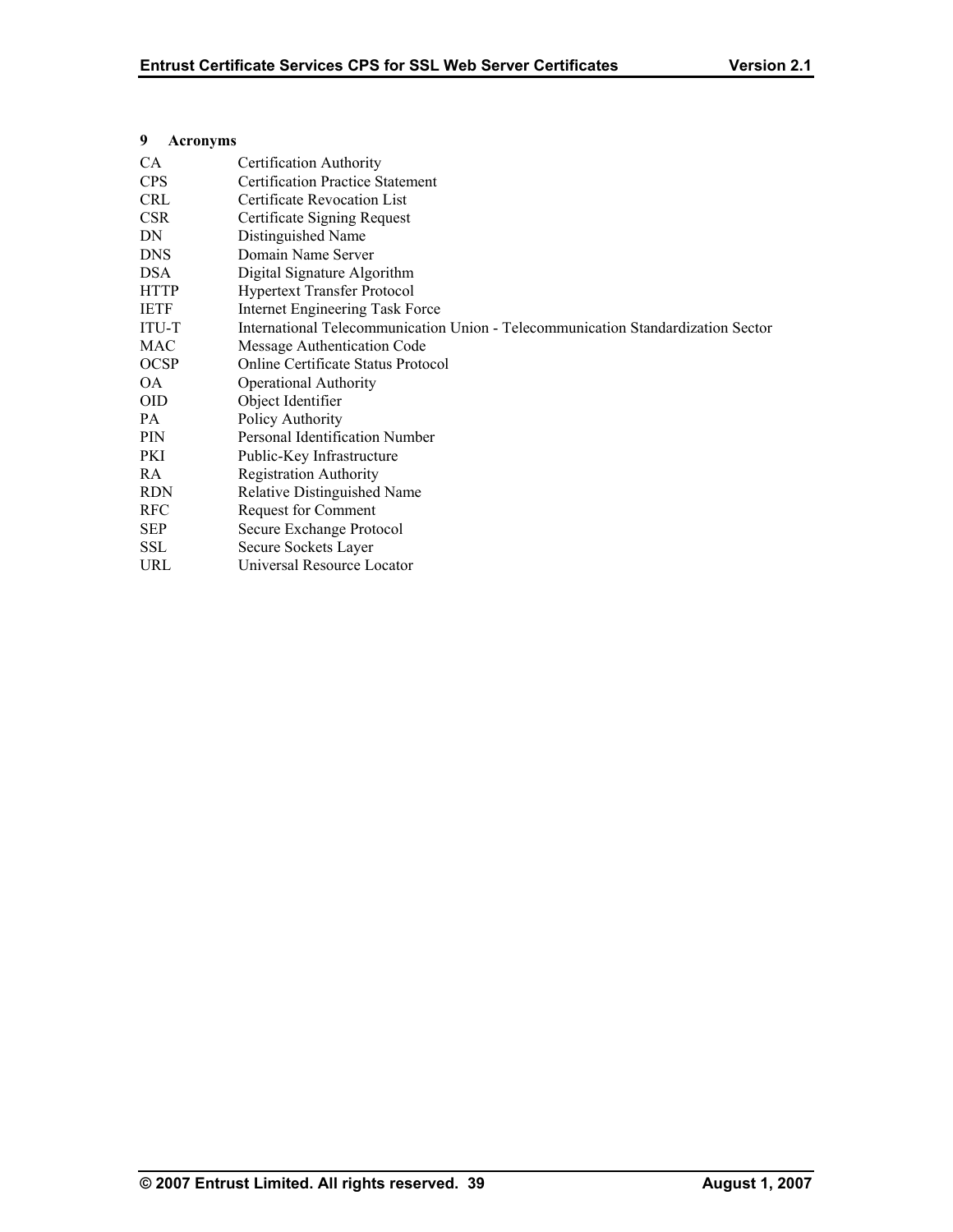#### <span id="page-44-0"></span>**10 Definitions**

**Affiliate:** means Entrust, and any corporation or other entity that Entrust directly or indirectly controls. In this context, a party "controls" a corporation or another entity if it directly or indirectly owns or controls fifty percent  $(50%)$  or more of the voting rights for the board of directors or other mechanism of control.

Applicant: means a person, entity, or organization applying for an Entrust SSL Web Server Certificate, but which has not yet been issued an Entrust SSL Web Server Certificate, or a person, entity, or organization that currently has an Entrust SSL Web Server Certificate or Entrust SSL Web Server Certificates and that is applying for renewal of such Entrust SSL Web Server Certificate or Entrust SSL Web Server Certificates or for an additional Entrust SSL Web Server Certificate or Entrust SSL Web Server

Certificates.<br>**Business Day:** means any day, other than a Saturday, Sunday, statutory or civic holiday in the City of Ottawa, Ontario.

**Certificate:** means a digital document that at a minimum: (a) identifies the Certification Authority issuing it, (b) names or otherwise identifies a Subject, (c) contains a Public Key of a Key Pair, (d) identifies its operational period, and (e) contains a serial number and is digitally signed by a Certification Authority.

**ficate Revocation List:** means a time-stamped list of the serial numbers of revoked Certificates that has been digitally signed by a Certification Authority.

**Certification Authority:** means an entity or organization that (i) creates and digitally signs Certificates that contain among other things a Subject's Public Key and other information that is intended to identify the Subject, (ii) makes Certificates available to facilitate communication with the Subject identified in the Certificate, and (iii) creates and digitally signs Certificate Revocation Lists containing information about Certificates that have been revoked and which should no longer be used or relied upon.

**Certification Practice Statement:** means a statement of the practices that a Certification Authority uses in issuing, managing, revoking, renewing, and providing access to Certificates, and the terms and conditions under which the Certification Authority makes such services available.

**Co-marketers:** means any person, entity, or organization that has been granted by Entrust or a Registration Authority operating under an Entrust SSL Web Server Certification Authority the right to promote Entrust SSL Web Server Certificates.

**Compromise:** means a suspected or actual loss, disclosure, or loss of control over sensitive information or data.

**CPS:** see Certification Practice Statement.

**CRL:** see Certificate Revocation List.

**Cross Certificate(s)**: shall mean a Certificate(s) that (i) includes the public key of a public-private key pair generated by an Entrust SSL Web Server Certification Authority; and (ii) includes the digital signature of an Entrust Root Certification Authority.

**Entrust:** means Entrust Limited.

**Entrust.net**: means Entrust Limited.

**Entrust Operational Authority:** means those personnel who work for or on behalf of Entrust and who are responsible for the operation of the Entrust SSL Web Server Certification Authorities.

**Entrust Policy Authority:** means those personnel who work for or on behalf of Entrust and who are responsible for determining the policies and procedures that govern the operation of the Entrust SSL Web Server Certification Authorities.

**Entrust Repository:** means a collection of databases and web sites that contain information about Entrust SSL Web Server Certificates and services provided by Entrust in respect to Entrust SSL Web Server Certificates, including among other things, the types of Entrust SSL Web Server Certificates issued by the Entrust SSL Web Server Certification Authorities, the services provided by Entrust in respect to Entrust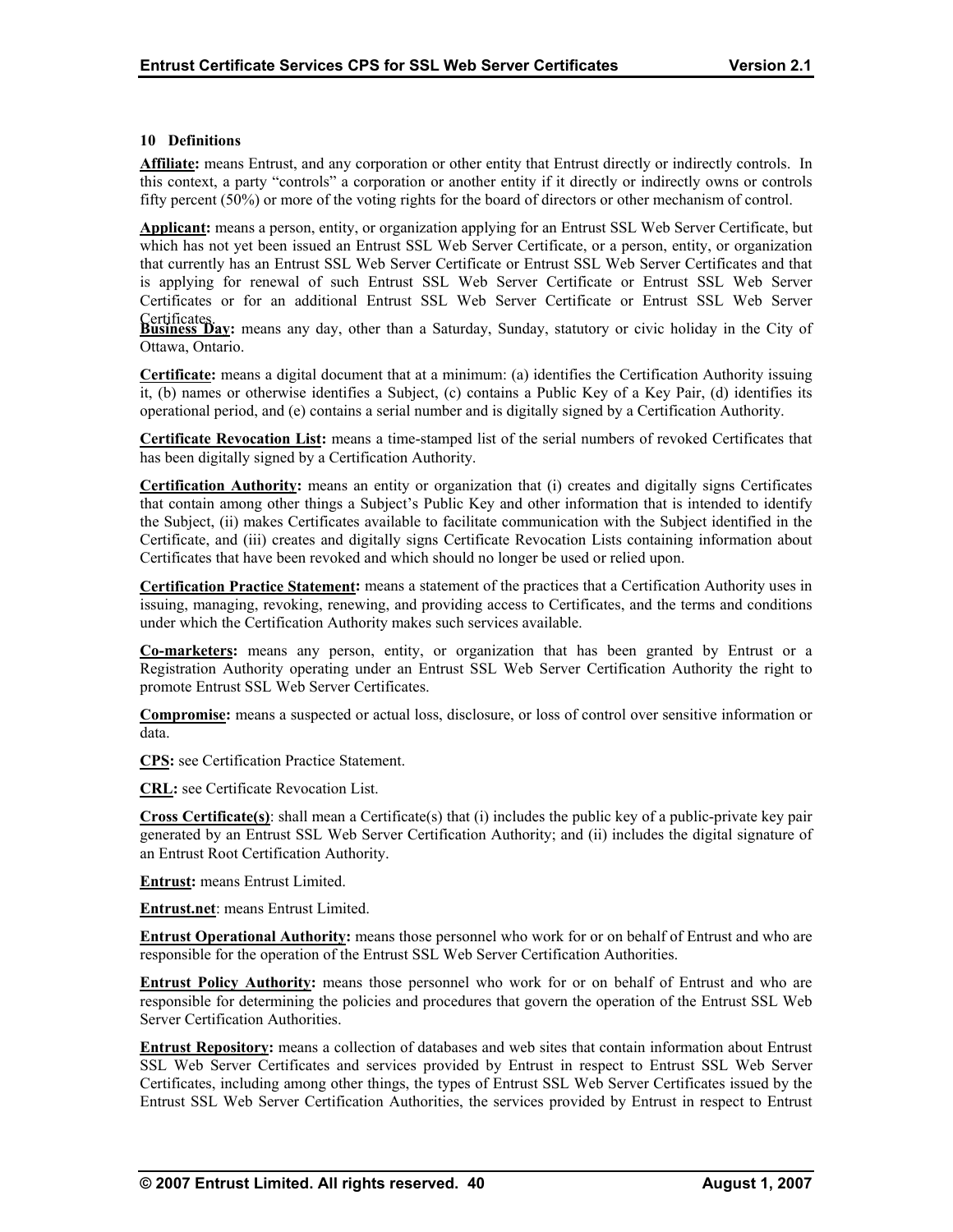<span id="page-45-0"></span>SSL Web Server Certificates, the fees charged by Entrust for Entrust SSL Web Server Certificates and for the services provided by Entrust in respect to Entrust SSL Web Server Certificates, Certificate Revocation Lists, the Entrust SSL Web Server Certification Practice Statement, and other information and agreements that are intended to govern the use of Entrust SSL Web Server Certificates.

**Entrust SSL Web Server Certification Authority:** means a Certification Authority operated by or on behalf of Entrust for the purpose of issuing, managing, revoking, renewing, and providing access to Entrust SSL Web Server Certificates.

**Entrust SSL Web Server Certification Practice Statement:** means this document.

**Entrust SSL Web Server CPS:** See Entrust SSL Web Server Certification Practice Statement.

**Entrust SSL Web Server Certificate:** means an SSL Certificate issued by an Entrust SSL Web Server Certification Authority for use on World Wide Web servers.

**Entrust SSL Web Server Certificate Application:** means the form and application information requested by a Registration Authority operating under an Entrust SSL Web Server Certification Authority and submitted by an Applicant when applying for the issuance of an Entrust SSL Web Server Certificate.

**FIPS:** means the Federal Information Processing Standards. These are U.S. Federal standards that prescribe specific performance requirements, practices, formats, communication protocols, and other requirements for hardware, software, data, and telecommunications operation.

**IETF:** means the Internet Engineering Task Force. The Internet Engineering Task Force is an international community of network designers, operators, vendors, and researchers concerned with the evolution of the Internet architecture and the efficient operation of the Internet.

**Key Pair:** means two mathematically related cryptographic keys, having the properties that (i) one key can be used to encrypt a message that can only be decrypted using the other key, and (ii) even knowing one key, it is believed to be computationally infeasible to discover the other key.

**Object Identifier:** means a specially-formatted sequence of numbers that is registered in accordance with internationally-recognized procedures for object identifier registration.

**OID:** see Object Identifier.

**Operational Period:** means, with respect to a Certificate, the period of its validity. The Operational Period would typically begin on the date the Certificate is issued (or such later date as specified in the Certificate), and ends on the date and time it expires as noted in the Certificate or earlier if the Certificate is

Revoked.<br>**PKIX:** means an IETF Working Group developing technical specifications for PKI components based on X.509 Version 3 Certificates.

**Private Key:** means the key of a Key Pair used to decrypt an encrypted message. This key must be kept secret.

**Public Key:** means the key of a Key Pair used to encrypt a message. The Public Key can be made freely available to anyone who may want to send encrypted messages to the holder of the Private Key of the Key Pair. The Public Key is usually made publicly available in a Certificate issued by a Certification Authority and is often obtained by accessing a repository or database. A Public Key is used to encrypt a message that can only be decrypted by the holder of the corresponding Private Key.

**RA:** see Registration Authority.

**Registration Authority:** means an entity that performs two functions: (1) the receipt of information from a Web Server Certification Authorities. In the event that the information provided by a Subject satisfies the Subject to be named in a Entrust SSL Web Server Certificate, and (2) the performance of limited verification of information provided by the Subject following the procedures prescribed by the Entrust SSL criteria defined by the Entrust SSL Web Server Certification Authorities, a Registration Authority may send a request to a Entrust SSL Web Server Certification Authority requesting that the Entrust SSL Web